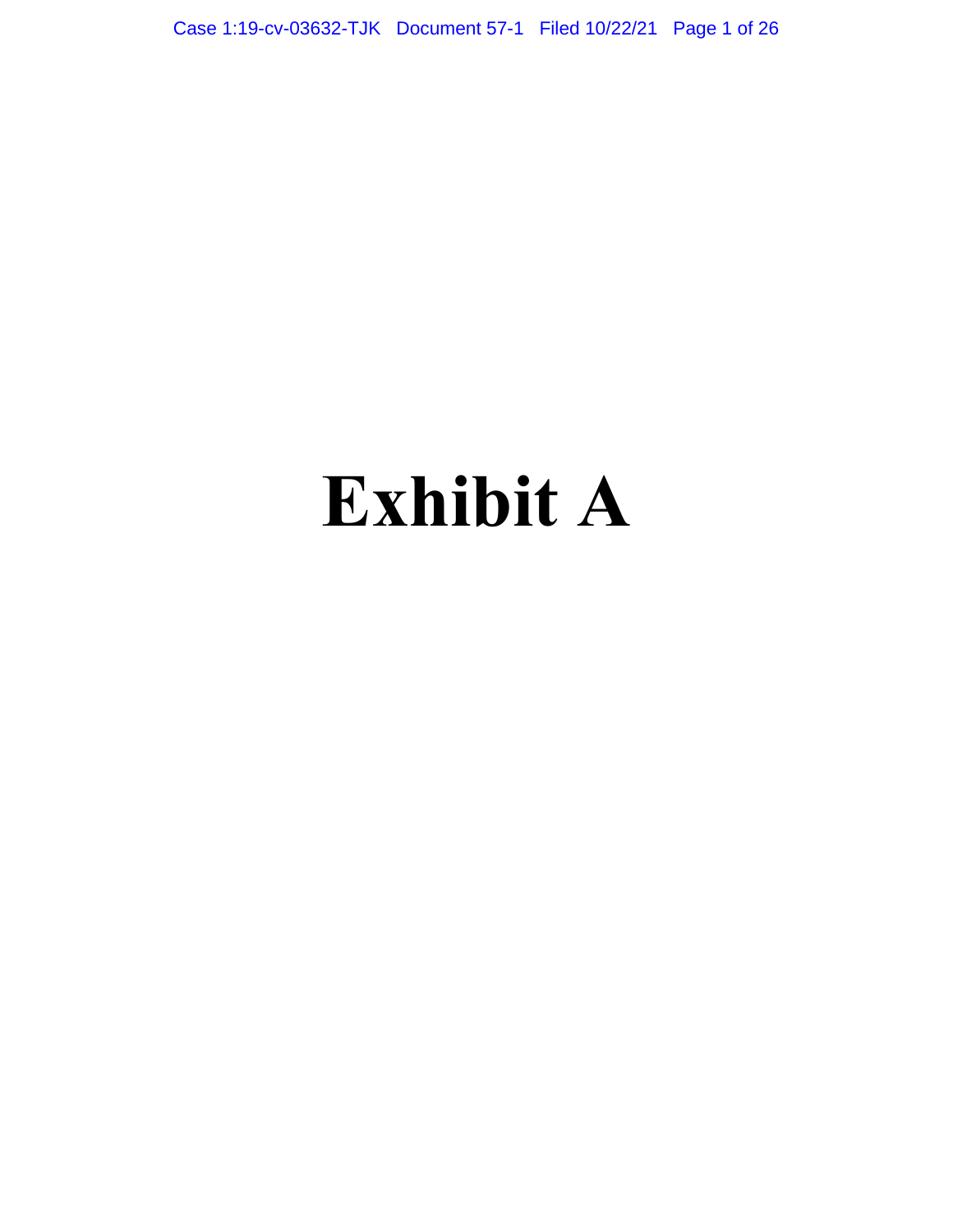# **Case 1:19-cv-03632-TJK Document 57-1 Filed 10/22/21 Page 2 of 26**<br>Americans for Prosperity Foundation v. Bonta, 141 S.Ct. 2373 (2021) Filed 10/22/21 Page 2 of 26

210 L.Ed.2d 716, 127 A.F.T.R.2d 2021-2463, 21 Cal. Daily Op. Serv. 6555...

[K](http://www.westlaw.com/Link/RelatedInformation/Flag?documentGuid=I7d565adeda6711eb850ac132f535d1eb&transitionType=Document&originationContext=docHeaderFlag&Rank=0&rs=cblt1.0&vr=3.0&contextData=(sc.Default))eyCite Yellow Flag - Negative Treatment Distinguished by [Gaspee Project v. Mederos,](https://www.westlaw.com/Document/I518db22015b411ecb72ce2c86e84f35e/View/FullText.html?navigationPath=RelatedInfo%2Fv4%2Fkeycite%2Fnav%2F%3Fguid%3DI518db22015b411ecb72ce2c86e84f35e%26ss%3D2053934032%26ds%3D2054492939%26origDocGuid%3DI7d565adeda6711eb850ac132f535d1eb&listSource=RelatedInfo&list=NegativeCitingReferences&rank=0&ppcid=42dd69941d1c4629a262d5c8191e236f&originationContext=docHeader&transitionType=NegativeTreatment&contextData=%28sc.Default%29&VR=3.0&RS=cblt1.0 ) 1st Cir.(R.I.), September 14,

> 141 S.Ct. 2373 Supreme Court of the United States.

# AMERICANS FOR PROSPERITY

## FOUNDATION, Petitioner

v.

Rob BONTA, Attorney General of California; Thomas More Law Center, Petitioner

v.

Rob Bonta, Attorney General of California

No. 19-251, No. 19-255 | Argued April 26, 2021 | Decided July 1, 2021

#### **Synopsis**

2021

**Background:** Tax-exempt charities that solicited contributions in California brought actions against California Attorney General, alleging California regulation requiring them to disclose to the Attorney General's Office IRS forms containing the names and addresses of their major donors violated their First Amendment association rights. The United States District Court for the Central District of California, [Manuel L. Real,](http://www.westlaw.com/Link/Document/FullText?findType=h&pubNum=176284&cite=0245338201&originatingDoc=I7d565adeda6711eb850ac132f535d1eb&refType=RQ&originationContext=document&vr=3.0&rs=cblt1.0&transitionType=DocumentItem&contextData=(sc.Default)) J., [2015 WL 769778,](http://www.westlaw.com/Link/Document/FullText?findType=Y&serNum=2035496447&pubNum=0000999&originatingDoc=I7d565adeda6711eb850ac132f535d1eb&refType=RP&originationContext=document&vr=3.0&rs=cblt1.0&transitionType=DocumentItem&contextData=(sc.Default)) granted charities' motions for preliminary injunction, and the Attorney General appealed. The United States Court of Appeals for the Ninth Circuit, [809 F.3d 536](http://www.westlaw.com/Link/Document/FullText?findType=Y&serNum=2037906530&pubNum=0000506&originatingDoc=I7d565adeda6711eb850ac132f535d1eb&refType=RP&originationContext=document&vr=3.0&rs=cblt1.0&transitionType=DocumentItem&contextData=(sc.Default)), vacated with instructions. On remand, and following bench trials, the District Court, Real, J., [2016 WL 6781090](http://www.westlaw.com/Link/Document/FullText?findType=Y&serNum=2040318453&pubNum=0000999&originatingDoc=I7d565adeda6711eb850ac132f535d1eb&refType=RP&originationContext=document&vr=3.0&rs=cblt1.0&transitionType=DocumentItem&contextData=(sc.Default)), entered judgment for the charities and permanently enjoined the Attorney General from collecting their IRS forms. The parties cross-appealed. The Court of Appeals, Fisher, Senior Circuit Judge, [903 F.3d 1000](http://www.westlaw.com/Link/Document/FullText?findType=Y&serNum=2045472789&pubNum=0000506&originatingDoc=I7d565adeda6711eb850ac132f535d1eb&refType=RP&originationContext=document&vr=3.0&rs=cblt1.0&transitionType=DocumentItem&contextData=(sc.Default)), vacated the injunctions, reversed the judgments, and remanded, and, subsequently, the Court of Appeals, [919 F. 3d 1177,](http://www.westlaw.com/Link/Document/FullText?findType=Y&serNum=2047888008&pubNum=0000506&originatingDoc=I7d565adeda6711eb850ac132f535d1eb&refType=RP&originationContext=document&vr=3.0&rs=cblt1.0&transitionType=DocumentItem&contextData=(sc.Default)) denied rehearing en banc. Certiorari was granted.

**[\[Holding:\]](#page-3-0)** The Supreme Court, Chief Justice [Roberts](http://www.westlaw.com/Link/Document/FullText?findType=h&pubNum=176284&cite=0258116001&originatingDoc=I7d565adeda6711eb850ac132f535d1eb&refType=RQ&originationContext=document&vr=3.0&rs=cblt1.0&transitionType=DocumentItem&contextData=(sc.Default)), held that regulation failed exacting scrutiny in substantial number of its applications judged in relation to its plainly legitimate sweep, and thus facially violated First Amendment right to free association, abrogating *[Center for Competitive Politics v.](http://www.westlaw.com/Link/Document/FullText?findType=Y&serNum=2036181775&pubNum=0000506&originatingDoc=I7d565adeda6711eb850ac132f535d1eb&refType=RP&originationContext=document&vr=3.0&rs=cblt1.0&transitionType=DocumentItem&contextData=(sc.Default)) Harris*[, 784 F.3d 1307.](http://www.westlaw.com/Link/Document/FullText?findType=Y&serNum=2036181775&pubNum=0000506&originatingDoc=I7d565adeda6711eb850ac132f535d1eb&refType=RP&originationContext=document&vr=3.0&rs=cblt1.0&transitionType=DocumentItem&contextData=(sc.Default))

Reversed and remanded.

Justice [Thomas](http://www.westlaw.com/Link/Document/FullText?findType=h&pubNum=176284&cite=0216654601&originatingDoc=I7d565adeda6711eb850ac132f535d1eb&refType=RQ&originationContext=document&vr=3.0&rs=cblt1.0&transitionType=DocumentItem&contextData=(sc.Default)) filed an opinion concurring in part and concurring in the judgment.

Justice [Alito](http://www.westlaw.com/Link/Document/FullText?findType=h&pubNum=176284&cite=0153052401&originatingDoc=I7d565adeda6711eb850ac132f535d1eb&refType=RQ&originationContext=document&vr=3.0&rs=cblt1.0&transitionType=DocumentItem&contextData=(sc.Default)) filed an opinion concurring in part and concurring in the judgment, in which Justice [Gorsuch](http://www.westlaw.com/Link/Document/FullText?findType=h&pubNum=176284&cite=0183411701&originatingDoc=I7d565adeda6711eb850ac132f535d1eb&refType=RQ&originationContext=document&vr=3.0&rs=cblt1.0&transitionType=DocumentItem&contextData=(sc.Default)) joined.

Justice [Sotomayor](http://www.westlaw.com/Link/Document/FullText?findType=h&pubNum=176284&cite=0145172701&originatingDoc=I7d565adeda6711eb850ac132f535d1eb&refType=RQ&originationContext=document&vr=3.0&rs=cblt1.0&transitionType=DocumentItem&contextData=(sc.Default)) filed a dissenting opinion, in which Justice [Breyer](http://www.westlaw.com/Link/Document/FullText?findType=h&pubNum=176284&cite=0254766801&originatingDoc=I7d565adeda6711eb850ac132f535d1eb&refType=RQ&originationContext=document&vr=3.0&rs=cblt1.0&transitionType=DocumentItem&contextData=(sc.Default)) and Justice [Kagan](http://www.westlaw.com/Link/Document/FullText?findType=h&pubNum=176284&cite=0301239401&originatingDoc=I7d565adeda6711eb850ac132f535d1eb&refType=RQ&originationContext=document&vr=3.0&rs=cblt1.0&transitionType=DocumentItem&contextData=(sc.Default)) joined.

West Headnotes (24)

# <span id="page-1-0"></span>**[\[1\]](#page-8-0) [Constitutional Law](http://www.westlaw.com/Browse/Home/KeyNumber/92/View.html?docGuid=I7d565adeda6711eb850ac132f535d1eb&originationContext=document&vr=3.0&rs=cblt1.0&transitionType=DocumentItem&contextData=(sc.Default)) [Freedom of](http://www.westlaw.com/Browse/Home/KeyNumber/92XVI/View.html?docGuid=I7d565adeda6711eb850ac132f535d1eb&originationContext=document&vr=3.0&rs=cblt1.0&transitionType=DocumentItem&contextData=(sc.Default))** [Association](http://www.westlaw.com/Browse/Home/KeyNumber/92XVI/View.html?docGuid=I7d565adeda6711eb850ac132f535d1eb&originationContext=document&vr=3.0&rs=cblt1.0&transitionType=DocumentItem&contextData=(sc.Default))

Implicit in the right to engage in activities protected by the First Amendment is a corresponding right to associate with others. [U.S.](http://www.westlaw.com/Link/Document/FullText?findType=L&pubNum=1000583&cite=USCOAMENDI&originatingDoc=I7d565adeda6711eb850ac132f535d1eb&refType=LQ&originationContext=document&vr=3.0&rs=cblt1.0&transitionType=DocumentItem&contextData=(sc.Default)) [Const. Amend. 1](http://www.westlaw.com/Link/Document/FullText?findType=L&pubNum=1000583&cite=USCOAMENDI&originatingDoc=I7d565adeda6711eb850ac132f535d1eb&refType=LQ&originationContext=document&vr=3.0&rs=cblt1.0&transitionType=DocumentItem&contextData=(sc.Default)).

[1 Cases that cite this headnote](http://www.westlaw.com/Link/RelatedInformation/DocHeadnoteLink?docGuid=I7d565adeda6711eb850ac132f535d1eb&headnoteId=205393403200120211013064723&originationContext=document&vr=3.0&rs=cblt1.0&transitionType=CitingReferences&contextData=(sc.Default))

# <span id="page-1-1"></span>**[\[2\]](#page-8-1) [Constitutional Law](http://www.westlaw.com/Browse/Home/KeyNumber/92/View.html?docGuid=I7d565adeda6711eb850ac132f535d1eb&originationContext=document&vr=3.0&rs=cblt1.0&transitionType=DocumentItem&contextData=(sc.Default)) [Freedom of](http://www.westlaw.com/Browse/Home/KeyNumber/92XVI/View.html?docGuid=I7d565adeda6711eb850ac132f535d1eb&originationContext=document&vr=3.0&rs=cblt1.0&transitionType=DocumentItem&contextData=(sc.Default))** [Association](http://www.westlaw.com/Browse/Home/KeyNumber/92XVI/View.html?docGuid=I7d565adeda6711eb850ac132f535d1eb&originationContext=document&vr=3.0&rs=cblt1.0&transitionType=DocumentItem&contextData=(sc.Default))

Government infringement of the freedom of association protected by the First Amendment can take a number of forms. [U.S. Const. Amend.](http://www.westlaw.com/Link/Document/FullText?findType=L&pubNum=1000583&cite=USCOAMENDI&originatingDoc=I7d565adeda6711eb850ac132f535d1eb&refType=LQ&originationContext=document&vr=3.0&rs=cblt1.0&transitionType=DocumentItem&contextData=(sc.Default)) [1](http://www.westlaw.com/Link/Document/FullText?findType=L&pubNum=1000583&cite=USCOAMENDI&originatingDoc=I7d565adeda6711eb850ac132f535d1eb&refType=LQ&originationContext=document&vr=3.0&rs=cblt1.0&transitionType=DocumentItem&contextData=(sc.Default)).

# <span id="page-1-2"></span>**[\[3\]](#page-9-0) [Constitutional Law](http://www.westlaw.com/Browse/Home/KeyNumber/92/View.html?docGuid=I7d565adeda6711eb850ac132f535d1eb&originationContext=document&vr=3.0&rs=cblt1.0&transitionType=DocumentItem&contextData=(sc.Default)) [Freedom of](http://www.westlaw.com/Browse/Home/KeyNumber/92XVI/View.html?docGuid=I7d565adeda6711eb850ac132f535d1eb&originationContext=document&vr=3.0&rs=cblt1.0&transitionType=DocumentItem&contextData=(sc.Default))** [Association](http://www.westlaw.com/Browse/Home/KeyNumber/92XVI/View.html?docGuid=I7d565adeda6711eb850ac132f535d1eb&originationContext=document&vr=3.0&rs=cblt1.0&transitionType=DocumentItem&contextData=(sc.Default))

Under the "exacting scrutiny" standard for reviewing claims that the compelled disclosure of an affiliation violates the First Amendment right of association, there must be a substantial relation between the government's disclosure requirement and a sufficiently important governmental interest. (Per Chief Justice Roberts, joined by two Justices, with three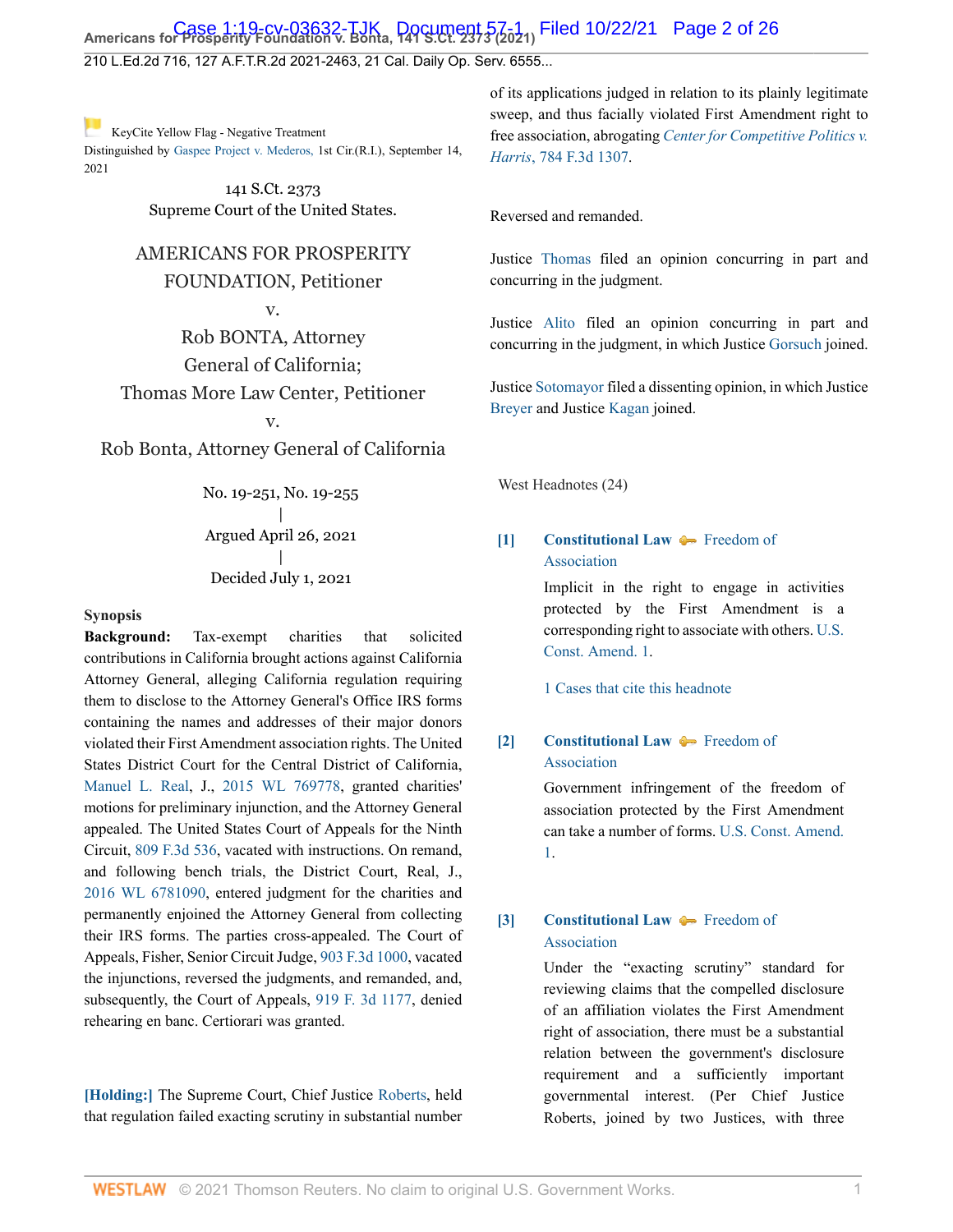**Case 1:19-cv-03632-TJK Document 57-1 Filed 10/22/21 Page 3 of 26**<br>Americans for Prosperity Foundation v. Bonta, 141 S.Ct. 2373 (2021) Filed 10/22/21 Page 3 of 26

210 L.Ed.2d 716, 127 A.F.T.R.2d 2021-2463, 21 Cal. Daily Op. Serv. 6555...

Justices concurring in the judgment.) [U.S. Const.](http://www.westlaw.com/Link/Document/FullText?findType=L&pubNum=1000583&cite=USCOAMENDI&originatingDoc=I7d565adeda6711eb850ac132f535d1eb&refType=LQ&originationContext=document&vr=3.0&rs=cblt1.0&transitionType=DocumentItem&contextData=(sc.Default)) [Amend. 1.](http://www.westlaw.com/Link/Document/FullText?findType=L&pubNum=1000583&cite=USCOAMENDI&originatingDoc=I7d565adeda6711eb850ac132f535d1eb&refType=LQ&originationContext=document&vr=3.0&rs=cblt1.0&transitionType=DocumentItem&contextData=(sc.Default))

### <span id="page-2-0"></span>**[\[4\]](#page-9-1) [Constitutional Law](http://www.westlaw.com/Browse/Home/KeyNumber/92/View.html?docGuid=I7d565adeda6711eb850ac132f535d1eb&originationContext=document&vr=3.0&rs=cblt1.0&transitionType=DocumentItem&contextData=(sc.Default))**  $\blacktriangleright$  [Strict or heightened](http://www.westlaw.com/Browse/Home/KeyNumber/92k1156/View.html?docGuid=I7d565adeda6711eb850ac132f535d1eb&originationContext=document&vr=3.0&rs=cblt1.0&transitionType=DocumentItem&contextData=(sc.Default)) [scrutiny;  compelling state interest](http://www.westlaw.com/Browse/Home/KeyNumber/92k1156/View.html?docGuid=I7d565adeda6711eb850ac132f535d1eb&originationContext=document&vr=3.0&rs=cblt1.0&transitionType=DocumentItem&contextData=(sc.Default))

To withstand exacting scrutiny, the strength of the governmental interest must reflect the seriousness of the actual burden on First Amendment rights. (Per Chief Justice Roberts, joined by two Justices, with three Justices concurring in the judgment.) [U.S. Const. Amend.](http://www.westlaw.com/Link/Document/FullText?findType=L&pubNum=1000583&cite=USCOAMENDI&originatingDoc=I7d565adeda6711eb850ac132f535d1eb&refType=LQ&originationContext=document&vr=3.0&rs=cblt1.0&transitionType=DocumentItem&contextData=(sc.Default)) [1.](http://www.westlaw.com/Link/Document/FullText?findType=L&pubNum=1000583&cite=USCOAMENDI&originatingDoc=I7d565adeda6711eb850ac132f535d1eb&refType=LQ&originationContext=document&vr=3.0&rs=cblt1.0&transitionType=DocumentItem&contextData=(sc.Default))

# <span id="page-2-1"></span>**[\[5\]](#page-9-2) [Constitutional Law](http://www.westlaw.com/Browse/Home/KeyNumber/92/View.html?docGuid=I7d565adeda6711eb850ac132f535d1eb&originationContext=document&vr=3.0&rs=cblt1.0&transitionType=DocumentItem&contextData=(sc.Default))**  $\blacktriangleright$  [Strict or heightened](http://www.westlaw.com/Browse/Home/KeyNumber/92k1053/View.html?docGuid=I7d565adeda6711eb850ac132f535d1eb&originationContext=document&vr=3.0&rs=cblt1.0&transitionType=DocumentItem&contextData=(sc.Default)) [scrutiny;  compelling interest](http://www.westlaw.com/Browse/Home/KeyNumber/92k1053/View.html?docGuid=I7d565adeda6711eb850ac132f535d1eb&originationContext=document&vr=3.0&rs=cblt1.0&transitionType=DocumentItem&contextData=(sc.Default))

Under "strict scrutiny," the government must adopt the least restrictive means of achieving a compelling state interest, rather than a means substantially related to a sufficiently important interest. (Per Chief Justice Roberts, joined by two Justices, with three Justices concurring in the judgment.)

[1 Cases that cite this headnote](http://www.westlaw.com/Link/RelatedInformation/DocHeadnoteLink?docGuid=I7d565adeda6711eb850ac132f535d1eb&headnoteId=205393403200520211013064723&originationContext=document&vr=3.0&rs=cblt1.0&transitionType=CitingReferences&contextData=(sc.Default))

## <span id="page-2-2"></span>**[\[6\]](#page-9-3) [Constitutional Law](http://www.westlaw.com/Browse/Home/KeyNumber/92/View.html?docGuid=I7d565adeda6711eb850ac132f535d1eb&originationContext=document&vr=3.0&rs=cblt1.0&transitionType=DocumentItem&contextData=(sc.Default)) [Freedom of](http://www.westlaw.com/Browse/Home/KeyNumber/92XVI/View.html?docGuid=I7d565adeda6711eb850ac132f535d1eb&originationContext=document&vr=3.0&rs=cblt1.0&transitionType=DocumentItem&contextData=(sc.Default))** [Association](http://www.westlaw.com/Browse/Home/KeyNumber/92XVI/View.html?docGuid=I7d565adeda6711eb850ac132f535d1eb&originationContext=document&vr=3.0&rs=cblt1.0&transitionType=DocumentItem&contextData=(sc.Default))

It is immaterial to the level of scrutiny applied on a First Amendment challenge to compelled disclosure of association whether the beliefs sought to be advanced by association pertain to political, economic, religious, or cultural matters. (Per Chief Justice Roberts, joined by two Justices, with three Justices concurring in the judgment.) [U.S. Const. Amend. 1.](http://www.westlaw.com/Link/Document/FullText?findType=L&pubNum=1000583&cite=USCOAMENDI&originatingDoc=I7d565adeda6711eb850ac132f535d1eb&refType=LQ&originationContext=document&vr=3.0&rs=cblt1.0&transitionType=DocumentItem&contextData=(sc.Default))

#### <span id="page-2-3"></span>**[\[7\]](#page-9-4) [Constitutional Law](http://www.westlaw.com/Browse/Home/KeyNumber/92/View.html?docGuid=I7d565adeda6711eb850ac132f535d1eb&originationContext=document&vr=3.0&rs=cblt1.0&transitionType=DocumentItem&contextData=(sc.Default))**  $\blacklozenge$  **[Freedom of](http://www.westlaw.com/Browse/Home/KeyNumber/92XVI/View.html?docGuid=I7d565adeda6711eb850ac132f535d1eb&originationContext=document&vr=3.0&rs=cblt1.0&transitionType=DocumentItem&contextData=(sc.Default))** [Association](http://www.westlaw.com/Browse/Home/KeyNumber/92XVI/View.html?docGuid=I7d565adeda6711eb850ac132f535d1eb&originationContext=document&vr=3.0&rs=cblt1.0&transitionType=DocumentItem&contextData=(sc.Default))

Regardless of the type of association, compelled disclosure requirements are reviewed under exacting scrutiny when the requirements are challenged on the ground they violate the First Amendment right of association. (Per Chief Justice Roberts, joined by two Justices, with

three Justices concurring in the judgment.) [U.S.](http://www.westlaw.com/Link/Document/FullText?findType=L&pubNum=1000583&cite=USCOAMENDI&originatingDoc=I7d565adeda6711eb850ac132f535d1eb&refType=LQ&originationContext=document&vr=3.0&rs=cblt1.0&transitionType=DocumentItem&contextData=(sc.Default)) [Const. Amend. 1](http://www.westlaw.com/Link/Document/FullText?findType=L&pubNum=1000583&cite=USCOAMENDI&originatingDoc=I7d565adeda6711eb850ac132f535d1eb&refType=LQ&originationContext=document&vr=3.0&rs=cblt1.0&transitionType=DocumentItem&contextData=(sc.Default)).

#### <span id="page-2-4"></span>**[\[8\]](#page-9-5) [Constitutional Law](http://www.westlaw.com/Browse/Home/KeyNumber/92/View.html?docGuid=I7d565adeda6711eb850ac132f535d1eb&originationContext=document&vr=3.0&rs=cblt1.0&transitionType=DocumentItem&contextData=(sc.Default))** [Freedom of](http://www.westlaw.com/Browse/Home/KeyNumber/92XVI/View.html?docGuid=I7d565adeda6711eb850ac132f535d1eb&originationContext=document&vr=3.0&rs=cblt1.0&transitionType=DocumentItem&contextData=(sc.Default)) [Association](http://www.westlaw.com/Browse/Home/KeyNumber/92XVI/View.html?docGuid=I7d565adeda6711eb850ac132f535d1eb&originationContext=document&vr=3.0&rs=cblt1.0&transitionType=DocumentItem&contextData=(sc.Default))

While exacting scrutiny does not require that disclosure regimes be the least restrictive means of achieving their ends, it does require that they be narrowly tailored to the government's asserted interest, in order for the compelled disclosure of association not to violate the First Amendment right of association. [U.S. Const. Amend. 1](http://www.westlaw.com/Link/Document/FullText?findType=L&pubNum=1000583&cite=USCOAMENDI&originatingDoc=I7d565adeda6711eb850ac132f535d1eb&refType=LQ&originationContext=document&vr=3.0&rs=cblt1.0&transitionType=DocumentItem&contextData=(sc.Default)).

[2 Cases that cite this headnote](http://www.westlaw.com/Link/RelatedInformation/DocHeadnoteLink?docGuid=I7d565adeda6711eb850ac132f535d1eb&headnoteId=205393403200820211013064723&originationContext=document&vr=3.0&rs=cblt1.0&transitionType=CitingReferences&contextData=(sc.Default))

# <span id="page-2-5"></span>**[\[9\]](#page-10-0) [Constitutional Law](http://www.westlaw.com/Browse/Home/KeyNumber/92/View.html?docGuid=I7d565adeda6711eb850ac132f535d1eb&originationContext=document&vr=3.0&rs=cblt1.0&transitionType=DocumentItem&contextData=(sc.Default)) [Freedom of](http://www.westlaw.com/Browse/Home/KeyNumber/92XVI/View.html?docGuid=I7d565adeda6711eb850ac132f535d1eb&originationContext=document&vr=3.0&rs=cblt1.0&transitionType=DocumentItem&contextData=(sc.Default))** [Association](http://www.westlaw.com/Browse/Home/KeyNumber/92XVI/View.html?docGuid=I7d565adeda6711eb850ac132f535d1eb&originationContext=document&vr=3.0&rs=cblt1.0&transitionType=DocumentItem&contextData=(sc.Default))

A substantial relation to an important interest is not enough to save a disclosure regime that is insufficiently tailored to the government's interest, when applying exacting scrutiny on claim the compelled disclosure of association violates the First Amendment right of association. [U.S. Const. Amend. 1.](http://www.westlaw.com/Link/Document/FullText?findType=L&pubNum=1000583&cite=USCOAMENDI&originatingDoc=I7d565adeda6711eb850ac132f535d1eb&refType=LQ&originationContext=document&vr=3.0&rs=cblt1.0&transitionType=DocumentItem&contextData=(sc.Default))

[3 Cases that cite this headnote](http://www.westlaw.com/Link/RelatedInformation/DocHeadnoteLink?docGuid=I7d565adeda6711eb850ac132f535d1eb&headnoteId=205393403200920211013064723&originationContext=document&vr=3.0&rs=cblt1.0&transitionType=CitingReferences&contextData=(sc.Default))

## <span id="page-2-6"></span>**[\[10\]](#page-10-1) [Constitutional Law](http://www.westlaw.com/Browse/Home/KeyNumber/92/View.html?docGuid=I7d565adeda6711eb850ac132f535d1eb&originationContext=document&vr=3.0&rs=cblt1.0&transitionType=DocumentItem&contextData=(sc.Default))**  $\rightarrow$  [Narrowing,](http://www.westlaw.com/Browse/Home/KeyNumber/92k1158/View.html?docGuid=I7d565adeda6711eb850ac132f535d1eb&originationContext=document&vr=3.0&rs=cblt1.0&transitionType=DocumentItem&contextData=(sc.Default)) [requirement of](http://www.westlaw.com/Browse/Home/KeyNumber/92k1158/View.html?docGuid=I7d565adeda6711eb850ac132f535d1eb&originationContext=document&vr=3.0&rs=cblt1.0&transitionType=DocumentItem&contextData=(sc.Default))

Narrow tailoring is crucial where First Amendment activity is chilled—even if indirectly—because First Amendment freedoms need breathing space to survive. [U.S. Const.](http://www.westlaw.com/Link/Document/FullText?findType=L&pubNum=1000583&cite=USCOAMENDI&originatingDoc=I7d565adeda6711eb850ac132f535d1eb&refType=LQ&originationContext=document&vr=3.0&rs=cblt1.0&transitionType=DocumentItem&contextData=(sc.Default)) [Amend. 1.](http://www.westlaw.com/Link/Document/FullText?findType=L&pubNum=1000583&cite=USCOAMENDI&originatingDoc=I7d565adeda6711eb850ac132f535d1eb&refType=LQ&originationContext=document&vr=3.0&rs=cblt1.0&transitionType=DocumentItem&contextData=(sc.Default))

#### <span id="page-2-7"></span>**[\[11\]](#page-10-2) [Constitutional Law](http://www.westlaw.com/Browse/Home/KeyNumber/92/View.html?docGuid=I7d565adeda6711eb850ac132f535d1eb&originationContext=document&vr=3.0&rs=cblt1.0&transitionType=DocumentItem&contextData=(sc.Default))**  $\blacklozenge$  **[Particular Issues and](http://www.westlaw.com/Browse/Home/KeyNumber/92X(B)/View.html?docGuid=I7d565adeda6711eb850ac132f535d1eb&originationContext=document&vr=3.0&rs=cblt1.0&transitionType=DocumentItem&contextData=(sc.Default))** [Applications](http://www.westlaw.com/Browse/Home/KeyNumber/92X(B)/View.html?docGuid=I7d565adeda6711eb850ac132f535d1eb&originationContext=document&vr=3.0&rs=cblt1.0&transitionType=DocumentItem&contextData=(sc.Default))

A substantial relation to an important interest is necessary but not sufficient to ensure that the government adequately considers the potential for First Amendment harms before requiring that organizations reveal sensitive information about their members and supporters. [U.S. Const.](http://www.westlaw.com/Link/Document/FullText?findType=L&pubNum=1000583&cite=USCOAMENDI&originatingDoc=I7d565adeda6711eb850ac132f535d1eb&refType=LQ&originationContext=document&vr=3.0&rs=cblt1.0&transitionType=DocumentItem&contextData=(sc.Default)) [Amend. 1.](http://www.westlaw.com/Link/Document/FullText?findType=L&pubNum=1000583&cite=USCOAMENDI&originatingDoc=I7d565adeda6711eb850ac132f535d1eb&refType=LQ&originationContext=document&vr=3.0&rs=cblt1.0&transitionType=DocumentItem&contextData=(sc.Default))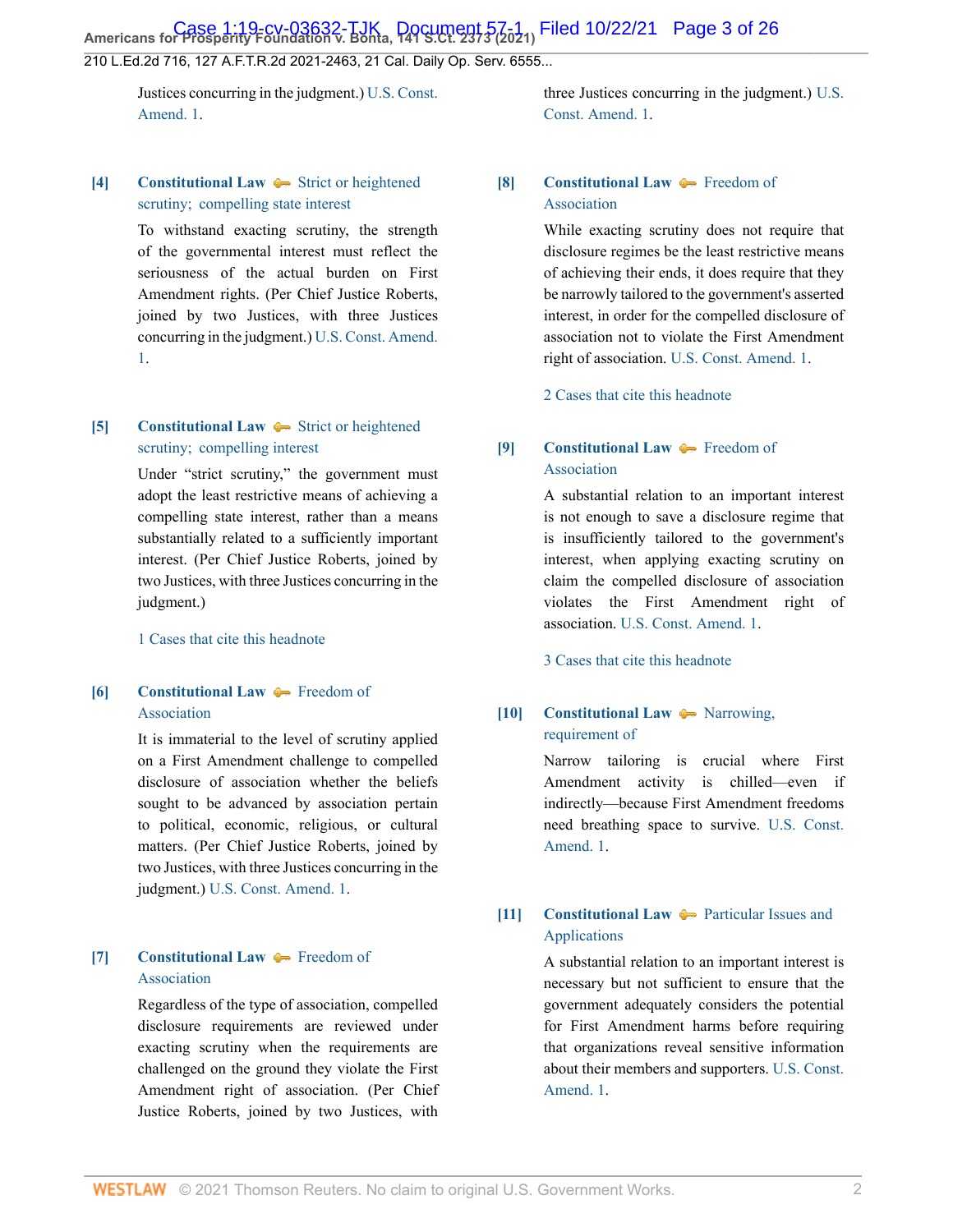**Case 1:19-cv-03632-TJK Document 57-1 Filed 10/22/21 Page 4 of 26**<br>Americans for Prosperity Foundation v. Bonta, 141 S.Ct. 2373 (2021) Filed 10/22/21 Page 4 of 26

210 L.Ed.2d 716, 127 A.F.T.R.2d 2021-2463, 21 Cal. Daily Op. Serv. 6555...

# <span id="page-3-1"></span>**[\[12\]](#page-10-3) [Constitutional Law](http://www.westlaw.com/Browse/Home/KeyNumber/92/View.html?docGuid=I7d565adeda6711eb850ac132f535d1eb&originationContext=document&vr=3.0&rs=cblt1.0&transitionType=DocumentItem&contextData=(sc.Default))**  $\rightarrow$  [Strict or heightened](http://www.westlaw.com/Browse/Home/KeyNumber/92k1053/View.html?docGuid=I7d565adeda6711eb850ac132f535d1eb&originationContext=document&vr=3.0&rs=cblt1.0&transitionType=DocumentItem&contextData=(sc.Default)) [scrutiny;  compelling interest](http://www.westlaw.com/Browse/Home/KeyNumber/92k1053/View.html?docGuid=I7d565adeda6711eb850ac132f535d1eb&originationContext=document&vr=3.0&rs=cblt1.0&transitionType=DocumentItem&contextData=(sc.Default))

Where exacting scrutiny applies, the challenged requirement must be narrowly tailored to the interest it promotes, even if it is not the least restrictive means of achieving that end.

#### [2 Cases that cite this headnote](http://www.westlaw.com/Link/RelatedInformation/DocHeadnoteLink?docGuid=I7d565adeda6711eb850ac132f535d1eb&headnoteId=205393403201220211013064723&originationContext=document&vr=3.0&rs=cblt1.0&transitionType=CitingReferences&contextData=(sc.Default))

# <span id="page-3-2"></span>**[\[13\]](#page-10-4) [Constitutional Law](http://www.westlaw.com/Browse/Home/KeyNumber/92/View.html?docGuid=I7d565adeda6711eb850ac132f535d1eb&originationContext=document&vr=3.0&rs=cblt1.0&transitionType=DocumentItem&contextData=(sc.Default))**  $\blacklozenge$  **Narrowing**, [requirement of](http://www.westlaw.com/Browse/Home/KeyNumber/92k1158/View.html?docGuid=I7d565adeda6711eb850ac132f535d1eb&originationContext=document&vr=3.0&rs=cblt1.0&transitionType=DocumentItem&contextData=(sc.Default))

**[Constitutional Law](http://www.westlaw.com/Browse/Home/KeyNumber/92/View.html?docGuid=I7d565adeda6711eb850ac132f535d1eb&originationContext=document&vr=3.0&rs=cblt1.0&transitionType=DocumentItem&contextData=(sc.Default))**  $\rightarrow$  [Particular Issues and](http://www.westlaw.com/Browse/Home/KeyNumber/92X(B)/View.html?docGuid=I7d565adeda6711eb850ac132f535d1eb&originationContext=document&vr=3.0&rs=cblt1.0&transitionType=DocumentItem&contextData=(sc.Default)) [Applications](http://www.westlaw.com/Browse/Home/KeyNumber/92X(B)/View.html?docGuid=I7d565adeda6711eb850ac132f535d1eb&originationContext=document&vr=3.0&rs=cblt1.0&transitionType=DocumentItem&contextData=(sc.Default))

The government may regulate in the First Amendment area only with narrow specificity, and compelled disclosure regimes are no exception. [U.S. Const. Amend. 1](http://www.westlaw.com/Link/Document/FullText?findType=L&pubNum=1000583&cite=USCOAMENDI&originatingDoc=I7d565adeda6711eb850ac132f535d1eb&refType=LQ&originationContext=document&vr=3.0&rs=cblt1.0&transitionType=DocumentItem&contextData=(sc.Default)).

# <span id="page-3-3"></span>**[\[14\]](#page-10-5) [Constitutional Law](http://www.westlaw.com/Browse/Home/KeyNumber/92/View.html?docGuid=I7d565adeda6711eb850ac132f535d1eb&originationContext=document&vr=3.0&rs=cblt1.0&transitionType=DocumentItem&contextData=(sc.Default))**  $\blacklozenge$  [First Amendment in](http://www.westlaw.com/Browse/Home/KeyNumber/92X/View.html?docGuid=I7d565adeda6711eb850ac132f535d1eb&originationContext=document&vr=3.0&rs=cblt1.0&transitionType=DocumentItem&contextData=(sc.Default)) [General](http://www.westlaw.com/Browse/Home/KeyNumber/92X/View.html?docGuid=I7d565adeda6711eb850ac132f535d1eb&originationContext=document&vr=3.0&rs=cblt1.0&transitionType=DocumentItem&contextData=(sc.Default))

#### **[Constitutional Law](http://www.westlaw.com/Browse/Home/KeyNumber/92/View.html?docGuid=I7d565adeda6711eb850ac132f535d1eb&originationContext=document&vr=3.0&rs=cblt1.0&transitionType=DocumentItem&contextData=(sc.Default))**  $\rightarrow$  **[Freedom of](http://www.westlaw.com/Browse/Home/KeyNumber/92XVI/View.html?docGuid=I7d565adeda6711eb850ac132f535d1eb&originationContext=document&vr=3.0&rs=cblt1.0&transitionType=DocumentItem&contextData=(sc.Default))** [Association](http://www.westlaw.com/Browse/Home/KeyNumber/92XVI/View.html?docGuid=I7d565adeda6711eb850ac132f535d1eb&originationContext=document&vr=3.0&rs=cblt1.0&transitionType=DocumentItem&contextData=(sc.Default))

When it comes to a person's beliefs and associations, broad and sweeping state inquiries into these protected areas discourage citizens from exercising rights protected by the Constitution.

#### [1 Cases that cite this headnote](http://www.westlaw.com/Link/RelatedInformation/DocHeadnoteLink?docGuid=I7d565adeda6711eb850ac132f535d1eb&headnoteId=205393403201420211013064723&originationContext=document&vr=3.0&rs=cblt1.0&transitionType=CitingReferences&contextData=(sc.Default))

## <span id="page-3-4"></span>**[\[15\]](#page-10-6) [Constitutional Law](http://www.westlaw.com/Browse/Home/KeyNumber/92/View.html?docGuid=I7d565adeda6711eb850ac132f535d1eb&originationContext=document&vr=3.0&rs=cblt1.0&transitionType=DocumentItem&contextData=(sc.Default))**  $\blacktriangleright$  [Freedom of](http://www.westlaw.com/Browse/Home/KeyNumber/92XVI/View.html?docGuid=I7d565adeda6711eb850ac132f535d1eb&originationContext=document&vr=3.0&rs=cblt1.0&transitionType=DocumentItem&contextData=(sc.Default)) [Association](http://www.westlaw.com/Browse/Home/KeyNumber/92XVI/View.html?docGuid=I7d565adeda6711eb850ac132f535d1eb&originationContext=document&vr=3.0&rs=cblt1.0&transitionType=DocumentItem&contextData=(sc.Default))

A reasonable assessment of the burdens imposed by compelled disclosure regimes should begin with an understanding of the extent to which the burdens are unnecessary, and that requires narrow tailoring, under the First Amendment right of association. [U.S. Const. Amend. 1](http://www.westlaw.com/Link/Document/FullText?findType=L&pubNum=1000583&cite=USCOAMENDI&originatingDoc=I7d565adeda6711eb850ac132f535d1eb&refType=LQ&originationContext=document&vr=3.0&rs=cblt1.0&transitionType=DocumentItem&contextData=(sc.Default)).

# <span id="page-3-0"></span>**[\[16\]](#page-11-0) [Charities](http://www.westlaw.com/Browse/Home/KeyNumber/75/View.html?docGuid=I7d565adeda6711eb850ac132f535d1eb&originationContext=document&vr=3.0&rs=cblt1.0&transitionType=DocumentItem&contextData=(sc.Default))**  $\blacklozenge$  [Supervision by public officers](http://www.westlaw.com/Browse/Home/KeyNumber/75k42/View.html?docGuid=I7d565adeda6711eb850ac132f535d1eb&originationContext=document&vr=3.0&rs=cblt1.0&transitionType=DocumentItem&contextData=(sc.Default)) **[Constitutional Law](http://www.westlaw.com/Browse/Home/KeyNumber/92/View.html?docGuid=I7d565adeda6711eb850ac132f535d1eb&originationContext=document&vr=3.0&rs=cblt1.0&transitionType=DocumentItem&contextData=(sc.Default))**  $\rightarrow$  **[Freedom of](http://www.westlaw.com/Browse/Home/KeyNumber/92XVI/View.html?docGuid=I7d565adeda6711eb850ac132f535d1eb&originationContext=document&vr=3.0&rs=cblt1.0&transitionType=DocumentItem&contextData=(sc.Default))** [Association](http://www.westlaw.com/Browse/Home/KeyNumber/92XVI/View.html?docGuid=I7d565adeda6711eb850ac132f535d1eb&originationContext=document&vr=3.0&rs=cblt1.0&transitionType=DocumentItem&contextData=(sc.Default))

California regulation requiring charitable organizations that solicited funds in the State to disclose to state Attorney General's Office IRS forms containing the names and addresses of their major donors failed exacting scrutiny in a substantial number of its applications judged in relation to its plainly legitimate sweep, and thus, the regulation facially violated First Amendment right to free association; disclosure requirement imposed widespread burden on donors' associational rights, and that burden was not justified on ground that the regime was narrowly tailored to investigating charitable wrongdoing, or that the State's interest in administrative convenience was sufficiently important; abrogating *[Center for Competitive](http://www.westlaw.com/Link/Document/FullText?findType=Y&serNum=2036181775&pubNum=0000506&originatingDoc=I7d565adeda6711eb850ac132f535d1eb&refType=RP&originationContext=document&vr=3.0&rs=cblt1.0&transitionType=DocumentItem&contextData=(sc.Default)) [Politics v. Harris](http://www.westlaw.com/Link/Document/FullText?findType=Y&serNum=2036181775&pubNum=0000506&originatingDoc=I7d565adeda6711eb850ac132f535d1eb&refType=RP&originationContext=document&vr=3.0&rs=cblt1.0&transitionType=DocumentItem&contextData=(sc.Default))*, 784 F.3d 1307. [U.S. Const.](http://www.westlaw.com/Link/Document/FullText?findType=L&pubNum=1000583&cite=USCOAMENDI&originatingDoc=I7d565adeda6711eb850ac132f535d1eb&refType=LQ&originationContext=document&vr=3.0&rs=cblt1.0&transitionType=DocumentItem&contextData=(sc.Default)) [Amend. 1;](http://www.westlaw.com/Link/Document/FullText?findType=L&pubNum=1000583&cite=USCOAMENDI&originatingDoc=I7d565adeda6711eb850ac132f535d1eb&refType=LQ&originationContext=document&vr=3.0&rs=cblt1.0&transitionType=DocumentItem&contextData=(sc.Default)) [Cal. Code Regs. tit. 11, § 301](http://www.westlaw.com/Link/Document/FullText?findType=L&pubNum=1000937&cite=11CAADCS301&originatingDoc=I7d565adeda6711eb850ac132f535d1eb&refType=LQ&originationContext=document&vr=3.0&rs=cblt1.0&transitionType=DocumentItem&contextData=(sc.Default)).

[3 Cases that cite this headnote](http://www.westlaw.com/Link/RelatedInformation/DocHeadnoteLink?docGuid=I7d565adeda6711eb850ac132f535d1eb&headnoteId=205393403201720211013064723&originationContext=document&vr=3.0&rs=cblt1.0&transitionType=CitingReferences&contextData=(sc.Default))

# <span id="page-3-5"></span>**[\[17\]](#page-11-1) [Constitutional Law](http://www.westlaw.com/Browse/Home/KeyNumber/92/View.html?docGuid=I7d565adeda6711eb850ac132f535d1eb&originationContext=document&vr=3.0&rs=cblt1.0&transitionType=DocumentItem&contextData=(sc.Default)) [Freedom of](http://www.westlaw.com/Browse/Home/KeyNumber/92XVI/View.html?docGuid=I7d565adeda6711eb850ac132f535d1eb&originationContext=document&vr=3.0&rs=cblt1.0&transitionType=DocumentItem&contextData=(sc.Default))** [Association](http://www.westlaw.com/Browse/Home/KeyNumber/92XVI/View.html?docGuid=I7d565adeda6711eb850ac132f535d1eb&originationContext=document&vr=3.0&rs=cblt1.0&transitionType=DocumentItem&contextData=(sc.Default))

Exacting scrutiny requires that there be a substantial relation between the disclosure requirement and a sufficiently important governmental interest, and that the disclosure requirement be narrowly tailored to the interest it promotes, in order for the requirement not to violate the First Amendment right of association. [U.S. Const. Amend. 1.](http://www.westlaw.com/Link/Document/FullText?findType=L&pubNum=1000583&cite=USCOAMENDI&originatingDoc=I7d565adeda6711eb850ac132f535d1eb&refType=LQ&originationContext=document&vr=3.0&rs=cblt1.0&transitionType=DocumentItem&contextData=(sc.Default))

[3 Cases that cite this headnote](http://www.westlaw.com/Link/RelatedInformation/DocHeadnoteLink?docGuid=I7d565adeda6711eb850ac132f535d1eb&headnoteId=205393403201620211013064723&originationContext=document&vr=3.0&rs=cblt1.0&transitionType=CitingReferences&contextData=(sc.Default))

#### <span id="page-3-6"></span>**[\[18\]](#page-11-2) [Federal Courts](http://www.westlaw.com/Browse/Home/KeyNumber/170B/View.html?docGuid=I7d565adeda6711eb850ac132f535d1eb&originationContext=document&vr=3.0&rs=cblt1.0&transitionType=DocumentItem&contextData=(sc.Default))** ["Clearly erroneous"](http://www.westlaw.com/Browse/Home/KeyNumber/170Bk3603(2)/View.html?docGuid=I7d565adeda6711eb850ac132f535d1eb&originationContext=document&vr=3.0&rs=cblt1.0&transitionType=DocumentItem&contextData=(sc.Default)) [standard of review in general](http://www.westlaw.com/Browse/Home/KeyNumber/170Bk3603(2)/View.html?docGuid=I7d565adeda6711eb850ac132f535d1eb&originationContext=document&vr=3.0&rs=cblt1.0&transitionType=DocumentItem&contextData=(sc.Default))

Clear error standard of review applies to district court's factual findings following bench trial. [Fed. R. Civ. P. 52\(a\)](http://www.westlaw.com/Link/Document/FullText?findType=L&pubNum=1000600&cite=USFRCPR52&originatingDoc=I7d565adeda6711eb850ac132f535d1eb&refType=LQ&originationContext=document&vr=3.0&rs=cblt1.0&transitionType=DocumentItem&contextData=(sc.Default)).

# <span id="page-3-7"></span>**[\[19\]](#page-12-0) [Constitutional Law](http://www.westlaw.com/Browse/Home/KeyNumber/92/View.html?docGuid=I7d565adeda6711eb850ac132f535d1eb&originationContext=document&vr=3.0&rs=cblt1.0&transitionType=DocumentItem&contextData=(sc.Default)) [First Amendment in](http://www.westlaw.com/Browse/Home/KeyNumber/92X/View.html?docGuid=I7d565adeda6711eb850ac132f535d1eb&originationContext=document&vr=3.0&rs=cblt1.0&transitionType=DocumentItem&contextData=(sc.Default))** [General](http://www.westlaw.com/Browse/Home/KeyNumber/92X/View.html?docGuid=I7d565adeda6711eb850ac132f535d1eb&originationContext=document&vr=3.0&rs=cblt1.0&transitionType=DocumentItem&contextData=(sc.Default))

The prime objective of the First Amendment is not efficiency. [U.S. Const. Amend. 1.](http://www.westlaw.com/Link/Document/FullText?findType=L&pubNum=1000583&cite=USCOAMENDI&originatingDoc=I7d565adeda6711eb850ac132f535d1eb&refType=LQ&originationContext=document&vr=3.0&rs=cblt1.0&transitionType=DocumentItem&contextData=(sc.Default))

# <span id="page-3-8"></span>**[\[20\]](#page-12-1) [Constitutional Law](http://www.westlaw.com/Browse/Home/KeyNumber/92/View.html?docGuid=I7d565adeda6711eb850ac132f535d1eb&originationContext=document&vr=3.0&rs=cblt1.0&transitionType=DocumentItem&contextData=(sc.Default))**  $\blacklozenge$  **[Facial invalidity](http://www.westlaw.com/Browse/Home/KeyNumber/92k656/View.html?docGuid=I7d565adeda6711eb850ac132f535d1eb&originationContext=document&vr=3.0&rs=cblt1.0&transitionType=DocumentItem&contextData=(sc.Default))**

Normally, a plaintiff bringing a facial constitutional challenge must establish that no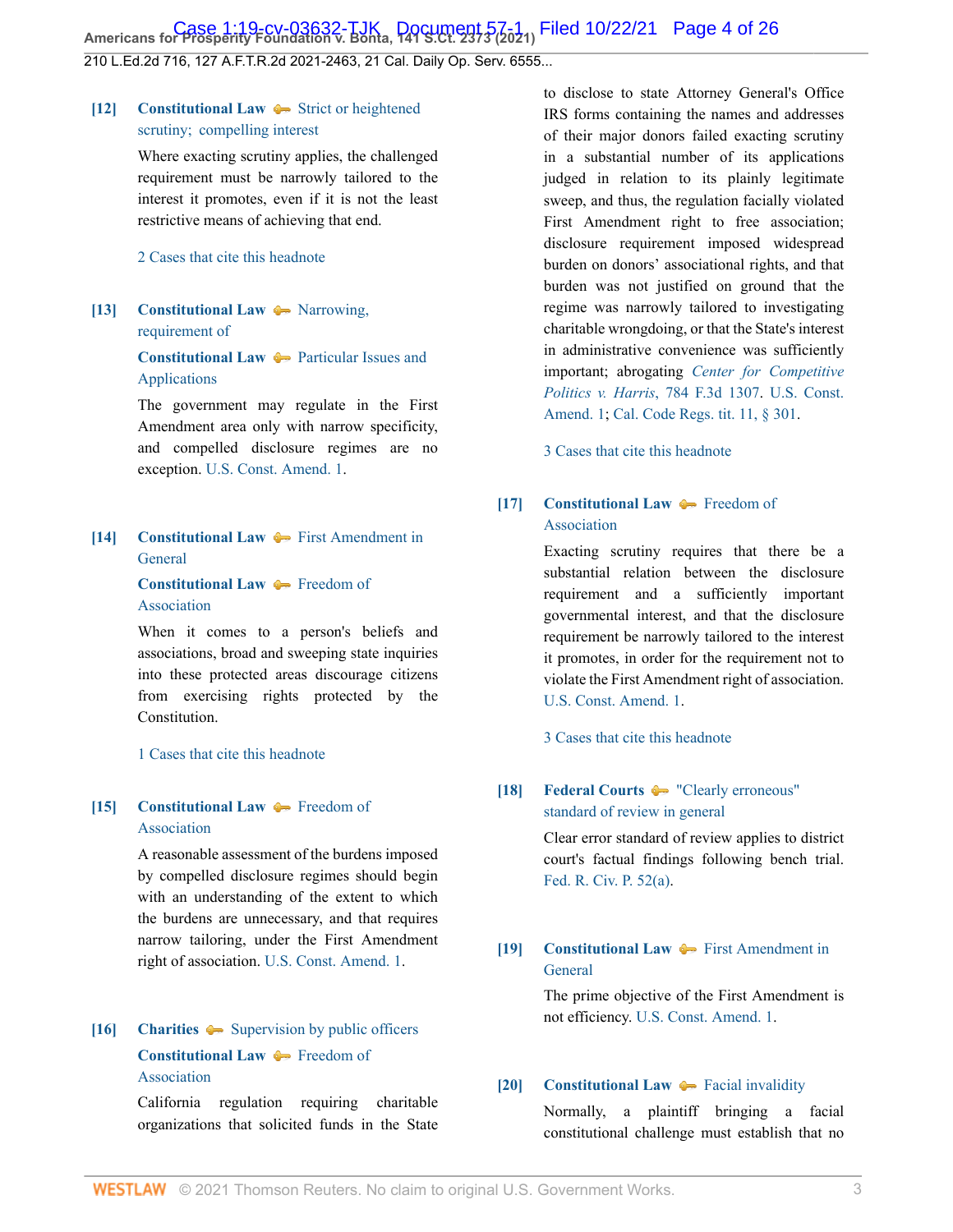# **Case 1:19-cv-03632-TJK Document 57-1 Filed 10/22/21 Page 5 of 26**<br>Americans for Prosperity Foundation v. Bonta, 141 S.Ct. 2373 (2021) Filed 10/22/21 Page 5 of 26

#### 210 L.Ed.2d 716, 127 A.F.T.R.2d 2021-2463, 21 Cal. Daily Op. Serv. 6555...

set of circumstances exists under which the law would be valid, or show that the law lacks a plainly legitimate sweep.

## <span id="page-4-0"></span>**[\[21\]](#page-12-2) [Constitutional Law](http://www.westlaw.com/Browse/Home/KeyNumber/92/View.html?docGuid=I7d565adeda6711eb850ac132f535d1eb&originationContext=document&vr=3.0&rs=cblt1.0&transitionType=DocumentItem&contextData=(sc.Default))**  $\blacktriangleright$  [Substantial impact,](http://www.westlaw.com/Browse/Home/KeyNumber/92k1164/View.html?docGuid=I7d565adeda6711eb850ac132f535d1eb&originationContext=document&vr=3.0&rs=cblt1.0&transitionType=DocumentItem&contextData=(sc.Default)) [necessity of](http://www.westlaw.com/Browse/Home/KeyNumber/92k1164/View.html?docGuid=I7d565adeda6711eb850ac132f535d1eb&originationContext=document&vr=3.0&rs=cblt1.0&transitionType=DocumentItem&contextData=(sc.Default))

In the First Amendment context, a law may be facially invalidated as overbroad if a substantial number of its applications are unconstitutional, judged in relation to the statute's plainly legitimate sweep. [U.S. Const. Amend. 1.](http://www.westlaw.com/Link/Document/FullText?findType=L&pubNum=1000583&cite=USCOAMENDI&originatingDoc=I7d565adeda6711eb850ac132f535d1eb&refType=LQ&originationContext=document&vr=3.0&rs=cblt1.0&transitionType=DocumentItem&contextData=(sc.Default))

[2 Cases that cite this headnote](http://www.westlaw.com/Link/RelatedInformation/DocHeadnoteLink?docGuid=I7d565adeda6711eb850ac132f535d1eb&headnoteId=205393403202120211013064723&originationContext=document&vr=3.0&rs=cblt1.0&transitionType=CitingReferences&contextData=(sc.Default))

# <span id="page-4-1"></span>**[\[22\]](#page-12-3) [Constitutional Law](http://www.westlaw.com/Browse/Home/KeyNumber/92/View.html?docGuid=I7d565adeda6711eb850ac132f535d1eb&originationContext=document&vr=3.0&rs=cblt1.0&transitionType=DocumentItem&contextData=(sc.Default))** [Freedom of](http://www.westlaw.com/Browse/Home/KeyNumber/92XVI/View.html?docGuid=I7d565adeda6711eb850ac132f535d1eb&originationContext=document&vr=3.0&rs=cblt1.0&transitionType=DocumentItem&contextData=(sc.Default)) [Association](http://www.westlaw.com/Browse/Home/KeyNumber/92XVI/View.html?docGuid=I7d565adeda6711eb850ac132f535d1eb&originationContext=document&vr=3.0&rs=cblt1.0&transitionType=DocumentItem&contextData=(sc.Default))

Exacting scrutiny is triggered by state action which may have the effect of curtailing the First Amendment freedom to associate, and by the possible deterrent effect of disclosure. [U.S.](http://www.westlaw.com/Link/Document/FullText?findType=L&pubNum=1000583&cite=USCOAMENDI&originatingDoc=I7d565adeda6711eb850ac132f535d1eb&refType=LQ&originationContext=document&vr=3.0&rs=cblt1.0&transitionType=DocumentItem&contextData=(sc.Default)) [Const. Amend. 1](http://www.westlaw.com/Link/Document/FullText?findType=L&pubNum=1000583&cite=USCOAMENDI&originatingDoc=I7d565adeda6711eb850ac132f535d1eb&refType=LQ&originationContext=document&vr=3.0&rs=cblt1.0&transitionType=DocumentItem&contextData=(sc.Default)).

## <span id="page-4-2"></span>**[\[23\]](#page-13-0) [Constitutional Law](http://www.westlaw.com/Browse/Home/KeyNumber/92/View.html?docGuid=I7d565adeda6711eb850ac132f535d1eb&originationContext=document&vr=3.0&rs=cblt1.0&transitionType=DocumentItem&contextData=(sc.Default)) [First Amendment in](http://www.westlaw.com/Browse/Home/KeyNumber/92k1036/View.html?docGuid=I7d565adeda6711eb850ac132f535d1eb&originationContext=document&vr=3.0&rs=cblt1.0&transitionType=DocumentItem&contextData=(sc.Default))** [general](http://www.westlaw.com/Browse/Home/KeyNumber/92k1036/View.html?docGuid=I7d565adeda6711eb850ac132f535d1eb&originationContext=document&vr=3.0&rs=cblt1.0&transitionType=DocumentItem&contextData=(sc.Default))

# **[Constitutional Law](http://www.westlaw.com/Browse/Home/KeyNumber/92/View.html?docGuid=I7d565adeda6711eb850ac132f535d1eb&originationContext=document&vr=3.0&rs=cblt1.0&transitionType=DocumentItem&contextData=(sc.Default))**  $\blacklozenge$  [Freedom of](http://www.westlaw.com/Browse/Home/KeyNumber/92XVI/View.html?docGuid=I7d565adeda6711eb850ac132f535d1eb&originationContext=document&vr=3.0&rs=cblt1.0&transitionType=DocumentItem&contextData=(sc.Default)) [Association](http://www.westlaw.com/Browse/Home/KeyNumber/92XVI/View.html?docGuid=I7d565adeda6711eb850ac132f535d1eb&originationContext=document&vr=3.0&rs=cblt1.0&transitionType=DocumentItem&contextData=(sc.Default))

Plaintiffs asserting a facial challenge to regulation compelling disclosure of donors to the plaintiffs' organizations, on the ground the disclosure regime violates the First Amendment right of association, may be required to bear the evidentiary burden, of showing that donors to a substantial number of organizations will be subjected to harassment and reprisals, where the challenged regime is narrowly tailored to an important government interest, but such a demanding showing is not required where the disclosure law fails to satisfy these criteria. [U.S.](http://www.westlaw.com/Link/Document/FullText?findType=L&pubNum=1000583&cite=USCOAMENDI&originatingDoc=I7d565adeda6711eb850ac132f535d1eb&refType=LQ&originationContext=document&vr=3.0&rs=cblt1.0&transitionType=DocumentItem&contextData=(sc.Default)) [Const. Amend. 1](http://www.westlaw.com/Link/Document/FullText?findType=L&pubNum=1000583&cite=USCOAMENDI&originatingDoc=I7d565adeda6711eb850ac132f535d1eb&refType=LQ&originationContext=document&vr=3.0&rs=cblt1.0&transitionType=DocumentItem&contextData=(sc.Default)).

## <span id="page-4-3"></span>**[\[24\]](#page-13-1) [Constitutional Law](http://www.westlaw.com/Browse/Home/KeyNumber/92/View.html?docGuid=I7d565adeda6711eb850ac132f535d1eb&originationContext=document&vr=3.0&rs=cblt1.0&transitionType=DocumentItem&contextData=(sc.Default)) [Freedom of](http://www.westlaw.com/Browse/Home/KeyNumber/92XVI/View.html?docGuid=I7d565adeda6711eb850ac132f535d1eb&originationContext=document&vr=3.0&rs=cblt1.0&transitionType=DocumentItem&contextData=(sc.Default))** [Association](http://www.westlaw.com/Browse/Home/KeyNumber/92XVI/View.html?docGuid=I7d565adeda6711eb850ac132f535d1eb&originationContext=document&vr=3.0&rs=cblt1.0&transitionType=DocumentItem&contextData=(sc.Default))

When it comes to the freedom of association, the protections of the First Amendment are triggered

not only by actual restrictions on an individual's ability to join with others to further shared goals; the risk of a chilling effect on association is enough. [U.S. Const. Amend. 1.](http://www.westlaw.com/Link/Document/FullText?findType=L&pubNum=1000583&cite=USCOAMENDI&originatingDoc=I7d565adeda6711eb850ac132f535d1eb&refType=LQ&originationContext=document&vr=3.0&rs=cblt1.0&transitionType=DocumentItem&contextData=(sc.Default))

#### **West Codenotes**

#### **Held Unconstitutional**

[Cal. Code Regs. tit. 11, § 301](http://www.westlaw.com/Link/Document/FullText?findType=L&pubNum=1000937&cite=11CAADCS301&originatingDoc=I7d565adeda6711eb850ac132f535d1eb&refType=LQ&originationContext=document&vr=3.0&rs=cblt1.0&transitionType=DocumentItem&contextData=(sc.Default))

# <span id="page-4-4"></span>**\*2376** *Syllabus*[\\*](#page-24-0)

Charitable organizations soliciting funds in California must disclose the identities of their major donors to the state Attorney General's Office. Charities generally must register with the Attorney General and renew their registrations annually. The Attorney General requires charities renewing their registrations to file copies of their Internal Revenue Service Form 990, a form on which tax-exempt organizations provide information about their mission, leadership, and finances. Schedule B to Form 990—the document that gives rise to the present dispute—requires organizations to disclose the names and addresses of their major donors. The State contends that having this information readily available furthers its interest in policing misconduct by charities.

The petitioners are two tax-exempt charities that solicit contributions in California. Since 2001, each petitioner has renewed its registration and has filed a copy of its Form 990 with the Attorney General, as required by [Cal. Code Regs.,](http://www.westlaw.com/Link/Document/FullText?findType=L&pubNum=1000937&cite=11CAADCS301&originatingDoc=I7d565adeda6711eb850ac132f535d1eb&refType=LQ&originationContext=document&vr=3.0&rs=cblt1.0&transitionType=DocumentItem&contextData=(sc.Default)) [tit. 11, § 301.](http://www.westlaw.com/Link/Document/FullText?findType=L&pubNum=1000937&cite=11CAADCS301&originatingDoc=I7d565adeda6711eb850ac132f535d1eb&refType=LQ&originationContext=document&vr=3.0&rs=cblt1.0&transitionType=DocumentItem&contextData=(sc.Default)) To preserve their donors' anonymity, however, the petitioners have declined to file unredacted Schedule Bs, and they had until recently faced no consequences for noncompliance. In 2010, the State increased its enforcement of charities' Schedule B disclosure obligations, and the Attorney General ultimately threatened the petitioners with suspension of their registrations and fines for noncompliance. The petitioners each responded by filing suit in District Court, alleging that the compelled disclosure requirement violated their First Amendment rights and the rights of their donors. Disclosure of their Schedule Bs, the petitioners alleged, would make their donors less likely to contribute and would subject them to the risk of reprisals. Both organizations challenged the constitutionality of the disclosure requirement on its face and as applied to them. In each case, the District Court granted preliminary injunctive relief prohibiting the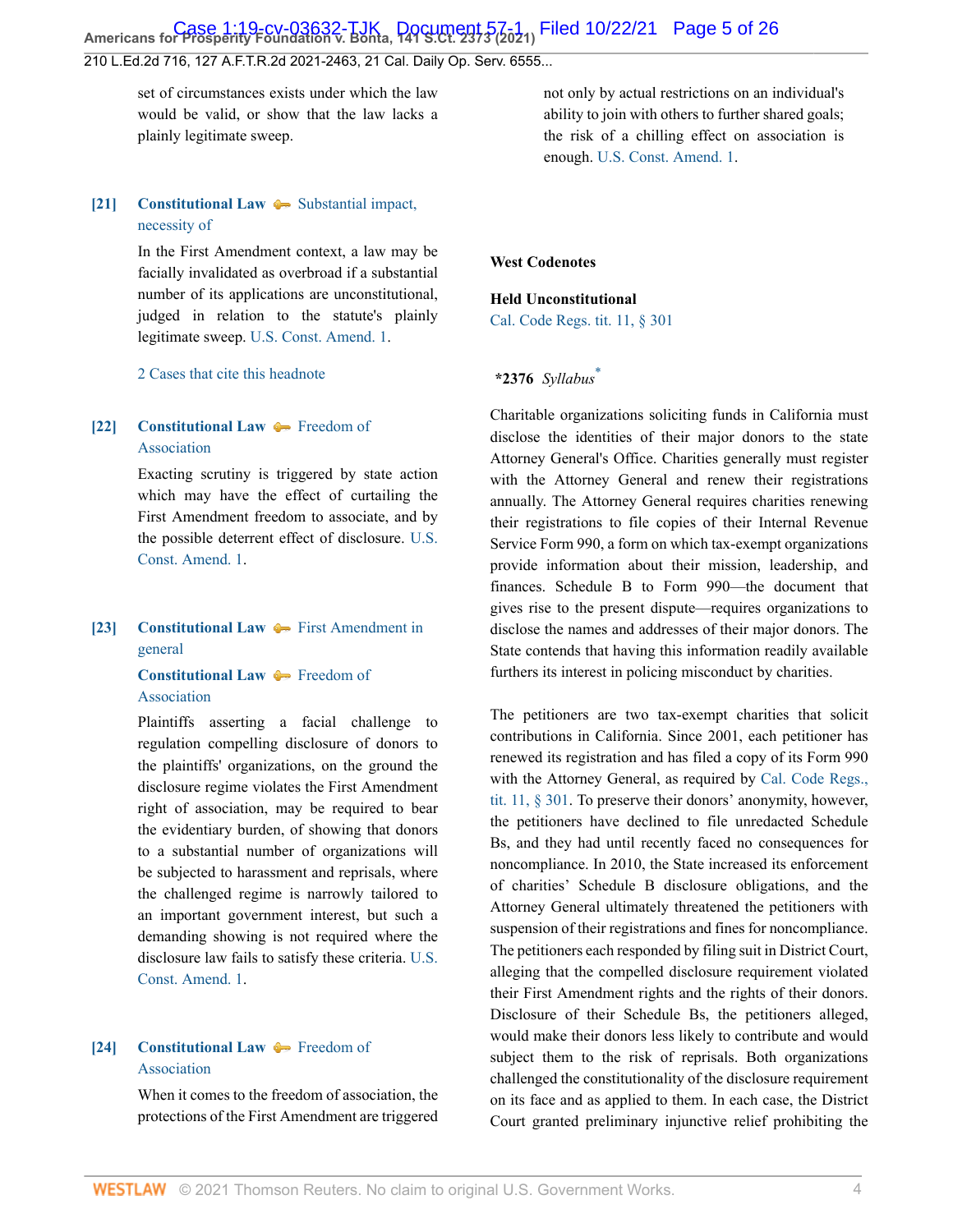**Case 1:19-cv-03632-TJK Document 57-1 Filed 10/22/21 Page 6 of 26**<br>Americans for Prosperity Foundation v. Bonta, 141 S.Ct. 2373 (2021) Filed 10/22/21 Page 6 of 26

210 L.Ed.2d 716, 127 A.F.T.R.2d 2021-2463, 21 Cal. Daily Op. Serv. 6555...

Attorney General from collecting the petitioners' Schedule B information. The Ninth Circuit vacated and remanded, reasoning that Circuit precedent required rejection of the petitioners' facial challenge. Reviewing the petitioners' asapplied claims under an "exacting scrutiny" standard, the panel narrowed the District Court's injunction, and it allowed the Attorney General to collect the petitioners' Schedule Bs so long as they were not publicly disclosed. On remand, the District Court held bench trials in both cases, after which it entered judgment for the petitioners and permanently enjoined the Attorney General from collecting their Schedule Bs. Applying exacting scrutiny, the District Court held that disclosure of Schedule Bs was not narrowly tailored to the State's interest in investigating charitable misconduct. The court found little evidence that the Attorney General's investigators relied on Schedule Bs to detect charitable fraud, and it determined that the disclosure regime burdened the associational rights of donors. The District Court also found that California was unable to ensure the confidentiality of donors' information. The Ninth Circuit again vacated the District Court's injunctions, and this time reversed the judgments and remanded for entry of judgment in favor of the Attorney General. The Ninth Circuit held that the District Court had erred by imposing a narrow tailoring requirement. And it reasoned that the disclosure regime satisfied exacting scrutiny because the up-front collection of charities' Schedule Bs promoted investigative efficiency and effectiveness. The panel also found that the disclosure of Schedule Bs would not meaningfully burden donors' associational rights. The Ninth Circuit denied rehearing en banc, over a dissent.

*Held*: The judgment is reversed, and the cases are remanded.

[903 F.3d 1000](http://www.westlaw.com/Link/Document/FullText?findType=Y&serNum=2045472789&pubNum=0000506&originatingDoc=I7d565adeda6711eb850ac132f535d1eb&refType=RP&originationContext=document&vr=3.0&rs=cblt1.0&transitionType=DocumentItem&contextData=(sc.Default)), reversed and remanded.

THE CHIEF JUSTICE delivered the opinion of the Court with respect to all but Part II–B–1, concluding that California's disclosure requirement is facially invalid because it burdens donors' First Amendment rights and is not narrowly tailored to an important government interest. Pp. 2382 - 2383, 2383 - 2389.

(a) The Court reviews the petitioners' First Amendment challenge to California's compelled disclosure requirement with the understanding that "compelled disclosure of affiliation with groups engaged in advocacy may constitute as effective a restraint on freedom of association as [other] forms of governmental action." *[NAACP v. Alabama ex](http://www.westlaw.com/Link/Document/FullText?findType=Y&serNum=1958121466&pubNum=0000780&originatingDoc=I7d565adeda6711eb850ac132f535d1eb&refType=RP&fi=co_pp_sp_780_462&originationContext=document&vr=3.0&rs=cblt1.0&transitionType=DocumentItem&contextData=(sc.Default)#co_pp_sp_780_462) rel. Patterson*[, 357 U.S. 449, 462, 78 S.Ct. 1163, 2](http://www.westlaw.com/Link/Document/FullText?findType=Y&serNum=1958121466&pubNum=0000780&originatingDoc=I7d565adeda6711eb850ac132f535d1eb&refType=RP&fi=co_pp_sp_780_462&originationContext=document&vr=3.0&rs=cblt1.0&transitionType=DocumentItem&contextData=(sc.Default)#co_pp_sp_780_462)

[L.Ed.2d 1488.](http://www.westlaw.com/Link/Document/FullText?findType=Y&serNum=1958121466&pubNum=0000780&originatingDoc=I7d565adeda6711eb850ac132f535d1eb&refType=RP&fi=co_pp_sp_780_462&originationContext=document&vr=3.0&rs=cblt1.0&transitionType=DocumentItem&contextData=(sc.Default)#co_pp_sp_780_462) *NAACP* v. *[Alabama](http://www.westlaw.com/Link/Document/FullText?findType=Y&serNum=1958121466&pubNum=0000780&originatingDoc=I7d565adeda6711eb850ac132f535d1eb&refType=RP&originationContext=document&vr=3.0&rs=cblt1.0&transitionType=DocumentItem&contextData=(sc.Default))* did not phrase in precise terms the standard of review that applies to First Amendment challenges to compelled disclosure. In *[Buckley](http://www.westlaw.com/Link/Document/FullText?findType=Y&serNum=1976142308&pubNum=0000780&originatingDoc=I7d565adeda6711eb850ac132f535d1eb&refType=RP&fi=co_pp_sp_780_64&originationContext=document&vr=3.0&rs=cblt1.0&transitionType=DocumentItem&contextData=(sc.Default)#co_pp_sp_780_64) v. Valeo*[, 424 U.S. 1, 64, 96 S.Ct. 612, 46 L.Ed.2d 659](http://www.westlaw.com/Link/Document/FullText?findType=Y&serNum=1976142308&pubNum=0000780&originatingDoc=I7d565adeda6711eb850ac132f535d1eb&refType=RP&fi=co_pp_sp_780_64&originationContext=document&vr=3.0&rs=cblt1.0&transitionType=DocumentItem&contextData=(sc.Default)#co_pp_sp_780_64) (*per curiam*), the Court articulated an "exacting scrutiny" standard, which requires "a substantial relation between the disclosure requirement and a sufficiently important governmental interest," *Doe v. Reed*[, 561 U.S. 186, 196, 130](http://www.westlaw.com/Link/Document/FullText?findType=Y&serNum=2022366335&pubNum=0000780&originatingDoc=I7d565adeda6711eb850ac132f535d1eb&refType=RP&fi=co_pp_sp_780_196&originationContext=document&vr=3.0&rs=cblt1.0&transitionType=DocumentItem&contextData=(sc.Default)#co_pp_sp_780_196) [S.Ct. 2811, 177 L.Ed.2d 493.](http://www.westlaw.com/Link/Document/FullText?findType=Y&serNum=2022366335&pubNum=0000780&originatingDoc=I7d565adeda6711eb850ac132f535d1eb&refType=RP&fi=co_pp_sp_780_196&originationContext=document&vr=3.0&rs=cblt1.0&transitionType=DocumentItem&contextData=(sc.Default)#co_pp_sp_780_196) The parties dispute whether exacting scrutiny applies in these cases, and if so, whether that test imposes a least restrictive means requirement similar to the one imposed by strict scrutiny.

The Court concludes that exacting scrutiny requires that a government-mandated disclosure regime be narrowly tailored to the government's asserted interest, even if it is not the least restrictive means of achieving that end. The need for narrow tailoring was set forth early in the Court's compelled disclosure cases. In *Shelton v. Tucker*[, 364 U.S. 479, 81](http://www.westlaw.com/Link/Document/FullText?findType=Y&serNum=1960122601&pubNum=0000708&originatingDoc=I7d565adeda6711eb850ac132f535d1eb&refType=RP&originationContext=document&vr=3.0&rs=cblt1.0&transitionType=DocumentItem&contextData=(sc.Default)) [S.Ct. 247, 5 L.Ed.2d 231](http://www.westlaw.com/Link/Document/FullText?findType=Y&serNum=1960122601&pubNum=0000708&originatingDoc=I7d565adeda6711eb850ac132f535d1eb&refType=RP&originationContext=document&vr=3.0&rs=cblt1.0&transitionType=DocumentItem&contextData=(sc.Default)), the Court considered an Arkansas statute that required teachers to disclose every organization to which they belonged or contributed. The Court acknowledged the importance of "the right of a State to investigate the competence and fitness of those whom it hires to teach in its schools," and it distinguished prior decisions that had found "no substantially relevant correlation between the governmental interest asserted and the State's effort to compel disclosure." *Id*[., at 485, 81 S.Ct. 247.](http://www.westlaw.com/Link/Document/FullText?findType=Y&serNum=1960122601&pubNum=0000708&originatingDoc=I7d565adeda6711eb850ac132f535d1eb&refType=RP&originationContext=document&vr=3.0&rs=cblt1.0&transitionType=DocumentItem&contextData=(sc.Default)) But the Court invalidated the Arkansas statute because even a "legitimate and substantial" governmental interest "cannot be pursued by means that broadly stifle fundamental personal liberties when the end can be more narrowly achieved." *Id*[., at 488,](http://www.westlaw.com/Link/Document/FullText?findType=Y&serNum=1960122601&pubNum=0000708&originatingDoc=I7d565adeda6711eb850ac132f535d1eb&refType=RP&originationContext=document&vr=3.0&rs=cblt1.0&transitionType=DocumentItem&contextData=(sc.Default)) [81 S.Ct. 247](http://www.westlaw.com/Link/Document/FullText?findType=Y&serNum=1960122601&pubNum=0000708&originatingDoc=I7d565adeda6711eb850ac132f535d1eb&refType=RP&originationContext=document&vr=3.0&rs=cblt1.0&transitionType=DocumentItem&contextData=(sc.Default)). *[Shelton](http://www.westlaw.com/Link/Document/FullText?findType=Y&serNum=1960122601&pubNum=0000780&originatingDoc=I7d565adeda6711eb850ac132f535d1eb&refType=RP&originationContext=document&vr=3.0&rs=cblt1.0&transitionType=DocumentItem&contextData=(sc.Default))* stands for the proposition that a substantial relation to an important interest is not enough to save a disclosure regime that is insufficiently tailored. Where exacting scrutiny applies, the challenged requirement must be narrowly tailored to the interest it promotes. Pp. 2382 - 2383, 2383 - 2385.

(b) California's blanket demand that all charities disclose Schedule Bs to the Attorney General is facially unconstitutional. Pp. 2385 - 2389.

(1) The Ninth Circuit did not impose a narrow tailoring requirement to the relationship between the Attorney General's demand for Schedule Bs and the identified governmental interest. That was error under the Court's precedents. And properly applied, the narrow tailoring requirement is not satisfied by California's disclosure regime.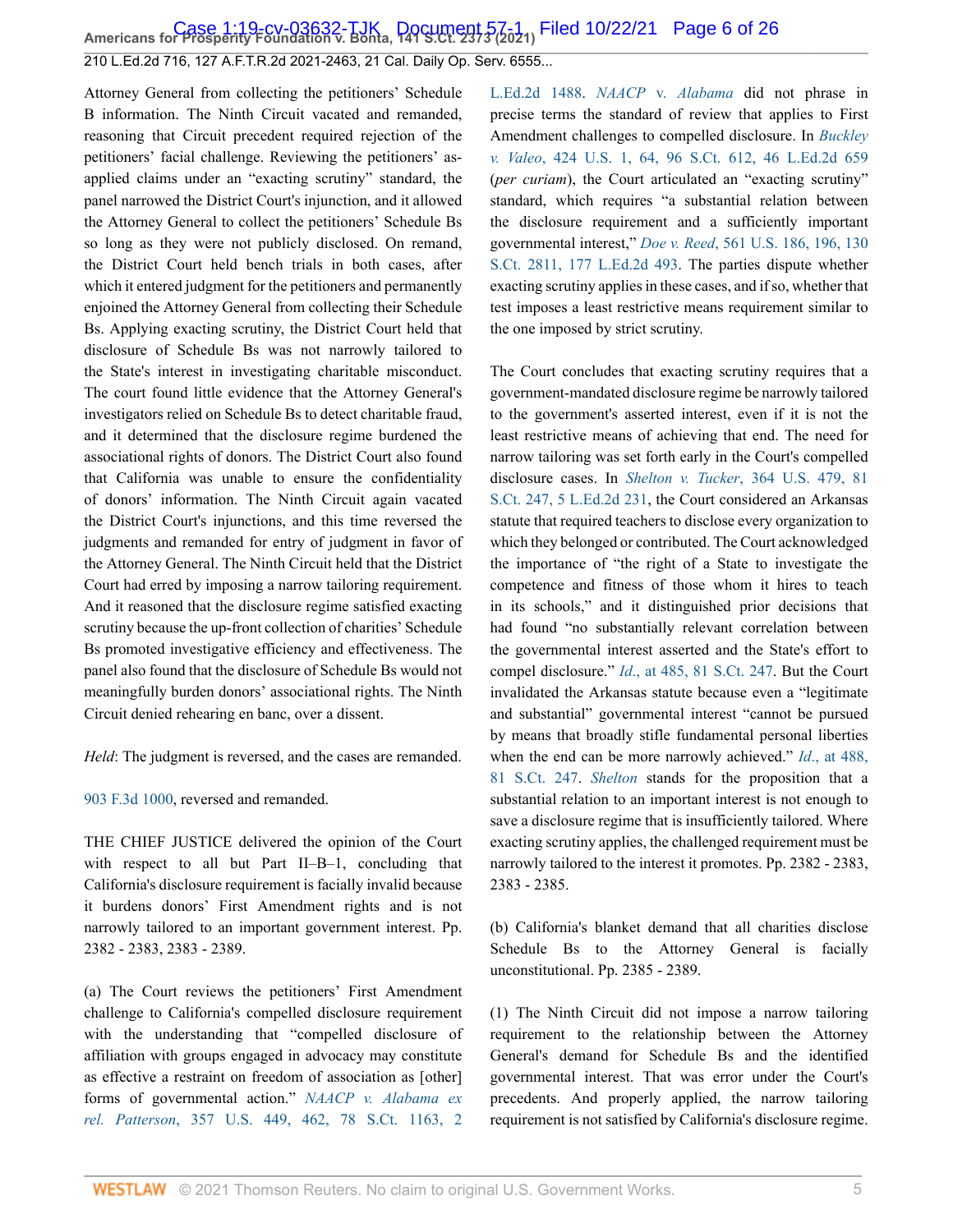**Case 1:19-cv-03632-TJK Document 57-1 Filed 10/22/21 Page 7 of 26**<br>Americans for Prosperity Foundation v. Bonta, 141 S.Ct. 2373 (2021) Filed 10/22/21 Page 7 of 26

210 L.Ed.2d 716, 127 A.F.T.R.2d 2021-2463, 21 Cal. Daily Op. Serv. 6555...

In fact, a dramatic mismatch exists between the interest the Attorney General seeks to promote and the disclosure regime that he has implemented.

The Court does not doubt the importance of California's interest in preventing charitable fraud and self-dealing. But the enormous amount of sensitive information collected through Schedule Bs does not form an integral part of California's fraud detection efforts. California does not rely on Schedule Bs to initiate investigations, and evidence at trial did not support the State's concern that alternative means of obtaining Schedule B information—such as a subpoena or audit letter—are inefficient and ineffective compared to up-front collection. In reality, California's interest is less in investigating fraud and more in ease of administration. But "the prime objective of the First Amendment is not efficiency." *McCullen v. Coakley*[, 573 U.S. 464, 495,](http://www.westlaw.com/Link/Document/FullText?findType=Y&serNum=2033678859&pubNum=0000780&originatingDoc=I7d565adeda6711eb850ac132f535d1eb&refType=RP&fi=co_pp_sp_780_495&originationContext=document&vr=3.0&rs=cblt1.0&transitionType=DocumentItem&contextData=(sc.Default)#co_pp_sp_780_495) [134 S.Ct. 2518, 189 L.Ed.2d 502](http://www.westlaw.com/Link/Document/FullText?findType=Y&serNum=2033678859&pubNum=0000780&originatingDoc=I7d565adeda6711eb850ac132f535d1eb&refType=RP&fi=co_pp_sp_780_495&originationContext=document&vr=3.0&rs=cblt1.0&transitionType=DocumentItem&contextData=(sc.Default)#co_pp_sp_780_495). Mere administrative convenience does not remotely "reflect the seriousness of the actual burden" that the demand for Schedule Bs imposes on donors' association rights. *Reed*[, 561 U.S., at 196, 130 S.Ct.](http://www.westlaw.com/Link/Document/FullText?findType=Y&serNum=2022366335&pubNum=0000780&originatingDoc=I7d565adeda6711eb850ac132f535d1eb&refType=RP&fi=co_pp_sp_780_196&originationContext=document&vr=3.0&rs=cblt1.0&transitionType=DocumentItem&contextData=(sc.Default)#co_pp_sp_780_196) [2811](http://www.westlaw.com/Link/Document/FullText?findType=Y&serNum=2022366335&pubNum=0000780&originatingDoc=I7d565adeda6711eb850ac132f535d1eb&refType=RP&fi=co_pp_sp_780_196&originationContext=document&vr=3.0&rs=cblt1.0&transitionType=DocumentItem&contextData=(sc.Default)#co_pp_sp_780_196) (internal quotation marks omitted). Pp. 2385 - 2387.

(2) In the First Amendment context, the Court has recognized a "type of facial challenge, whereby a law may be invalidated as overbroad if a substantial number of its applications are unconstitutional, judged in relation to the statute's plainly legitimate sweep." *[United States v. Stevens](http://www.westlaw.com/Link/Document/FullText?findType=Y&serNum=2021786171&pubNum=0000780&originatingDoc=I7d565adeda6711eb850ac132f535d1eb&refType=RP&fi=co_pp_sp_780_473&originationContext=document&vr=3.0&rs=cblt1.0&transitionType=DocumentItem&contextData=(sc.Default)#co_pp_sp_780_473)*, 559 [U.S. 460, 473, 130 S.Ct. 1577, 176 L.Ed.2d 435](http://www.westlaw.com/Link/Document/FullText?findType=Y&serNum=2021786171&pubNum=0000780&originatingDoc=I7d565adeda6711eb850ac132f535d1eb&refType=RP&fi=co_pp_sp_780_473&originationContext=document&vr=3.0&rs=cblt1.0&transitionType=DocumentItem&contextData=(sc.Default)#co_pp_sp_780_473) (internal quotation marks omitted). The Attorney General's disclosure requirement is plainly overbroad under that standard. The regulation lacks any tailoring to the State's investigative goals, and the State's interest in administrative convenience is weak. As a result, every demand that might deter association "creates an unnecessary risk of chilling" in violation of the First Amendment. *[Secretary of State of Md. v. Joseph H.](http://www.westlaw.com/Link/Document/FullText?findType=Y&serNum=1984130891&pubNum=0000780&originatingDoc=I7d565adeda6711eb850ac132f535d1eb&refType=RP&fi=co_pp_sp_780_968&originationContext=document&vr=3.0&rs=cblt1.0&transitionType=DocumentItem&contextData=(sc.Default)#co_pp_sp_780_968) Munson Co.*[, 467 U.S. 947, 968, 104 S.Ct. 2839, 81 L.Ed.2d](http://www.westlaw.com/Link/Document/FullText?findType=Y&serNum=1984130891&pubNum=0000780&originatingDoc=I7d565adeda6711eb850ac132f535d1eb&refType=RP&fi=co_pp_sp_780_968&originationContext=document&vr=3.0&rs=cblt1.0&transitionType=DocumentItem&contextData=(sc.Default)#co_pp_sp_780_968) [786](http://www.westlaw.com/Link/Document/FullText?findType=Y&serNum=1984130891&pubNum=0000780&originatingDoc=I7d565adeda6711eb850ac132f535d1eb&refType=RP&fi=co_pp_sp_780_968&originationContext=document&vr=3.0&rs=cblt1.0&transitionType=DocumentItem&contextData=(sc.Default)#co_pp_sp_780_968). It does not make a difference in these cases if there is no disclosure to the public, see *Shelton*[, 364 U.S., at](http://www.westlaw.com/Link/Document/FullText?findType=Y&serNum=1960122601&pubNum=0000780&originatingDoc=I7d565adeda6711eb850ac132f535d1eb&refType=RP&fi=co_pp_sp_780_486&originationContext=document&vr=3.0&rs=cblt1.0&transitionType=DocumentItem&contextData=(sc.Default)#co_pp_sp_780_486) [486, 81 S.Ct. 247,](http://www.westlaw.com/Link/Document/FullText?findType=Y&serNum=1960122601&pubNum=0000780&originatingDoc=I7d565adeda6711eb850ac132f535d1eb&refType=RP&fi=co_pp_sp_780_486&originationContext=document&vr=3.0&rs=cblt1.0&transitionType=DocumentItem&contextData=(sc.Default)#co_pp_sp_780_486) if some donors do not mind having their identities revealed, or if the relevant donor information is already disclosed to the IRS as a condition of federal taxexempt status. California's disclosure requirement imposes a widespread burden on donors' associational rights, and this burden cannot be justified on the ground that the regime is narrowly tailored to investigating charitable wrongdoing, or that the State's interest in administrative convenience is sufficiently important. Pp. 2387 - 2389.

[ROBERTS](http://www.westlaw.com/Link/Document/FullText?findType=h&pubNum=176284&cite=0258116001&originatingDoc=I7d565adeda6711eb850ac132f535d1eb&refType=RQ&originationContext=document&vr=3.0&rs=cblt1.0&transitionType=DocumentItem&contextData=(sc.Default)), C. J., delivered the opinion of the Court, except as to Part II–B–1. [KAVANAUGH](http://www.westlaw.com/Link/Document/FullText?findType=h&pubNum=176284&cite=0364335801&originatingDoc=I7d565adeda6711eb850ac132f535d1eb&refType=RQ&originationContext=document&vr=3.0&rs=cblt1.0&transitionType=DocumentItem&contextData=(sc.Default)) and [BARRETT](http://www.westlaw.com/Link/Document/FullText?findType=h&pubNum=176284&cite=0505709001&originatingDoc=I7d565adeda6711eb850ac132f535d1eb&refType=RQ&originationContext=document&vr=3.0&rs=cblt1.0&transitionType=DocumentItem&contextData=(sc.Default)), JJ., joined that opinion in full, [ALITO](http://www.westlaw.com/Link/Document/FullText?findType=h&pubNum=176284&cite=0153052401&originatingDoc=I7d565adeda6711eb850ac132f535d1eb&refType=RQ&originationContext=document&vr=3.0&rs=cblt1.0&transitionType=DocumentItem&contextData=(sc.Default)) and [GORSUCH,](http://www.westlaw.com/Link/Document/FullText?findType=h&pubNum=176284&cite=0183411701&originatingDoc=I7d565adeda6711eb850ac132f535d1eb&refType=RQ&originationContext=document&vr=3.0&rs=cblt1.0&transitionType=DocumentItem&contextData=(sc.Default)) JJ., joined except as to Part II–B–1, and [THOMAS,](http://www.westlaw.com/Link/Document/FullText?findType=h&pubNum=176284&cite=0216654601&originatingDoc=I7d565adeda6711eb850ac132f535d1eb&refType=RQ&originationContext=document&vr=3.0&rs=cblt1.0&transitionType=DocumentItem&contextData=(sc.Default)) J., joined except as to Parts II–B–1 and III–B. [THOMAS,](http://www.westlaw.com/Link/Document/FullText?findType=h&pubNum=176284&cite=0216654601&originatingDoc=I7d565adeda6711eb850ac132f535d1eb&refType=RQ&originationContext=document&vr=3.0&rs=cblt1.0&transitionType=DocumentItem&contextData=(sc.Default)) J., filed an opinion concurring in part and concurring in the judgment. [ALITO](http://www.westlaw.com/Link/Document/FullText?findType=h&pubNum=176284&cite=0153052401&originatingDoc=I7d565adeda6711eb850ac132f535d1eb&refType=RQ&originationContext=document&vr=3.0&rs=cblt1.0&transitionType=DocumentItem&contextData=(sc.Default)), J., filed an opinion concurring in part and concurring in the judgment, in which [GORSUCH,](http://www.westlaw.com/Link/Document/FullText?findType=h&pubNum=176284&cite=0183411701&originatingDoc=I7d565adeda6711eb850ac132f535d1eb&refType=RQ&originationContext=document&vr=3.0&rs=cblt1.0&transitionType=DocumentItem&contextData=(sc.Default)) J., joined. [SOTOMAYOR](http://www.westlaw.com/Link/Document/FullText?findType=h&pubNum=176284&cite=0145172701&originatingDoc=I7d565adeda6711eb850ac132f535d1eb&refType=RQ&originationContext=document&vr=3.0&rs=cblt1.0&transitionType=DocumentItem&contextData=(sc.Default)), J., filed a dissenting opinion, in which [BREYER](http://www.westlaw.com/Link/Document/FullText?findType=h&pubNum=176284&cite=0254766801&originatingDoc=I7d565adeda6711eb850ac132f535d1eb&refType=RQ&originationContext=document&vr=3.0&rs=cblt1.0&transitionType=DocumentItem&contextData=(sc.Default)) and [KAGAN](http://www.westlaw.com/Link/Document/FullText?findType=h&pubNum=176284&cite=0301239401&originatingDoc=I7d565adeda6711eb850ac132f535d1eb&refType=RQ&originationContext=document&vr=3.0&rs=cblt1.0&transitionType=DocumentItem&contextData=(sc.Default)), JJ., joined.

#### **Attorneys and Law Firms**

[Kathleen M. Sullivan](http://www.westlaw.com/Link/Document/FullText?findType=h&pubNum=176284&cite=0358716601&originatingDoc=I7d565adeda6711eb850ac132f535d1eb&refType=RQ&originationContext=document&vr=3.0&rs=cblt1.0&transitionType=DocumentItem&contextData=(sc.Default)), Quinn Emanuel Urquhart & Sullivan, LLP, Los Angeles, CA, [Derek L. Shaffer](http://www.westlaw.com/Link/Document/FullText?findType=h&pubNum=176284&cite=0338496501&originatingDoc=I7d565adeda6711eb850ac132f535d1eb&refType=RQ&originationContext=document&vr=3.0&rs=cblt1.0&transitionType=DocumentItem&contextData=(sc.Default)), Counsel of Record, [William A. Burck,](http://www.westlaw.com/Link/Document/FullText?findType=h&pubNum=176284&cite=0333547801&originatingDoc=I7d565adeda6711eb850ac132f535d1eb&refType=RQ&originationContext=document&vr=3.0&rs=cblt1.0&transitionType=DocumentItem&contextData=(sc.Default)) [John F. Bash](http://www.westlaw.com/Link/Document/FullText?findType=h&pubNum=176284&cite=0427510601&originatingDoc=I7d565adeda6711eb850ac132f535d1eb&refType=RQ&originationContext=document&vr=3.0&rs=cblt1.0&transitionType=DocumentItem&contextData=(sc.Default)), [Jonathan G. Cooper](http://www.westlaw.com/Link/Document/FullText?findType=h&pubNum=176284&cite=0485547801&originatingDoc=I7d565adeda6711eb850ac132f535d1eb&refType=RQ&originationContext=document&vr=3.0&rs=cblt1.0&transitionType=DocumentItem&contextData=(sc.Default)), Quinn Emanuel Urquhart & Sullivan, Washington, DC, for Petitioner Americans for Prosperity Foundation.

[Matthew Rodriquez](http://www.westlaw.com/Link/Document/FullText?findType=h&pubNum=176284&cite=0258523401&originatingDoc=I7d565adeda6711eb850ac132f535d1eb&refType=RQ&originationContext=document&vr=3.0&rs=cblt1.0&transitionType=DocumentItem&contextData=(sc.Default)), Acting Attorney General of California, [Michael J. Mongan,](http://www.westlaw.com/Link/Document/FullText?findType=h&pubNum=176284&cite=0436896701&originatingDoc=I7d565adeda6711eb850ac132f535d1eb&refType=RQ&originationContext=document&vr=3.0&rs=cblt1.0&transitionType=DocumentItem&contextData=(sc.Default)) Solicitor General, [Tamar Pachter](http://www.westlaw.com/Link/Document/FullText?findType=h&pubNum=176284&cite=0294092901&originatingDoc=I7d565adeda6711eb850ac132f535d1eb&refType=RQ&originationContext=document&vr=3.0&rs=cblt1.0&transitionType=DocumentItem&contextData=(sc.Default)), Senior Assistant, Attorney General, [Aimee Feinberg,](http://www.westlaw.com/Link/Document/FullText?findType=h&pubNum=176284&cite=0307673801&originatingDoc=I7d565adeda6711eb850ac132f535d1eb&refType=RQ&originationContext=document&vr=3.0&rs=cblt1.0&transitionType=DocumentItem&contextData=(sc.Default)) Counsel of Record, Deputy Solicitor General, Jose A. Zelidon-Zepeda, Deputy Attorney General, Kimberly M. Castle, Associate Deputy, Solicitor General, State of California, Department of Justice, Sacramento, CA, for Respondent.

[Louis H. Castoria](http://www.westlaw.com/Link/Document/FullText?findType=h&pubNum=176284&cite=0161803201&originatingDoc=I7d565adeda6711eb850ac132f535d1eb&refType=RQ&originationContext=document&vr=3.0&rs=cblt1.0&transitionType=DocumentItem&contextData=(sc.Default)), Kaufman Dolowich & Voluck, LLP, San Francisco, CA, [Kristen K. Waggoner,](http://www.westlaw.com/Link/Document/FullText?findType=h&pubNum=176284&cite=0305911401&originatingDoc=I7d565adeda6711eb850ac132f535d1eb&refType=RQ&originationContext=document&vr=3.0&rs=cblt1.0&transitionType=DocumentItem&contextData=(sc.Default)) [John J. Bursch](http://www.westlaw.com/Link/Document/FullText?findType=h&pubNum=176284&cite=0248066101&originatingDoc=I7d565adeda6711eb850ac132f535d1eb&refType=RQ&originationContext=document&vr=3.0&rs=cblt1.0&transitionType=DocumentItem&contextData=(sc.Default)), Counsel of Record, [David A. Cortman,](http://www.westlaw.com/Link/Document/FullText?findType=h&pubNum=176284&cite=0287690201&originatingDoc=I7d565adeda6711eb850ac132f535d1eb&refType=RQ&originationContext=document&vr=3.0&rs=cblt1.0&transitionType=DocumentItem&contextData=(sc.Default)) [Rory T. Gray](http://www.westlaw.com/Link/Document/FullText?findType=h&pubNum=176284&cite=0496685101&originatingDoc=I7d565adeda6711eb850ac132f535d1eb&refType=RQ&originationContext=document&vr=3.0&rs=cblt1.0&transitionType=DocumentItem&contextData=(sc.Default)), Christopher P. Schandevel, Mathew W. Hoffmann, Alliance Defending Freedom, Washington, DC, for Petitioner Thomas More Law Center.

#### **Opinion**

Chief Justice [ROBERTS](http://www.westlaw.com/Link/Document/FullText?findType=h&pubNum=176284&cite=0258116001&originatingDoc=I7d565adeda6711eb850ac132f535d1eb&refType=RQ&originationContext=document&vr=3.0&rs=cblt1.0&transitionType=DocumentItem&contextData=(sc.Default)) delivered the opinion of the Court, except as to Part II–B–1.

**\*2379** To solicit contributions in California, charitable organizations must disclose to the state Attorney General's Office the identities of their major donors. The State contends that having this information on hand makes it easier to police misconduct by charities. We must decide whether California's disclosure requirement violates the First Amendment right to free association.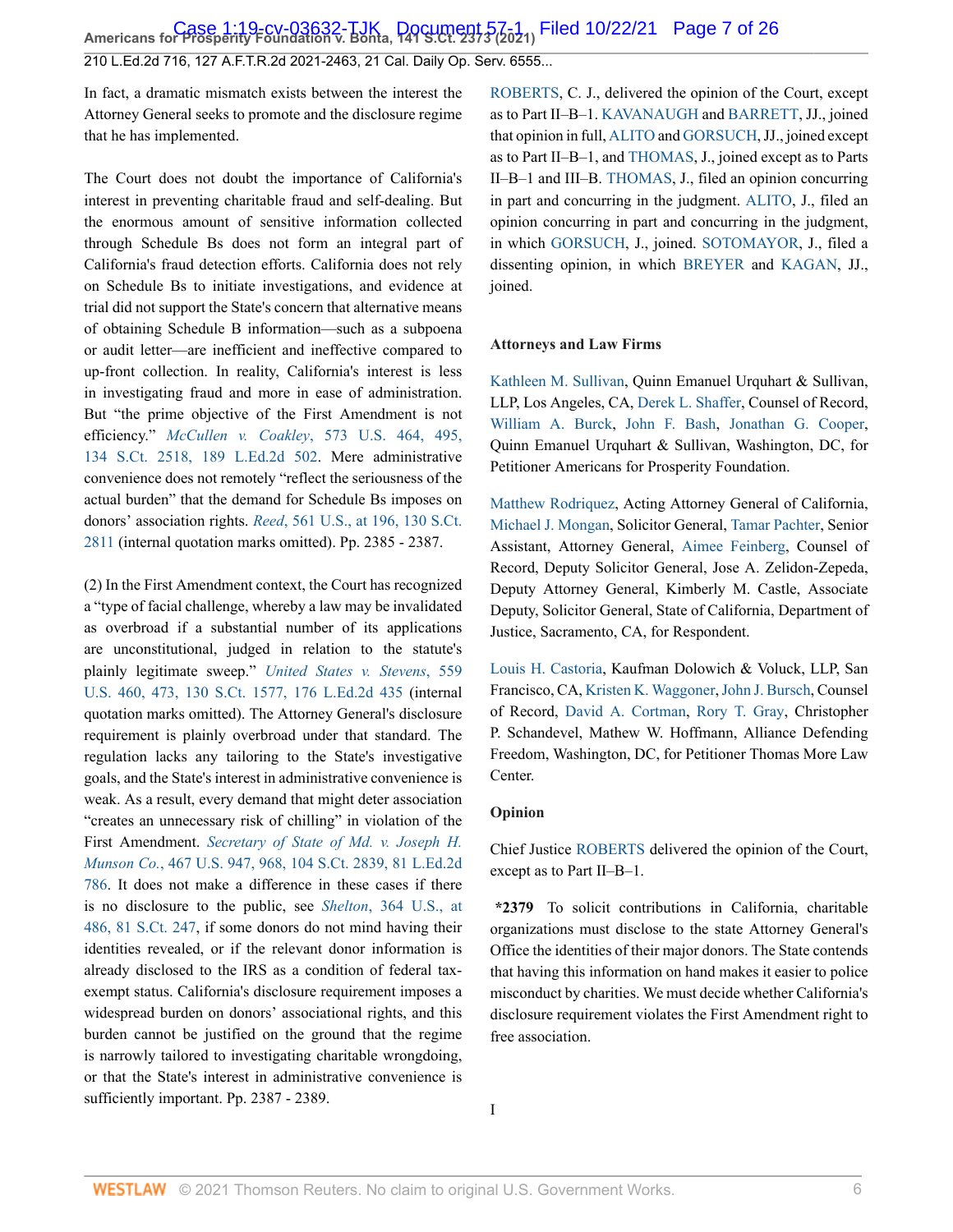**Case 1:19-cv-03632-TJK Document 57-1 Filed 10/22/21 Page 8 of 26**<br>Americans for Prosperity Foundation v. Bonta, 141 S.Ct. 2373 (2021) Filed 10/22/21 Page 8 of 26

210 L.Ed.2d 716, 127 A.F.T.R.2d 2021-2463, 21 Cal. Daily Op. Serv. 6555...

The California Attorney General's Office is responsible for statewide law enforcement, including the supervision and regulation of charitable fundraising. Under state law, the Attorney General is authorized to "establish and maintain a register" of charitable organizations and to obtain "whatever information, copies of instruments, reports, and records are needed for the establishment and maintenance of the register." Cal. Govt. Code Ann. § 12584 (West 2018). In order to operate and raise funds in California, charities generally must register with the Attorney General **\*2380** and renew their registrations annually. §§ 12585(a), 12586(a). Over 100,000 charities are currently registered in the State, and roughly 60,000 renew their registrations each year.

California law empowers the Attorney General to make rules and regulations regarding the registration and renewal process. §§ 12585(b), 12586(b). Pursuant to this regulatory authority, the Attorney General requires charities renewing their registrations to file copies of their Internal Revenue Service Form 990, along with any attachments and schedules. See [Cal. Code Regs., tit. 11, § 301 \(2020\).](http://www.westlaw.com/Link/Document/FullText?findType=L&pubNum=1000937&cite=11CAADCS301&originatingDoc=I7d565adeda6711eb850ac132f535d1eb&refType=LQ&originationContext=document&vr=3.0&rs=cblt1.0&transitionType=DocumentItem&contextData=(sc.Default)) Form 990 contains information regarding tax-exempt organizations' mission, leadership, and finances. Schedule B to Form 990—the document that gives rise to the present dispute—requires organizations to disclose the names and addresses of donors who have contributed more than \$5,000 in a particular tax year (or, in some cases, who have given more than 2 percent of an organization's total contributions). See [26 C.F.R. §§](http://www.westlaw.com/Link/Document/FullText?findType=L&pubNum=1000547&cite=26CFRS1.6033-2&originatingDoc=I7d565adeda6711eb850ac132f535d1eb&refType=RB&originationContext=document&vr=3.0&rs=cblt1.0&transitionType=DocumentItem&contextData=(sc.Default)#co_pp_7ac90000f47f3) [1.6033–2\(a\)\(2\)\(ii\)\(f\), \(iii\) \(2020\).](http://www.westlaw.com/Link/Document/FullText?findType=L&pubNum=1000547&cite=26CFRS1.6033-2&originatingDoc=I7d565adeda6711eb850ac132f535d1eb&refType=RB&originationContext=document&vr=3.0&rs=cblt1.0&transitionType=DocumentItem&contextData=(sc.Default)#co_pp_7ac90000f47f3)

The petitioners are tax-exempt charities that solicit contributions in California and are subject to the Attorney General's registration and renewal requirements. Americans for Prosperity Foundation is a public charity that is "devoted to education and training about the principles of a free and open society, including free markets, civil liberties, immigration reform, and constitutionally limited government." Brief for Petitioner Foundation 10. Thomas More Law Center is a public interest law firm whose "mission is to protect religious freedom, free speech, family values, and the sanctity of human life." Brief for Petitioner Law Center 4. Since 2001, each petitioner has renewed its registration and has filed a copy of its Form 990 with the Attorney General, as required by [Cal. Code Regs., tit. 11, § 301](http://www.westlaw.com/Link/Document/FullText?findType=L&pubNum=1000937&cite=11CAADCS301&originatingDoc=I7d565adeda6711eb850ac132f535d1eb&refType=LQ&originationContext=document&vr=3.0&rs=cblt1.0&transitionType=DocumentItem&contextData=(sc.Default)). Out of concern for their donors' anonymity, however, the petitioners have declined to file their Schedule Bs (or have filed only redacted versions) with the State.

For many years, the petitioners' reluctance to turn over donor information presented no problem because the Attorney General was not particularly zealous about collecting Schedule Bs. That changed in 2010, when the California Department of Justice "ramped up its efforts to enforce charities' Schedule B obligations, sending thousands of deficiency letters to charities that had not complied with the Schedule B requirement." *[Americans for Prosperity](http://www.westlaw.com/Link/Document/FullText?findType=Y&serNum=2045472789&pubNum=0000506&originatingDoc=I7d565adeda6711eb850ac132f535d1eb&refType=RP&fi=co_pp_sp_506_1006&originationContext=document&vr=3.0&rs=cblt1.0&transitionType=DocumentItem&contextData=(sc.Default)#co_pp_sp_506_1006) Foundation v. Becerra*[, 903 F.3d 1000, 1006 \(C.A.9 2018\).](http://www.westlaw.com/Link/Document/FullText?findType=Y&serNum=2045472789&pubNum=0000506&originatingDoc=I7d565adeda6711eb850ac132f535d1eb&refType=RP&fi=co_pp_sp_506_1006&originationContext=document&vr=3.0&rs=cblt1.0&transitionType=DocumentItem&contextData=(sc.Default)#co_pp_sp_506_1006) The Law Center and the Foundation received deficiency letters in 2012 and 2013, respectively. When they continued to resist disclosing their contributors' identities, the Attorney General threatened to suspend their registrations and fine their directors and officers.

The petitioners each responded by filing suit in the Central District of California. In their complaints, they alleged that the Attorney General had violated their First Amendment rights and the rights of their donors. The petitioners alleged that disclosure of their Schedule Bs would make their donors less likely to contribute and would subject them to the risk of reprisals. Both organizations challenged the disclosure requirement on its face and as applied to them.

In each case, the District Court granted preliminary injunctive relief prohibiting the Attorney General from collecting their Schedule B information. *[Americans for Prosperity](http://www.westlaw.com/Link/Document/FullText?findType=Y&serNum=2035496447&pubNum=0000999&originatingDoc=I7d565adeda6711eb850ac132f535d1eb&refType=RP&originationContext=document&vr=3.0&rs=cblt1.0&transitionType=DocumentItem&contextData=(sc.Default)) Foundation v. Harris*[, 2015 WL 769778 \(C.D. Cal., Feb.](http://www.westlaw.com/Link/Document/FullText?findType=Y&serNum=2035496447&pubNum=0000999&originatingDoc=I7d565adeda6711eb850ac132f535d1eb&refType=RP&originationContext=document&vr=3.0&rs=cblt1.0&transitionType=DocumentItem&contextData=(sc.Default)) [23, 2015\);](http://www.westlaw.com/Link/Document/FullText?findType=Y&serNum=2035496447&pubNum=0000999&originatingDoc=I7d565adeda6711eb850ac132f535d1eb&refType=RP&originationContext=document&vr=3.0&rs=cblt1.0&transitionType=DocumentItem&contextData=(sc.Default)) App. to Pet. for Cert. in No. 19–255, pp. 90a– 96a. The Ninth Circuit vacated and remanded. *[Americans for](http://www.westlaw.com/Link/Document/FullText?findType=Y&serNum=2037906530&pubNum=0000506&originatingDoc=I7d565adeda6711eb850ac132f535d1eb&refType=RP&originationContext=document&vr=3.0&rs=cblt1.0&transitionType=DocumentItem&contextData=(sc.Default)) [Prosperity Foundation v. Harris](http://www.westlaw.com/Link/Document/FullText?findType=Y&serNum=2037906530&pubNum=0000506&originatingDoc=I7d565adeda6711eb850ac132f535d1eb&refType=RP&originationContext=document&vr=3.0&rs=cblt1.0&transitionType=DocumentItem&contextData=(sc.Default))*, 809 F.3d 536 (9th Cir. 2015) (*per curiam*). The court held that it **\*2381** was bound by Circuit precedent to reject the petitioners' facial challenge. *Id*[., at 538](http://www.westlaw.com/Link/Document/FullText?findType=Y&serNum=2037906530&pubNum=0000506&originatingDoc=I7d565adeda6711eb850ac132f535d1eb&refType=RP&fi=co_pp_sp_506_538&originationContext=document&vr=3.0&rs=cblt1.0&transitionType=DocumentItem&contextData=(sc.Default)#co_pp_sp_506_538) (citing *[Center for Competitive Politics v. Harris](http://www.westlaw.com/Link/Document/FullText?findType=Y&serNum=2036181775&pubNum=0000506&originatingDoc=I7d565adeda6711eb850ac132f535d1eb&refType=RP&fi=co_pp_sp_506_1317&originationContext=document&vr=3.0&rs=cblt1.0&transitionType=DocumentItem&contextData=(sc.Default)#co_pp_sp_506_1317)*, [784 F.3d 1307, 1317 \(2015\)\)](http://www.westlaw.com/Link/Document/FullText?findType=Y&serNum=2036181775&pubNum=0000506&originatingDoc=I7d565adeda6711eb850ac132f535d1eb&refType=RP&fi=co_pp_sp_506_1317&originationContext=document&vr=3.0&rs=cblt1.0&transitionType=DocumentItem&contextData=(sc.Default)#co_pp_sp_506_1317). And reviewing the petitioners' as-applied claims under an "exacting scrutiny" standard, the panel narrowed the injunction, allowing the Attorney General to collect the petitioners' Schedule Bs so long as he did not publicly disclose them. [809 F.3d at 538, 543.](http://www.westlaw.com/Link/Document/FullText?findType=Y&serNum=2037906530&pubNum=0000506&originatingDoc=I7d565adeda6711eb850ac132f535d1eb&refType=RP&fi=co_pp_sp_506_538&originationContext=document&vr=3.0&rs=cblt1.0&transitionType=DocumentItem&contextData=(sc.Default)#co_pp_sp_506_538)

On remand, the District Court held bench trials in both cases, after which it entered judgment for the petitioners and permanently enjoined the Attorney General from collecting their Schedule Bs. *[Americans for Prosperity Foundation v.](http://www.westlaw.com/Link/Document/FullText?findType=Y&serNum=2038713386&pubNum=0007903&originatingDoc=I7d565adeda6711eb850ac132f535d1eb&refType=RP&originationContext=document&vr=3.0&rs=cblt1.0&transitionType=DocumentItem&contextData=(sc.Default)) Harris*[, 182 F.Supp.3d 1049 \(C.D. Cal. 2016\)](http://www.westlaw.com/Link/Document/FullText?findType=Y&serNum=2038713386&pubNum=0007903&originatingDoc=I7d565adeda6711eb850ac132f535d1eb&refType=RP&originationContext=document&vr=3.0&rs=cblt1.0&transitionType=DocumentItem&contextData=(sc.Default)); *[Thomas More](http://www.westlaw.com/Link/Document/FullText?findType=Y&serNum=2040318453&pubNum=0000999&originatingDoc=I7d565adeda6711eb850ac132f535d1eb&refType=RP&originationContext=document&vr=3.0&rs=cblt1.0&transitionType=DocumentItem&contextData=(sc.Default)) Law Center v. Harris*[, 2016 WL 6781090 \(C.D. Cal., Nov.](http://www.westlaw.com/Link/Document/FullText?findType=Y&serNum=2040318453&pubNum=0000999&originatingDoc=I7d565adeda6711eb850ac132f535d1eb&refType=RP&originationContext=document&vr=3.0&rs=cblt1.0&transitionType=DocumentItem&contextData=(sc.Default)) [16, 2016\).](http://www.westlaw.com/Link/Document/FullText?findType=Y&serNum=2040318453&pubNum=0000999&originatingDoc=I7d565adeda6711eb850ac132f535d1eb&refType=RP&originationContext=document&vr=3.0&rs=cblt1.0&transitionType=DocumentItem&contextData=(sc.Default)) Applying exacting scrutiny, the District Court held that disclosure of Schedule Bs was not narrowly tailored to the State's interest in investigating charitable misconduct.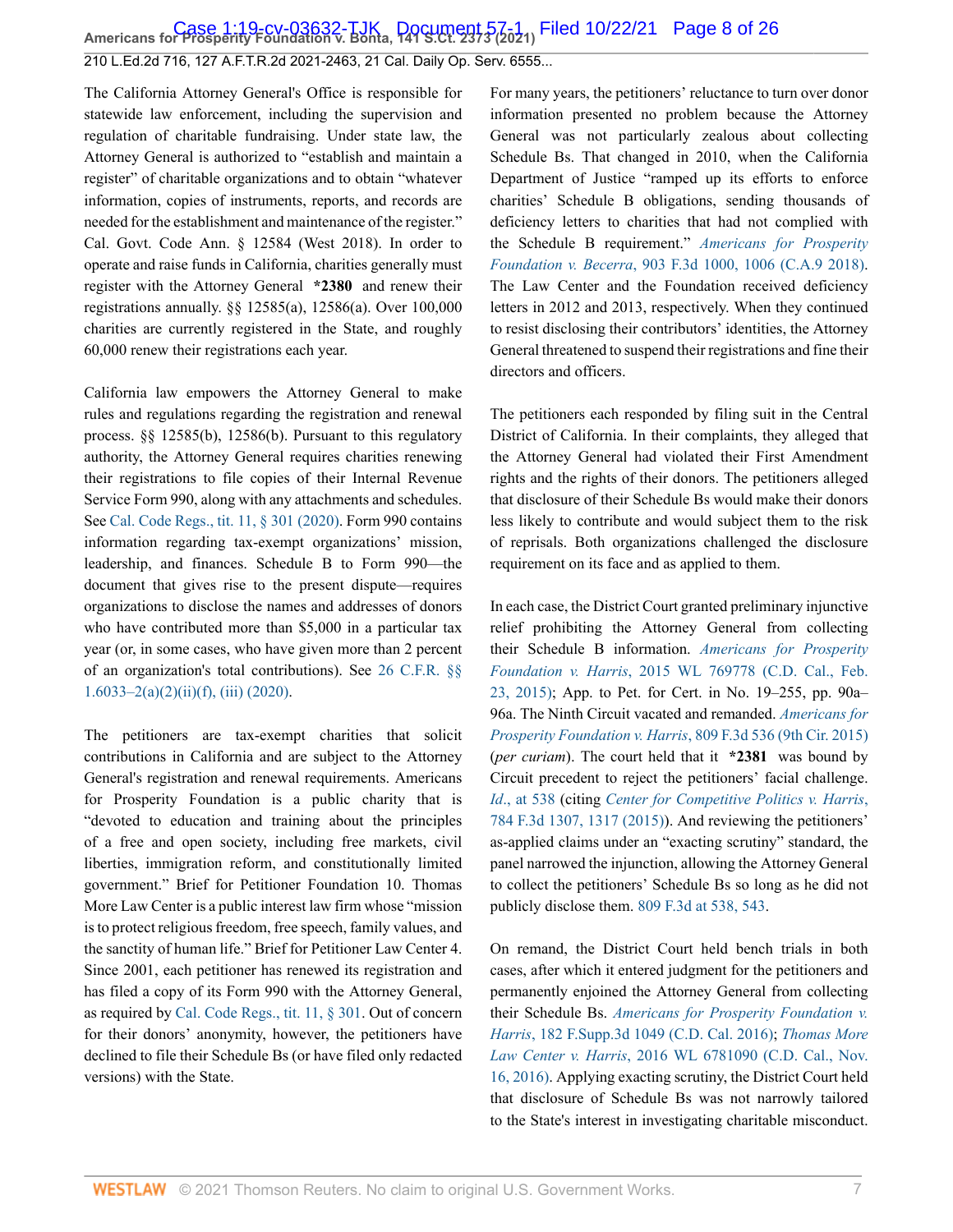**Case 1:19-cv-03632-TJK Document 57-1 Filed 10/22/21 Page 9 of 26**<br>Americans for Prosperity Foundation v. Bonta, 141 S.Ct. 2373 (2021) Filed 10/22/21 Page 9 of 26

210 L.Ed.2d 716, 127 A.F.T.R.2d 2021-2463, 21 Cal. Daily Op. Serv. 6555...

The court credited testimony from California officials that Schedule Bs were rarely used to audit or investigate charities. And it found that even where Schedule B information was used, that information could be obtained from other sources.

The court also determined that the disclosure regime burdened the associational rights of donors. In both cases, the court found that the petitioners had suffered from threats and harassment in the past, and that donors were likely to face similar retaliation in the future if their affiliations became publicly known. For example, the CEO of the Foundation testified that a technology contractor working at the Foundation's headquarters had posted online that he was "inside the belly of the beast" and "could easily walk into [the CEO's] office and slit his throat." [182 F.Supp.3d at 1056](http://www.westlaw.com/Link/Document/FullText?findType=Y&serNum=2038713386&pubNum=0007903&originatingDoc=I7d565adeda6711eb850ac132f535d1eb&refType=RP&fi=co_pp_sp_7903_1056&originationContext=document&vr=3.0&rs=cblt1.0&transitionType=DocumentItem&contextData=(sc.Default)#co_pp_sp_7903_1056). And the Law Center introduced evidence that it had received "threats, harassing calls, intimidating and obscene emails, and even pornographic letters." [2016 WL 6781090, \\*4.](http://www.westlaw.com/Link/Document/FullText?findType=Y&serNum=2040318453&pubNum=0000999&originatingDoc=I7d565adeda6711eb850ac132f535d1eb&refType=RP&originationContext=document&vr=3.0&rs=cblt1.0&transitionType=DocumentItem&contextData=(sc.Default))

The District Court also found that California was unable to ensure the confidentiality of donors' information. During the course of litigation, the Foundation identified nearly 2,000 confidential Schedule Bs that had been inadvertently posted to the Attorney General's website, including dozens that were found the day before trial. One of the Foundation's expert witnesses also discovered that he was able to access hundreds of thousands of confidential documents on the website simply by changing a digit in the URL. The court found after trial that "the amount of careless mistakes made by the Attorney General's Registry is shocking." [182 F.Supp.3d at](http://www.westlaw.com/Link/Document/FullText?findType=Y&serNum=2038713386&pubNum=0007903&originatingDoc=I7d565adeda6711eb850ac132f535d1eb&refType=RP&fi=co_pp_sp_7903_1057&originationContext=document&vr=3.0&rs=cblt1.0&transitionType=DocumentItem&contextData=(sc.Default)#co_pp_sp_7903_1057) [1057](http://www.westlaw.com/Link/Document/FullText?findType=Y&serNum=2038713386&pubNum=0007903&originatingDoc=I7d565adeda6711eb850ac132f535d1eb&refType=RP&fi=co_pp_sp_7903_1057&originationContext=document&vr=3.0&rs=cblt1.0&transitionType=DocumentItem&contextData=(sc.Default)#co_pp_sp_7903_1057). And although California subsequently codified a policy prohibiting disclosure, [Cal. Code Regs., tit. 11, § 310\(b\)](http://www.westlaw.com/Link/Document/FullText?findType=L&pubNum=1000937&cite=11CAADCS310&originatingDoc=I7d565adeda6711eb850ac132f535d1eb&refType=LQ&originationContext=document&vr=3.0&rs=cblt1.0&transitionType=DocumentItem&contextData=(sc.Default)) an effort the District Court described as "commendable"—the court determined that "[d]onors and potential donors would be reasonably justified in a fear of disclosure given such a context" of past breaches. [2016 WL 6781090, \\*5](http://www.westlaw.com/Link/Document/FullText?findType=Y&serNum=2040318453&pubNum=0000999&originatingDoc=I7d565adeda6711eb850ac132f535d1eb&refType=RP&originationContext=document&vr=3.0&rs=cblt1.0&transitionType=DocumentItem&contextData=(sc.Default)).

The Ninth Circuit again vacated the District Court's injunctions, and this time reversed the judgments and remanded for entry of judgment in favor of the Attorney General. [903 F.3d 1000.](http://www.westlaw.com/Link/Document/FullText?findType=Y&serNum=2045472789&pubNum=0000506&originatingDoc=I7d565adeda6711eb850ac132f535d1eb&refType=RP&originationContext=document&vr=3.0&rs=cblt1.0&transitionType=DocumentItem&contextData=(sc.Default)) The court held that the District Court had erred by imposing a narrow tailoring requirement. *[Id](http://www.westlaw.com/Link/Document/FullText?findType=Y&serNum=2045472789&pubNum=0000506&originatingDoc=I7d565adeda6711eb850ac132f535d1eb&refType=RP&fi=co_pp_sp_506_1008&originationContext=document&vr=3.0&rs=cblt1.0&transitionType=DocumentItem&contextData=(sc.Default)#co_pp_sp_506_1008)*., [at 1008–1009.](http://www.westlaw.com/Link/Document/FullText?findType=Y&serNum=2045472789&pubNum=0000506&originatingDoc=I7d565adeda6711eb850ac132f535d1eb&refType=RP&fi=co_pp_sp_506_1008&originationContext=document&vr=3.0&rs=cblt1.0&transitionType=DocumentItem&contextData=(sc.Default)#co_pp_sp_506_1008) And it reasoned that the disclosure regime satisfied exacting scrutiny because the up-front collection of charities' Schedule Bs promoted investigative efficiency and effectiveness. *Id*[., at 1009–1012.](http://www.westlaw.com/Link/Document/FullText?findType=Y&serNum=2045472789&pubNum=0000506&originatingDoc=I7d565adeda6711eb850ac132f535d1eb&refType=RP&fi=co_pp_sp_506_1009&originationContext=document&vr=3.0&rs=cblt1.0&transitionType=DocumentItem&contextData=(sc.Default)#co_pp_sp_506_1009) The panel also found that the disclosure of Schedule Bs would not meaningfully burden donors' associational rights, in part because the Attorney General had taken remedial security measures to fix **\*2382**

the confidentiality breaches identified at trial. *Id*[., at 1013–](http://www.westlaw.com/Link/Document/FullText?findType=Y&serNum=2045472789&pubNum=0000506&originatingDoc=I7d565adeda6711eb850ac132f535d1eb&refType=RP&fi=co_pp_sp_506_1013&originationContext=document&vr=3.0&rs=cblt1.0&transitionType=DocumentItem&contextData=(sc.Default)#co_pp_sp_506_1013) [1019](http://www.westlaw.com/Link/Document/FullText?findType=Y&serNum=2045472789&pubNum=0000506&originatingDoc=I7d565adeda6711eb850ac132f535d1eb&refType=RP&fi=co_pp_sp_506_1013&originationContext=document&vr=3.0&rs=cblt1.0&transitionType=DocumentItem&contextData=(sc.Default)#co_pp_sp_506_1013).

The Ninth Circuit denied rehearing en banc. *[Americans for](http://www.westlaw.com/Link/Document/FullText?findType=Y&serNum=2047888008&pubNum=0000506&originatingDoc=I7d565adeda6711eb850ac132f535d1eb&refType=RP&originationContext=document&vr=3.0&rs=cblt1.0&transitionType=DocumentItem&contextData=(sc.Default)) [Prosperity Foundation v. Becerra](http://www.westlaw.com/Link/Document/FullText?findType=Y&serNum=2047888008&pubNum=0000506&originatingDoc=I7d565adeda6711eb850ac132f535d1eb&refType=RP&originationContext=document&vr=3.0&rs=cblt1.0&transitionType=DocumentItem&contextData=(sc.Default))*, 919 F.3d 1177 (9th Cir. [2019\)](http://www.westlaw.com/Link/Document/FullText?findType=Y&serNum=2047888008&pubNum=0000506&originatingDoc=I7d565adeda6711eb850ac132f535d1eb&refType=RP&originationContext=document&vr=3.0&rs=cblt1.0&transitionType=DocumentItem&contextData=(sc.Default)). Judge Ikuta dissented, joined by four other judges. In her view, the panel had impermissibly overridden the District Court's factual findings and evaluated the disclosure requirement under too lenient a degree of scrutiny. *Id*[., at](http://www.westlaw.com/Link/Document/FullText?findType=Y&serNum=2047888008&pubNum=0000506&originatingDoc=I7d565adeda6711eb850ac132f535d1eb&refType=RP&fi=co_pp_sp_506_1184&originationContext=document&vr=3.0&rs=cblt1.0&transitionType=DocumentItem&contextData=(sc.Default)#co_pp_sp_506_1184) [1184–1187](http://www.westlaw.com/Link/Document/FullText?findType=Y&serNum=2047888008&pubNum=0000506&originatingDoc=I7d565adeda6711eb850ac132f535d1eb&refType=RP&fi=co_pp_sp_506_1184&originationContext=document&vr=3.0&rs=cblt1.0&transitionType=DocumentItem&contextData=(sc.Default)#co_pp_sp_506_1184).

We granted certiorari. 592 U. S. ——, 141 S.Ct. 974, 208 [L.Ed.2d 509 \(2021\).](http://www.westlaw.com/Link/Document/FullText?findType=Y&serNum=2052740033&pubNum=0000780&originatingDoc=I7d565adeda6711eb850ac132f535d1eb&refType=RP&originationContext=document&vr=3.0&rs=cblt1.0&transitionType=DocumentItem&contextData=(sc.Default))

II

## A

<span id="page-8-1"></span><span id="page-8-0"></span>**[\[1\]](#page-1-0) [\[2\]](#page-1-1)** The First Amendment prohibits government from "abridging the freedom of speech, or of the press; or the right of the people peaceably to assemble, and to petition the Government for a redress of grievances." This Court has "long understood as implicit in the right to engage in activities protected by the First Amendment a corresponding right to associate with others." *[Roberts v. United States Jaycees](http://www.westlaw.com/Link/Document/FullText?findType=Y&serNum=1984132349&pubNum=0000780&originatingDoc=I7d565adeda6711eb850ac132f535d1eb&refType=RP&fi=co_pp_sp_780_622&originationContext=document&vr=3.0&rs=cblt1.0&transitionType=DocumentItem&contextData=(sc.Default)#co_pp_sp_780_622)*, [468 U.S. 609, 622, 104 S.Ct. 3244, 82 L.Ed.2d 462 \(1984\).](http://www.westlaw.com/Link/Document/FullText?findType=Y&serNum=1984132349&pubNum=0000780&originatingDoc=I7d565adeda6711eb850ac132f535d1eb&refType=RP&fi=co_pp_sp_780_622&originationContext=document&vr=3.0&rs=cblt1.0&transitionType=DocumentItem&contextData=(sc.Default)#co_pp_sp_780_622) Protected association furthers "a wide variety of political, social, economic, educational, religious, and cultural ends," and "is especially important in preserving political and cultural diversity and in shielding dissident expression from suppression by the majority." *[Ibid](http://www.westlaw.com/Link/Document/FullText?findType=Y&serNum=1984132349&pubNum=0000780&originatingDoc=I7d565adeda6711eb850ac132f535d1eb&refType=RP&originationContext=document&vr=3.0&rs=cblt1.0&transitionType=DocumentItem&contextData=(sc.Default))*. Government infringement of this freedom "can take a number of forms." *[Ibid](http://www.westlaw.com/Link/Document/FullText?findType=Y&serNum=1984132349&pubNum=0000780&originatingDoc=I7d565adeda6711eb850ac132f535d1eb&refType=RP&originationContext=document&vr=3.0&rs=cblt1.0&transitionType=DocumentItem&contextData=(sc.Default))*. We have held, for example, that the freedom of association may be violated where a group is required to take in members it does not want, see *id*[., at 623, 104 S.Ct. 3244](http://www.westlaw.com/Link/Document/FullText?findType=Y&serNum=1984132349&pubNum=0000708&originatingDoc=I7d565adeda6711eb850ac132f535d1eb&refType=RP&originationContext=document&vr=3.0&rs=cblt1.0&transitionType=DocumentItem&contextData=(sc.Default)), where individuals are punished for their political affiliation, see *[Elrod v. Burns](http://www.westlaw.com/Link/Document/FullText?findType=Y&serNum=1976142433&pubNum=0000780&originatingDoc=I7d565adeda6711eb850ac132f535d1eb&refType=RP&fi=co_pp_sp_780_355&originationContext=document&vr=3.0&rs=cblt1.0&transitionType=DocumentItem&contextData=(sc.Default)#co_pp_sp_780_355)*, 427 [U.S. 347, 355, 96 S.Ct. 2673, 49 L.Ed.2d 547 \(1976\)](http://www.westlaw.com/Link/Document/FullText?findType=Y&serNum=1976142433&pubNum=0000780&originatingDoc=I7d565adeda6711eb850ac132f535d1eb&refType=RP&fi=co_pp_sp_780_355&originationContext=document&vr=3.0&rs=cblt1.0&transitionType=DocumentItem&contextData=(sc.Default)#co_pp_sp_780_355) (plurality opinion), or where members of an organization are denied benefits based on the organization's message, see *[Healy v.](http://www.westlaw.com/Link/Document/FullText?findType=Y&serNum=1972127178&pubNum=0000780&originatingDoc=I7d565adeda6711eb850ac132f535d1eb&refType=RP&fi=co_pp_sp_780_181&originationContext=document&vr=3.0&rs=cblt1.0&transitionType=DocumentItem&contextData=(sc.Default)#co_pp_sp_780_181) James*[, 408 U.S. 169, 181–182, 92 S.Ct. 2338, 33 L.Ed.2d 266](http://www.westlaw.com/Link/Document/FullText?findType=Y&serNum=1972127178&pubNum=0000780&originatingDoc=I7d565adeda6711eb850ac132f535d1eb&refType=RP&fi=co_pp_sp_780_181&originationContext=document&vr=3.0&rs=cblt1.0&transitionType=DocumentItem&contextData=(sc.Default)#co_pp_sp_780_181) [\(1972\).](http://www.westlaw.com/Link/Document/FullText?findType=Y&serNum=1972127178&pubNum=0000780&originatingDoc=I7d565adeda6711eb850ac132f535d1eb&refType=RP&fi=co_pp_sp_780_181&originationContext=document&vr=3.0&rs=cblt1.0&transitionType=DocumentItem&contextData=(sc.Default)#co_pp_sp_780_181)

We have also noted that "[i]t is hardly a novel perception that compelled disclosure of affiliation with groups engaged in advocacy may constitute as effective a restraint on freedom of association as [other] forms of governmental action." *[NAACP v. Alabama ex rel. Patterson](http://www.westlaw.com/Link/Document/FullText?findType=Y&serNum=1958121466&pubNum=0000780&originatingDoc=I7d565adeda6711eb850ac132f535d1eb&refType=RP&fi=co_pp_sp_780_462&originationContext=document&vr=3.0&rs=cblt1.0&transitionType=DocumentItem&contextData=(sc.Default)#co_pp_sp_780_462)*, 357 U.S. [449, 462, 78 S.Ct. 1163, 2 L.Ed.2d 1488 \(1958\).](http://www.westlaw.com/Link/Document/FullText?findType=Y&serNum=1958121466&pubNum=0000780&originatingDoc=I7d565adeda6711eb850ac132f535d1eb&refType=RP&fi=co_pp_sp_780_462&originationContext=document&vr=3.0&rs=cblt1.0&transitionType=DocumentItem&contextData=(sc.Default)#co_pp_sp_780_462) *[NAACP](http://www.westlaw.com/Link/Document/FullText?findType=Y&serNum=1958121466&pubNum=0000780&originatingDoc=I7d565adeda6711eb850ac132f535d1eb&refType=RP&originationContext=document&vr=3.0&rs=cblt1.0&transitionType=DocumentItem&contextData=(sc.Default))*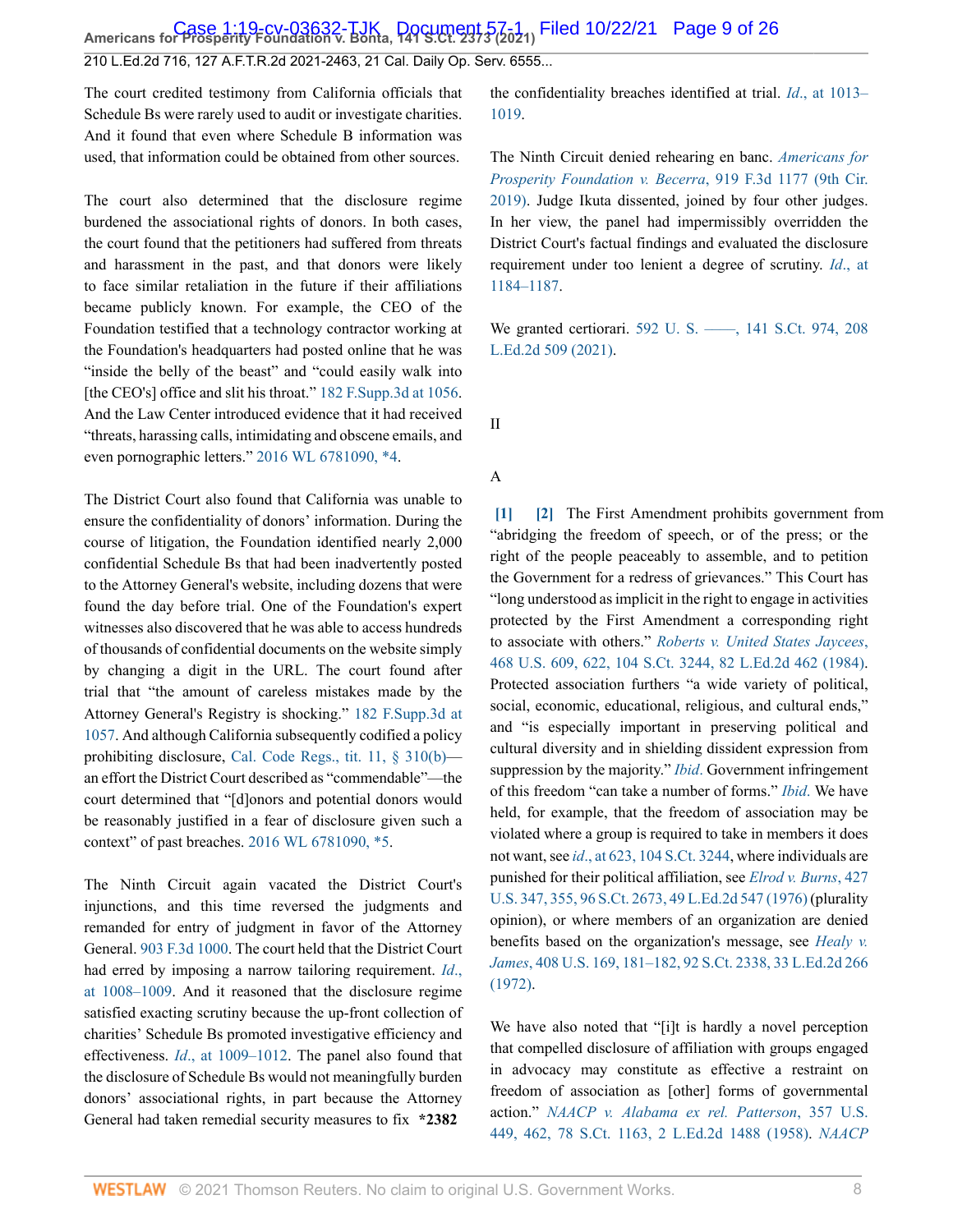v. *[Alabama](http://www.westlaw.com/Link/Document/FullText?findType=Y&serNum=1958121466&pubNum=0000780&originatingDoc=I7d565adeda6711eb850ac132f535d1eb&refType=RP&originationContext=document&vr=3.0&rs=cblt1.0&transitionType=DocumentItem&contextData=(sc.Default))* involved this chilling effect in its starkest form. The NAACP opened an Alabama office that supported racial integration in higher education and public transportation. *[Id](http://www.westlaw.com/Link/Document/FullText?findType=Y&serNum=1958121466&pubNum=0000708&originatingDoc=I7d565adeda6711eb850ac132f535d1eb&refType=RP&originationContext=document&vr=3.0&rs=cblt1.0&transitionType=DocumentItem&contextData=(sc.Default))*., [at 452, 78 S.Ct. 1163.](http://www.westlaw.com/Link/Document/FullText?findType=Y&serNum=1958121466&pubNum=0000708&originatingDoc=I7d565adeda6711eb850ac132f535d1eb&refType=RP&originationContext=document&vr=3.0&rs=cblt1.0&transitionType=DocumentItem&contextData=(sc.Default)) In response, NAACP members were threatened with economic reprisals and violence. *Id*[., at 462,](http://www.westlaw.com/Link/Document/FullText?findType=Y&serNum=1958121466&pubNum=0000708&originatingDoc=I7d565adeda6711eb850ac132f535d1eb&refType=RP&originationContext=document&vr=3.0&rs=cblt1.0&transitionType=DocumentItem&contextData=(sc.Default)) [78 S.Ct. 1163.](http://www.westlaw.com/Link/Document/FullText?findType=Y&serNum=1958121466&pubNum=0000708&originatingDoc=I7d565adeda6711eb850ac132f535d1eb&refType=RP&originationContext=document&vr=3.0&rs=cblt1.0&transitionType=DocumentItem&contextData=(sc.Default)) As part of an effort to oust the organization from the State, the Alabama Attorney General sought the group's membership lists. *Id*[., at 452–453, 78 S.Ct. 1163.](http://www.westlaw.com/Link/Document/FullText?findType=Y&serNum=1958121466&pubNum=0000708&originatingDoc=I7d565adeda6711eb850ac132f535d1eb&refType=RP&originationContext=document&vr=3.0&rs=cblt1.0&transitionType=DocumentItem&contextData=(sc.Default)) We held that the First Amendment prohibited such compelled disclosure. *Id*[., at 466, 78 S.Ct. 1163](http://www.westlaw.com/Link/Document/FullText?findType=Y&serNum=1958121466&pubNum=0000708&originatingDoc=I7d565adeda6711eb850ac132f535d1eb&refType=RP&originationContext=document&vr=3.0&rs=cblt1.0&transitionType=DocumentItem&contextData=(sc.Default)). We explained that "[e]ffective advocacy of both public and private points of view, particularly controversial ones, is undeniably enhanced by group association," *id*[., at 460, 78 S.Ct. 1163,](http://www.westlaw.com/Link/Document/FullText?findType=Y&serNum=1958121466&pubNum=0000708&originatingDoc=I7d565adeda6711eb850ac132f535d1eb&refType=RP&originationContext=document&vr=3.0&rs=cblt1.0&transitionType=DocumentItem&contextData=(sc.Default)) and we noted "the vital relationship between freedom to associate and privacy in one's associations," *id*[., at 462, 78 S.Ct. 1163](http://www.westlaw.com/Link/Document/FullText?findType=Y&serNum=1958121466&pubNum=0000708&originatingDoc=I7d565adeda6711eb850ac132f535d1eb&refType=RP&originationContext=document&vr=3.0&rs=cblt1.0&transitionType=DocumentItem&contextData=(sc.Default)). Because NAACP members faced a risk of reprisals if their affiliation with the organization became known—and because [Alabama had demonstrated no offsetting interest "sufficient](http://www.westlaw.com/Link/Document/FullText?findType=Y&serNum=1958121466&pubNum=0000708&originatingDoc=I7d565adeda6711eb850ac132f535d1eb&refType=RP&originationContext=document&vr=3.0&rs=cblt1.0&transitionType=DocumentItem&contextData=(sc.Default)) [to justify the deterrent effect" of disclosure,](http://www.westlaw.com/Link/Document/FullText?findType=Y&serNum=1958121466&pubNum=0000708&originatingDoc=I7d565adeda6711eb850ac132f535d1eb&refType=RP&originationContext=document&vr=3.0&rs=cblt1.0&transitionType=DocumentItem&contextData=(sc.Default)) *id*., at 463, 78 [S.Ct. 1163](http://www.westlaw.com/Link/Document/FullText?findType=Y&serNum=1958121466&pubNum=0000708&originatingDoc=I7d565adeda6711eb850ac132f535d1eb&refType=RP&originationContext=document&vr=3.0&rs=cblt1.0&transitionType=DocumentItem&contextData=(sc.Default))—we concluded that the State's demand violated the First Amendment.

#### B

#### 1

<span id="page-9-1"></span><span id="page-9-0"></span>**[\[3\]](#page-1-2) [\[4\]](#page-2-0)** *NAACP* v. *[Alabama](http://www.westlaw.com/Link/Document/FullText?findType=Y&serNum=1958121466&pubNum=0000780&originatingDoc=I7d565adeda6711eb850ac132f535d1eb&refType=RP&originationContext=document&vr=3.0&rs=cblt1.0&transitionType=DocumentItem&contextData=(sc.Default))* did not phrase in precise terms the standard of **\*2383** review that applies to First Amendment challenges to compelled disclosure. We have since settled on a standard referred to as "exacting scrutiny." *Buckley v. Valeo*[, 424 U.S. 1, 64, 96 S.Ct. 612, 46 L.Ed.2d](http://www.westlaw.com/Link/Document/FullText?findType=Y&serNum=1976142308&pubNum=0000780&originatingDoc=I7d565adeda6711eb850ac132f535d1eb&refType=RP&fi=co_pp_sp_780_64&originationContext=document&vr=3.0&rs=cblt1.0&transitionType=DocumentItem&contextData=(sc.Default)#co_pp_sp_780_64) [659 \(1976\)](http://www.westlaw.com/Link/Document/FullText?findType=Y&serNum=1976142308&pubNum=0000780&originatingDoc=I7d565adeda6711eb850ac132f535d1eb&refType=RP&fi=co_pp_sp_780_64&originationContext=document&vr=3.0&rs=cblt1.0&transitionType=DocumentItem&contextData=(sc.Default)#co_pp_sp_780_64) (*per curiam*). Under that standard, there must be "a substantial relation between the disclosure requirement and a sufficiently important governmental interest." *[Doe v.](http://www.westlaw.com/Link/Document/FullText?findType=Y&serNum=2022366335&pubNum=0000780&originatingDoc=I7d565adeda6711eb850ac132f535d1eb&refType=RP&fi=co_pp_sp_780_196&originationContext=document&vr=3.0&rs=cblt1.0&transitionType=DocumentItem&contextData=(sc.Default)#co_pp_sp_780_196) Reed*[, 561 U.S. 186, 196, 130 S.Ct. 2811, 177 L.Ed.2d 493](http://www.westlaw.com/Link/Document/FullText?findType=Y&serNum=2022366335&pubNum=0000780&originatingDoc=I7d565adeda6711eb850ac132f535d1eb&refType=RP&fi=co_pp_sp_780_196&originationContext=document&vr=3.0&rs=cblt1.0&transitionType=DocumentItem&contextData=(sc.Default)#co_pp_sp_780_196) [\(2010\)](http://www.westlaw.com/Link/Document/FullText?findType=Y&serNum=2022366335&pubNum=0000780&originatingDoc=I7d565adeda6711eb850ac132f535d1eb&refType=RP&fi=co_pp_sp_780_196&originationContext=document&vr=3.0&rs=cblt1.0&transitionType=DocumentItem&contextData=(sc.Default)#co_pp_sp_780_196) (internal quotation marks omitted). "To withstand this scrutiny, the strength of the governmental interest must reflect the seriousness of the actual burden on First Amendment rights." *[Ibid](http://www.westlaw.com/Link/Document/FullText?findType=Y&serNum=2022366335&pubNum=0000780&originatingDoc=I7d565adeda6711eb850ac132f535d1eb&refType=RP&originationContext=document&vr=3.0&rs=cblt1.0&transitionType=DocumentItem&contextData=(sc.Default))*. (internal quotation marks omitted). Such scrutiny, we have held, is appropriate given the "deterrent effect on the exercise of First Amendment rights" that arises as an "inevitable result of the government's conduct in requiring disclosure." *Buckley*[, 424 U.S., at 65, 96 S.Ct.](http://www.westlaw.com/Link/Document/FullText?findType=Y&serNum=1976142308&pubNum=0000780&originatingDoc=I7d565adeda6711eb850ac132f535d1eb&refType=RP&fi=co_pp_sp_780_65&originationContext=document&vr=3.0&rs=cblt1.0&transitionType=DocumentItem&contextData=(sc.Default)#co_pp_sp_780_65) [612](http://www.westlaw.com/Link/Document/FullText?findType=Y&serNum=1976142308&pubNum=0000780&originatingDoc=I7d565adeda6711eb850ac132f535d1eb&refType=RP&fi=co_pp_sp_780_65&originationContext=document&vr=3.0&rs=cblt1.0&transitionType=DocumentItem&contextData=(sc.Default)#co_pp_sp_780_65).

<span id="page-9-2"></span>**[\[5\]](#page-2-1)** The Law Center (but not the Foundation) argues that we should apply strict scrutiny, not exacting scrutiny. Under strict scrutiny, the government must adopt "the least

restrictive means of achieving a compelling state interest," *McCullen v. Coakley*[, 573 U.S. 464, 478, 134 S.Ct. 2518,](http://www.westlaw.com/Link/Document/FullText?findType=Y&serNum=2033678859&pubNum=0000780&originatingDoc=I7d565adeda6711eb850ac132f535d1eb&refType=RP&fi=co_pp_sp_780_478&originationContext=document&vr=3.0&rs=cblt1.0&transitionType=DocumentItem&contextData=(sc.Default)#co_pp_sp_780_478) [189 L.Ed.2d 502 \(2014\)](http://www.westlaw.com/Link/Document/FullText?findType=Y&serNum=2033678859&pubNum=0000780&originatingDoc=I7d565adeda6711eb850ac132f535d1eb&refType=RP&fi=co_pp_sp_780_478&originationContext=document&vr=3.0&rs=cblt1.0&transitionType=DocumentItem&contextData=(sc.Default)#co_pp_sp_780_478), rather than a means substantially related to a sufficiently important interest. The Law Center contends that only strict scrutiny adequately protects the associational rights of charities. And although the Law Center acknowledges that we have applied exacting scrutiny in prior disclosure cases, it argues that those cases arose in the electoral context, where the government's important interests justify less searching review.

<span id="page-9-4"></span><span id="page-9-3"></span>**[\[6\]](#page-2-2) [\[7\]](#page-2-3)** It is true that we first enunciated the exacting scrutiny standard in a campaign finance case. See *[Buckley](http://www.westlaw.com/Link/Document/FullText?findType=Y&serNum=1976142308&pubNum=0000780&originatingDoc=I7d565adeda6711eb850ac132f535d1eb&refType=RP&fi=co_pp_sp_780_64&originationContext=document&vr=3.0&rs=cblt1.0&transitionType=DocumentItem&contextData=(sc.Default)#co_pp_sp_780_64)*, [424 U.S., at 64–68, 96 S.Ct. 612](http://www.westlaw.com/Link/Document/FullText?findType=Y&serNum=1976142308&pubNum=0000780&originatingDoc=I7d565adeda6711eb850ac132f535d1eb&refType=RP&fi=co_pp_sp_780_64&originationContext=document&vr=3.0&rs=cblt1.0&transitionType=DocumentItem&contextData=(sc.Default)#co_pp_sp_780_64). And we have since invoked it in other election-related settings. See, *e*.*g*., *[Citizens](http://www.westlaw.com/Link/Document/FullText?findType=Y&serNum=2021175488&pubNum=0000780&originatingDoc=I7d565adeda6711eb850ac132f535d1eb&refType=RP&fi=co_pp_sp_780_366&originationContext=document&vr=3.0&rs=cblt1.0&transitionType=DocumentItem&contextData=(sc.Default)#co_pp_sp_780_366) [United v. Federal Election Comm'n](http://www.westlaw.com/Link/Document/FullText?findType=Y&serNum=2021175488&pubNum=0000780&originatingDoc=I7d565adeda6711eb850ac132f535d1eb&refType=RP&fi=co_pp_sp_780_366&originationContext=document&vr=3.0&rs=cblt1.0&transitionType=DocumentItem&contextData=(sc.Default)#co_pp_sp_780_366)*, 558 U.S. 310, 366–367, [130 S.Ct. 876, 175 L.Ed.2d 753 \(2010\);](http://www.westlaw.com/Link/Document/FullText?findType=Y&serNum=2021175488&pubNum=0000780&originatingDoc=I7d565adeda6711eb850ac132f535d1eb&refType=RP&fi=co_pp_sp_780_366&originationContext=document&vr=3.0&rs=cblt1.0&transitionType=DocumentItem&contextData=(sc.Default)#co_pp_sp_780_366) *[Davis v. Federal](http://www.westlaw.com/Link/Document/FullText?findType=Y&serNum=2016385175&pubNum=0000780&originatingDoc=I7d565adeda6711eb850ac132f535d1eb&refType=RP&fi=co_pp_sp_780_744&originationContext=document&vr=3.0&rs=cblt1.0&transitionType=DocumentItem&contextData=(sc.Default)#co_pp_sp_780_744) Election Comm'n*[, 554 U.S. 724, 744, 128 S.Ct. 2759, 171](http://www.westlaw.com/Link/Document/FullText?findType=Y&serNum=2016385175&pubNum=0000780&originatingDoc=I7d565adeda6711eb850ac132f535d1eb&refType=RP&fi=co_pp_sp_780_744&originationContext=document&vr=3.0&rs=cblt1.0&transitionType=DocumentItem&contextData=(sc.Default)#co_pp_sp_780_744) [L.Ed.2d 737 \(2008\).](http://www.westlaw.com/Link/Document/FullText?findType=Y&serNum=2016385175&pubNum=0000780&originatingDoc=I7d565adeda6711eb850ac132f535d1eb&refType=RP&fi=co_pp_sp_780_744&originationContext=document&vr=3.0&rs=cblt1.0&transitionType=DocumentItem&contextData=(sc.Default)#co_pp_sp_780_744) But exacting scrutiny is not unique to electoral disclosure regimes. To the contrary, *[Buckley](http://www.westlaw.com/Link/Document/FullText?findType=Y&serNum=1976142308&pubNum=0000780&originatingDoc=I7d565adeda6711eb850ac132f535d1eb&refType=RP&originationContext=document&vr=3.0&rs=cblt1.0&transitionType=DocumentItem&contextData=(sc.Default))* derived the test from *NAACP* v. *[Alabama](http://www.westlaw.com/Link/Document/FullText?findType=Y&serNum=1958121466&pubNum=0000780&originatingDoc=I7d565adeda6711eb850ac132f535d1eb&refType=RP&originationContext=document&vr=3.0&rs=cblt1.0&transitionType=DocumentItem&contextData=(sc.Default))* itself, as well as other nonelection cases. See [424 U.S., at 64, 96 S.Ct. 612](http://www.westlaw.com/Link/Document/FullText?findType=Y&serNum=1976142308&pubNum=0000780&originatingDoc=I7d565adeda6711eb850ac132f535d1eb&refType=RP&fi=co_pp_sp_780_64&originationContext=document&vr=3.0&rs=cblt1.0&transitionType=DocumentItem&contextData=(sc.Default)#co_pp_sp_780_64) (citing *[Gibson v. Florida Legislative Investigation Comm.](http://www.westlaw.com/Link/Document/FullText?findType=Y&serNum=1963101940&pubNum=0000708&originatingDoc=I7d565adeda6711eb850ac132f535d1eb&refType=RP&originationContext=document&vr=3.0&rs=cblt1.0&transitionType=DocumentItem&contextData=(sc.Default))*, [372 U.S. 539, 83 S.Ct. 889, 9 L.Ed.2d 929 \(1963\)](http://www.westlaw.com/Link/Document/FullText?findType=Y&serNum=1963101940&pubNum=0000708&originatingDoc=I7d565adeda6711eb850ac132f535d1eb&refType=RP&originationContext=document&vr=3.0&rs=cblt1.0&transitionType=DocumentItem&contextData=(sc.Default)); *[NAACP](http://www.westlaw.com/Link/Document/FullText?findType=Y&serNum=1963125272&pubNum=0000708&originatingDoc=I7d565adeda6711eb850ac132f535d1eb&refType=RP&originationContext=document&vr=3.0&rs=cblt1.0&transitionType=DocumentItem&contextData=(sc.Default)) v. Button*[, 371 U.S. 415, 83 S.Ct. 328, 9 L.Ed.2d 405 \(1963\)](http://www.westlaw.com/Link/Document/FullText?findType=Y&serNum=1963125272&pubNum=0000708&originatingDoc=I7d565adeda6711eb850ac132f535d1eb&refType=RP&originationContext=document&vr=3.0&rs=cblt1.0&transitionType=DocumentItem&contextData=(sc.Default)); *Shelton v. Tucker*[, 364 U.S. 479, 81 S.Ct. 247, 5 L.Ed.2d](http://www.westlaw.com/Link/Document/FullText?findType=Y&serNum=1960122601&pubNum=0000708&originatingDoc=I7d565adeda6711eb850ac132f535d1eb&refType=RP&originationContext=document&vr=3.0&rs=cblt1.0&transitionType=DocumentItem&contextData=(sc.Default)) [231 \(1960\)](http://www.westlaw.com/Link/Document/FullText?findType=Y&serNum=1960122601&pubNum=0000708&originatingDoc=I7d565adeda6711eb850ac132f535d1eb&refType=RP&originationContext=document&vr=3.0&rs=cblt1.0&transitionType=DocumentItem&contextData=(sc.Default)); *Bates v. Little Rock*[, 361 U.S. 516, 80 S.Ct.](http://www.westlaw.com/Link/Document/FullText?findType=Y&serNum=1960100291&pubNum=0000708&originatingDoc=I7d565adeda6711eb850ac132f535d1eb&refType=RP&originationContext=document&vr=3.0&rs=cblt1.0&transitionType=DocumentItem&contextData=(sc.Default)) [412, 4 L.Ed.2d 480 \(1960\)\)](http://www.westlaw.com/Link/Document/FullText?findType=Y&serNum=1960100291&pubNum=0000708&originatingDoc=I7d565adeda6711eb850ac132f535d1eb&refType=RP&originationContext=document&vr=3.0&rs=cblt1.0&transitionType=DocumentItem&contextData=(sc.Default)). As we explained in *[NAACP](http://www.westlaw.com/Link/Document/FullText?findType=Y&serNum=1958121466&pubNum=0000780&originatingDoc=I7d565adeda6711eb850ac132f535d1eb&refType=RP&originationContext=document&vr=3.0&rs=cblt1.0&transitionType=DocumentItem&contextData=(sc.Default))* v. *[Alabama](http://www.westlaw.com/Link/Document/FullText?findType=Y&serNum=1958121466&pubNum=0000780&originatingDoc=I7d565adeda6711eb850ac132f535d1eb&refType=RP&originationContext=document&vr=3.0&rs=cblt1.0&transitionType=DocumentItem&contextData=(sc.Default))*, "it is immaterial" to the level of scrutiny "whether the beliefs sought to be advanced by association pertain to political, economic, religious or cultural matters." [357](http://www.westlaw.com/Link/Document/FullText?findType=Y&serNum=1958121466&pubNum=0000780&originatingDoc=I7d565adeda6711eb850ac132f535d1eb&refType=RP&fi=co_pp_sp_780_460&originationContext=document&vr=3.0&rs=cblt1.0&transitionType=DocumentItem&contextData=(sc.Default)#co_pp_sp_780_460) [U.S., at 460–461, 78 S.Ct. 1163.](http://www.westlaw.com/Link/Document/FullText?findType=Y&serNum=1958121466&pubNum=0000780&originatingDoc=I7d565adeda6711eb850ac132f535d1eb&refType=RP&fi=co_pp_sp_780_460&originationContext=document&vr=3.0&rs=cblt1.0&transitionType=DocumentItem&contextData=(sc.Default)#co_pp_sp_780_460) Regardless of the type of association, compelled disclosure requirements are reviewed under exacting scrutiny.

#### 2

<span id="page-9-5"></span>**[\[8\]](#page-2-4)** The Law Center (now joined by the Foundation) argues in the alternative that even if exacting scrutiny applies, such review incorporates a least restrictive means test similar to the one imposed by strict scrutiny. The United States and the Attorney General respond that exacting scrutiny demands no additional tailoring beyond the "substantial relation" requirement noted above. We think that the answer lies between those two positions. While exacting scrutiny does not require that disclosure regimes be the least restrictive means of achieving their ends, it does require that they be narrowly tailored to the government's asserted interest.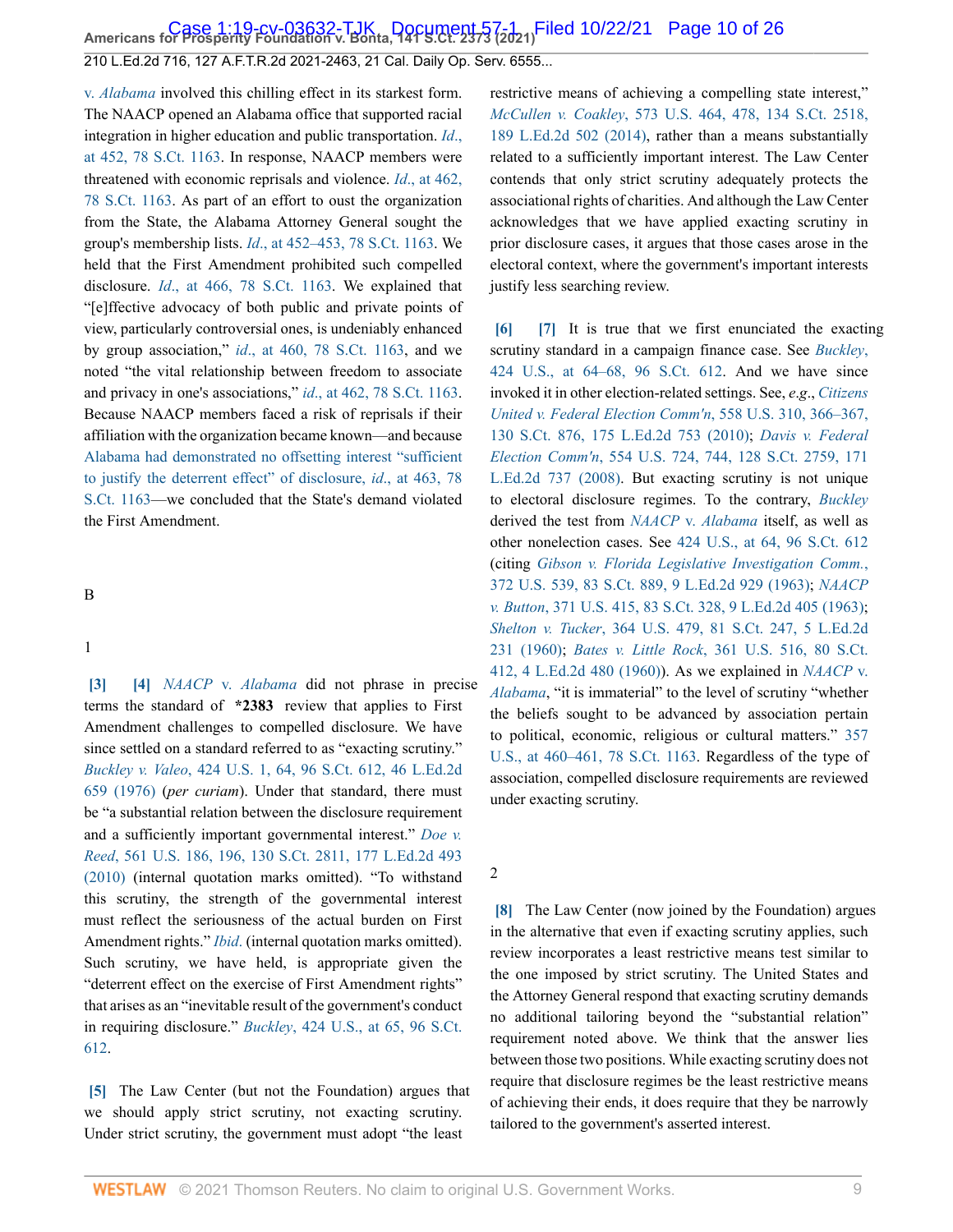**\*2384** The need for narrow tailoring was set forth early in our compelled disclosure cases. In *[Shelton](http://www.westlaw.com/Link/Document/FullText?findType=Y&serNum=1960122601&pubNum=0000780&originatingDoc=I7d565adeda6711eb850ac132f535d1eb&refType=RP&originationContext=document&vr=3.0&rs=cblt1.0&transitionType=DocumentItem&contextData=(sc.Default))* v. *Tucker*, we considered an Arkansas statute that required teachers to disclose every organization to which they belonged or contributed. [364 U.S., at 480, 81 S.Ct. 247](http://www.westlaw.com/Link/Document/FullText?findType=Y&serNum=1960122601&pubNum=0000780&originatingDoc=I7d565adeda6711eb850ac132f535d1eb&refType=RP&fi=co_pp_sp_780_480&originationContext=document&vr=3.0&rs=cblt1.0&transitionType=DocumentItem&contextData=(sc.Default)#co_pp_sp_780_480). We acknowledged the importance of "the right of a State to investigate the competence and fitness of those whom it hires to teach in its schools." *Id*[., at 485, 81 S.Ct. 247](http://www.westlaw.com/Link/Document/FullText?findType=Y&serNum=1960122601&pubNum=0000708&originatingDoc=I7d565adeda6711eb850ac132f535d1eb&refType=RP&originationContext=document&vr=3.0&rs=cblt1.0&transitionType=DocumentItem&contextData=(sc.Default)). On that basis, we distinguished prior decisions in which we had found "no substantially relevant correlation between the governmental interest asserted and the State's effort to compel disclosure." *[Ibid](http://www.westlaw.com/Link/Document/FullText?findType=Y&serNum=1960122601&pubNum=0000780&originatingDoc=I7d565adeda6711eb850ac132f535d1eb&refType=RP&originationContext=document&vr=3.0&rs=cblt1.0&transitionType=DocumentItem&contextData=(sc.Default))*. But we nevertheless held that the Arkansas statute was invalid because even a "legitimate and substantial" governmental interest "cannot be pursued by means that broadly stifle fundamental personal liberties when the end can be more narrowly achieved." *Id*[., at 488, 81 S.Ct. 247;](http://www.westlaw.com/Link/Document/FullText?findType=Y&serNum=1960122601&pubNum=0000708&originatingDoc=I7d565adeda6711eb850ac132f535d1eb&refType=RP&originationContext=document&vr=3.0&rs=cblt1.0&transitionType=DocumentItem&contextData=(sc.Default)) see also *[Louisiana ex rel. Gremillion v. NAACP](http://www.westlaw.com/Link/Document/FullText?findType=Y&serNum=1961125502&pubNum=0000780&originatingDoc=I7d565adeda6711eb850ac132f535d1eb&refType=RP&fi=co_pp_sp_780_296&originationContext=document&vr=3.0&rs=cblt1.0&transitionType=DocumentItem&contextData=(sc.Default)#co_pp_sp_780_296)*, 366 U.S. 293, 296, [81 S.Ct. 1333, 6 L.Ed.2d 301 \(1961\)](http://www.westlaw.com/Link/Document/FullText?findType=Y&serNum=1961125502&pubNum=0000780&originatingDoc=I7d565adeda6711eb850ac132f535d1eb&refType=RP&fi=co_pp_sp_780_296&originationContext=document&vr=3.0&rs=cblt1.0&transitionType=DocumentItem&contextData=(sc.Default)#co_pp_sp_780_296) (quoting same).

<span id="page-10-1"></span><span id="page-10-0"></span>**[\[9\]](#page-2-5) [\[10](#page-2-6)]** *[Shelton](http://www.westlaw.com/Link/Document/FullText?findType=Y&serNum=1960122601&pubNum=0000780&originatingDoc=I7d565adeda6711eb850ac132f535d1eb&refType=RP&originationContext=document&vr=3.0&rs=cblt1.0&transitionType=DocumentItem&contextData=(sc.Default))* stands for the proposition that a substantial relation to an important interest is not enough to save a disclosure regime that is insufficiently tailored. This requirement makes sense. Narrow tailoring is crucial where First Amendment activity is chilled—even if indirectly —"[b]ecause First Amendment freedoms need breathing space to survive." *Button*[, 371 U.S., at 433, 83 S.Ct. 328](http://www.westlaw.com/Link/Document/FullText?findType=Y&serNum=1963125272&pubNum=0000780&originatingDoc=I7d565adeda6711eb850ac132f535d1eb&refType=RP&fi=co_pp_sp_780_433&originationContext=document&vr=3.0&rs=cblt1.0&transitionType=DocumentItem&contextData=(sc.Default)#co_pp_sp_780_433).

<span id="page-10-3"></span><span id="page-10-2"></span>**[\[11\]](#page-2-7) [\[12\]](#page-3-1)** Our more recent decisions confirm the need for tailoring. In *[McCutcheon v. Federal Election Commission](http://www.westlaw.com/Link/Document/FullText?findType=Y&serNum=2033076532&pubNum=0000708&originatingDoc=I7d565adeda6711eb850ac132f535d1eb&refType=RP&originationContext=document&vr=3.0&rs=cblt1.0&transitionType=DocumentItem&contextData=(sc.Default))*, [572 U.S. 185, 134 S.Ct. 1434, 188 L.Ed.2d 468 \(2014\),](http://www.westlaw.com/Link/Document/FullText?findType=Y&serNum=2033076532&pubNum=0000708&originatingDoc=I7d565adeda6711eb850ac132f535d1eb&refType=RP&originationContext=document&vr=3.0&rs=cblt1.0&transitionType=DocumentItem&contextData=(sc.Default)) for example, a plurality of the Court explained:

"In the First Amendment context, fit matters. Even when the Court is not applying strict scrutiny, we still require a fit that is not necessarily perfect, but reasonable; that represents not necessarily the single best disposition but one whose scope is in proportion to the interest served, that employs not necessarily the least restrictive means but a means narrowly tailored to achieve the desired objective." *Id*[., at 218, 134 S.Ct. 1434](http://www.westlaw.com/Link/Document/FullText?findType=Y&serNum=2033076532&pubNum=0000708&originatingDoc=I7d565adeda6711eb850ac132f535d1eb&refType=RP&originationContext=document&vr=3.0&rs=cblt1.0&transitionType=DocumentItem&contextData=(sc.Default)) (internal quotation marks and alterations omitted).

*[McCutcheon](http://www.westlaw.com/Link/Document/FullText?findType=Y&serNum=2033076532&pubNum=0000780&originatingDoc=I7d565adeda6711eb850ac132f535d1eb&refType=RP&originationContext=document&vr=3.0&rs=cblt1.0&transitionType=DocumentItem&contextData=(sc.Default))* is instructive here. A substantial relation is necessary but not sufficient to ensure that the government adequately considers the potential for First Amendment harms before requiring that organizations reveal sensitive information about their members and supporters. Where exacting scrutiny applies, the challenged requirement must be narrowly tailored to the interest it promotes, even if it is not the least restrictive means of achieving that end.

The dissent reads our cases differently. It focuses on the words "broadly stifle" in the quotation from *[Shelton](http://www.westlaw.com/Link/Document/FullText?findType=Y&serNum=1960122601&pubNum=0000780&originatingDoc=I7d565adeda6711eb850ac132f535d1eb&refType=RP&originationContext=document&vr=3.0&rs=cblt1.0&transitionType=DocumentItem&contextData=(sc.Default))* above, and it interprets those words to mean that narrow tailoring is required only for disclosure regimes that "impose a severe burden on associational rights." *Post,* at 2398 - 2399 (opinion of SOTOMAYOR, J.). Because, in the dissent's view, the petitioners have not shown such a burden here, narrow tailoring is not required.

<span id="page-10-5"></span><span id="page-10-4"></span>**[\[13\]](#page-3-2) [\[14\]](#page-3-3)** We respectfully disagree. The "government may regulate in the [First Amendment] area only with narrow specificity," *Button*[, 371 U.S., at 433, 83 S.Ct. 328](http://www.westlaw.com/Link/Document/FullText?findType=Y&serNum=1963125272&pubNum=0000780&originatingDoc=I7d565adeda6711eb850ac132f535d1eb&refType=RP&fi=co_pp_sp_780_433&originationContext=document&vr=3.0&rs=cblt1.0&transitionType=DocumentItem&contextData=(sc.Default)#co_pp_sp_780_433), and compelled disclosure regimes are no exception. When it comes to "a person's beliefs and associations," "[b]road and sweeping state inquiries into these protected areas ... discourage citizens from exercising rights protected by the Constitution." *[Baird v. State Bar of Ariz.](http://www.westlaw.com/Link/Document/FullText?findType=Y&serNum=1971127012&pubNum=0000780&originatingDoc=I7d565adeda6711eb850ac132f535d1eb&refType=RP&fi=co_pp_sp_780_6&originationContext=document&vr=3.0&rs=cblt1.0&transitionType=DocumentItem&contextData=(sc.Default)#co_pp_sp_780_6)*, 401 U.S. 1, 6, [91 S.Ct. 702, 27 L.Ed.2d 639 \(1971\)](http://www.westlaw.com/Link/Document/FullText?findType=Y&serNum=1971127012&pubNum=0000780&originatingDoc=I7d565adeda6711eb850ac132f535d1eb&refType=RP&fi=co_pp_sp_780_6&originationContext=document&vr=3.0&rs=cblt1.0&transitionType=DocumentItem&contextData=(sc.Default)#co_pp_sp_780_6) (plurality opinion). Contrary to the dissent, **\*2385** we understand this Court's discussion of rules that are "broad" and "broadly stifle" First Amendment freedoms to refer to the scope of challenged restrictions—their breadth—rather than the severity of any demonstrated burden. That much seems clear to us from *[Shelton](http://www.westlaw.com/Link/Document/FullText?findType=Y&serNum=1960122601&pubNum=0000780&originatingDoc=I7d565adeda6711eb850ac132f535d1eb&refType=RP&originationContext=document&vr=3.0&rs=cblt1.0&transitionType=DocumentItem&contextData=(sc.Default))*'s statement (in the sentence following the one quoted by the dissent) that "[t]he breadth of legislative abridgment must be viewed in the light of less drastic means for achieving the same basic purpose." [364 U.S., at 488, 81 S.Ct. 247;](http://www.westlaw.com/Link/Document/FullText?findType=Y&serNum=1960122601&pubNum=0000780&originatingDoc=I7d565adeda6711eb850ac132f535d1eb&refType=RP&fi=co_pp_sp_780_488&originationContext=document&vr=3.0&rs=cblt1.0&transitionType=DocumentItem&contextData=(sc.Default)#co_pp_sp_780_488) see *id*[., at 488 n. 9, 81 S.Ct. 247](http://www.westlaw.com/Link/Document/FullText?findType=Y&serNum=1960122601&pubNum=0000708&originatingDoc=I7d565adeda6711eb850ac132f535d1eb&refType=RP&originationContext=document&vr=3.0&rs=cblt1.0&transitionType=DocumentItem&contextData=(sc.Default)) (citing sources that support this reading). It also seems clear from the immediately preceding paragraph, which stressed that "[t]he scope of the inquiry required by [the law] is completely unlimited.... It requires [the teacher] to list, without number, every conceivable kind of associational tie—social, professional, political, avocational, or religious. Many such relationships could have no possible bearing upon the teacher's occupational competence or fitness." *Id*[., at 488, 81 S.Ct. 247.](http://www.westlaw.com/Link/Document/FullText?findType=Y&serNum=1960122601&pubNum=0000708&originatingDoc=I7d565adeda6711eb850ac132f535d1eb&refType=RP&originationContext=document&vr=3.0&rs=cblt1.0&transitionType=DocumentItem&contextData=(sc.Default)) In other words, the law was not narrowly tailored to the State's objective.

<span id="page-10-6"></span>**[\[15\]](#page-3-4)** Nor does our decision in *[Reed](http://www.westlaw.com/Link/Document/FullText?findType=Y&serNum=2022366335&pubNum=0000780&originatingDoc=I7d565adeda6711eb850ac132f535d1eb&refType=RP&originationContext=document&vr=3.0&rs=cblt1.0&transitionType=DocumentItem&contextData=(sc.Default))* suggest that narrow tailoring is required only for laws that impose severe burdens. The dissent casts *[Reed](http://www.westlaw.com/Link/Document/FullText?findType=Y&serNum=2022366335&pubNum=0000780&originatingDoc=I7d565adeda6711eb850ac132f535d1eb&refType=RP&originationContext=document&vr=3.0&rs=cblt1.0&transitionType=DocumentItem&contextData=(sc.Default))* as a case involving only " 'modest burdens,' " and therefore "a correspondingly modest level of tailoring." *Post*, at 2398 (quoting [561 U.S., at 201,](http://www.westlaw.com/Link/Document/FullText?findType=Y&serNum=2022366335&pubNum=0000780&originatingDoc=I7d565adeda6711eb850ac132f535d1eb&refType=RP&fi=co_pp_sp_780_201&originationContext=document&vr=3.0&rs=cblt1.0&transitionType=DocumentItem&contextData=(sc.Default)#co_pp_sp_780_201) [130 S.Ct. 2811](http://www.westlaw.com/Link/Document/FullText?findType=Y&serNum=2022366335&pubNum=0000780&originatingDoc=I7d565adeda6711eb850ac132f535d1eb&refType=RP&fi=co_pp_sp_780_201&originationContext=document&vr=3.0&rs=cblt1.0&transitionType=DocumentItem&contextData=(sc.Default)#co_pp_sp_780_201)). But it was only after we concluded that various narrower alternatives proposed by the plaintiffs were inadequate, see [561 U.S., at 198–199, 130 S.Ct. 2811,](http://www.westlaw.com/Link/Document/FullText?findType=Y&serNum=2022366335&pubNum=0000780&originatingDoc=I7d565adeda6711eb850ac132f535d1eb&refType=RP&fi=co_pp_sp_780_198&originationContext=document&vr=3.0&rs=cblt1.0&transitionType=DocumentItem&contextData=(sc.Default)#co_pp_sp_780_198) that we held that the strength of the government's interest in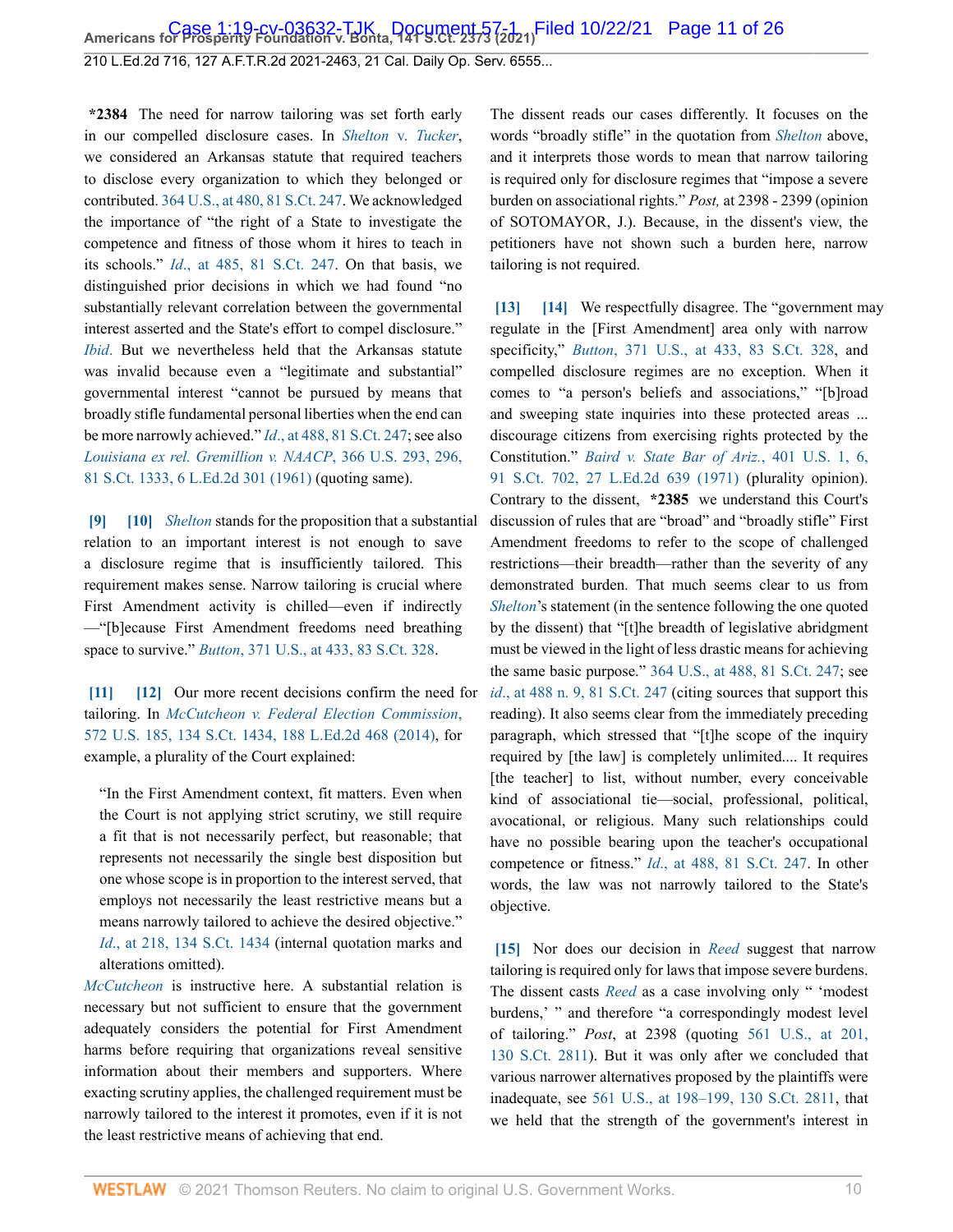disclosure reflected the burden imposed, see *id*[., at 201,](http://www.westlaw.com/Link/Document/FullText?findType=Y&serNum=2022366335&pubNum=0000708&originatingDoc=I7d565adeda6711eb850ac132f535d1eb&refType=RP&originationContext=document&vr=3.0&rs=cblt1.0&transitionType=DocumentItem&contextData=(sc.Default)) [130 S.Ct. 2811.](http://www.westlaw.com/Link/Document/FullText?findType=Y&serNum=2022366335&pubNum=0000708&originatingDoc=I7d565adeda6711eb850ac132f535d1eb&refType=RP&originationContext=document&vr=3.0&rs=cblt1.0&transitionType=DocumentItem&contextData=(sc.Default)) The point is that a reasonable assessment of the burdens imposed by disclosure should begin with an understanding of the extent to which the burdens are unnecessary, and that requires narrow tailoring.

#### III

<span id="page-11-0"></span>**[\[16\]](#page-3-0)** The Foundation and the Law Center both argued below that the obligation to disclose Schedule Bs to the Attorney General was unconstitutional on its face and as applied to them. See [903 F.3d at 1007](http://www.westlaw.com/Link/Document/FullText?findType=Y&serNum=2045472789&pubNum=0000506&originatingDoc=I7d565adeda6711eb850ac132f535d1eb&refType=RP&fi=co_pp_sp_506_1007&originationContext=document&vr=3.0&rs=cblt1.0&transitionType=DocumentItem&contextData=(sc.Default)#co_pp_sp_506_1007). The petitioners renew their facial challenge in this Court, and they argue in the alternative that they are entitled to as-applied relief. For the reasons below, we conclude that California's blanket demand for Schedule Bs is facially unconstitutional.

#### A

<span id="page-11-1"></span>**[\[17\]](#page-3-5)** As explained, exacting scrutiny requires that there be "a substantial relation between the disclosure requirement and a sufficiently important governmental interest," *[Reed](http://www.westlaw.com/Link/Document/FullText?findType=Y&serNum=2022366335&pubNum=0000780&originatingDoc=I7d565adeda6711eb850ac132f535d1eb&refType=RP&fi=co_pp_sp_780_196&originationContext=document&vr=3.0&rs=cblt1.0&transitionType=DocumentItem&contextData=(sc.Default)#co_pp_sp_780_196)*, [561 U.S., at 196, 130 S.Ct. 2811](http://www.westlaw.com/Link/Document/FullText?findType=Y&serNum=2022366335&pubNum=0000780&originatingDoc=I7d565adeda6711eb850ac132f535d1eb&refType=RP&fi=co_pp_sp_780_196&originationContext=document&vr=3.0&rs=cblt1.0&transitionType=DocumentItem&contextData=(sc.Default)#co_pp_sp_780_196) (internal quotation marks omitted), and that the disclosure requirement be narrowly tailored to the interest it promotes, see *Shelton*[, 364 U.S., at](http://www.westlaw.com/Link/Document/FullText?findType=Y&serNum=1960122601&pubNum=0000780&originatingDoc=I7d565adeda6711eb850ac132f535d1eb&refType=RP&fi=co_pp_sp_780_488&originationContext=document&vr=3.0&rs=cblt1.0&transitionType=DocumentItem&contextData=(sc.Default)#co_pp_sp_780_488) [488, 81 S.Ct. 247.](http://www.westlaw.com/Link/Document/FullText?findType=Y&serNum=1960122601&pubNum=0000780&originatingDoc=I7d565adeda6711eb850ac132f535d1eb&refType=RP&fi=co_pp_sp_780_488&originationContext=document&vr=3.0&rs=cblt1.0&transitionType=DocumentItem&contextData=(sc.Default)#co_pp_sp_780_488) The Ninth Circuit found that there was a substantial relation between the Attorney General's demand for Schedule Bs and a sufficiently strong governmental interest. [903 F.3d at 1008–1020](http://www.westlaw.com/Link/Document/FullText?findType=Y&serNum=2045472789&pubNum=0000506&originatingDoc=I7d565adeda6711eb850ac132f535d1eb&refType=RP&fi=co_pp_sp_506_1008&originationContext=document&vr=3.0&rs=cblt1.0&transitionType=DocumentItem&contextData=(sc.Default)#co_pp_sp_506_1008). Of particular relevance, the court found that California had such an interest in preventing charitable fraud and self-dealing, and that "the up-front collection of Schedule B information improves the efficiency and efficacy of the Attorney General's important regulatory efforts." *Id*[., at 1011–1012.](http://www.westlaw.com/Link/Document/FullText?findType=Y&serNum=2045472789&pubNum=0000506&originatingDoc=I7d565adeda6711eb850ac132f535d1eb&refType=RP&fi=co_pp_sp_506_1011&originationContext=document&vr=3.0&rs=cblt1.0&transitionType=DocumentItem&contextData=(sc.Default)#co_pp_sp_506_1011) The court did not apply a narrow tailoring requirement, however, because it did not read our cases to mandate any such inquiry. *Id*[., at 1008–1009](http://www.westlaw.com/Link/Document/FullText?findType=Y&serNum=2045472789&pubNum=0000506&originatingDoc=I7d565adeda6711eb850ac132f535d1eb&refType=RP&fi=co_pp_sp_506_1008&originationContext=document&vr=3.0&rs=cblt1.0&transitionType=DocumentItem&contextData=(sc.Default)#co_pp_sp_506_1008). That was error. And properly applied, the narrow tailoring requirement is not satisfied by the disclosure regime.

We do not doubt that California has an important interest in preventing wrongdoing **\*2386** by charitable organizations. It goes without saying that there is a "substantial governmental interest[ ] in protecting the public from fraud." *[Schaumburg v. Citizens for Better Environment](http://www.westlaw.com/Link/Document/FullText?findType=Y&serNum=1980105848&pubNum=0000780&originatingDoc=I7d565adeda6711eb850ac132f535d1eb&refType=RP&fi=co_pp_sp_780_636&originationContext=document&vr=3.0&rs=cblt1.0&transitionType=DocumentItem&contextData=(sc.Default)#co_pp_sp_780_636)*, 444 U.S. [620, 636, 100 S.Ct. 826, 63 L.Ed.2d 73 \(1980\)](http://www.westlaw.com/Link/Document/FullText?findType=Y&serNum=1980105848&pubNum=0000780&originatingDoc=I7d565adeda6711eb850ac132f535d1eb&refType=RP&fi=co_pp_sp_780_636&originationContext=document&vr=3.0&rs=cblt1.0&transitionType=DocumentItem&contextData=(sc.Default)#co_pp_sp_780_636) (internal quotation marks omitted). The Attorney General receives complaints each month that identify a range of misconduct, from "misuse, misappropriation, and diversion of charitable assets," to "false and misleading charitable solicitations," to other "improper activities by charities soliciting charitable donations." App. in No. 19–255, p. 270 (alteration omitted). Such offenses cause serious social harms. And the Attorney General is the primary law enforcement officer charged with combating them under California law. See Cal. Govt. Code Ann. § 12598.

There is a dramatic mismatch, however, between the interest that the Attorney General seeks to promote and the disclosure regime that he has implemented in service of that end. Recall that 60,000 charities renew their registrations each year, and nearly all are required to file a Schedule B. Each Schedule B, in turn, contains information about a charity's top donors —a small handful of individuals in some cases, but hundreds in others. See App. in No. 19–251, p. 319. This information includes donors' names and the total contributions they have made to the charity, as well as their addresses.

Given the amount and sensitivity of this information harvested by the State, one would expect Schedule B collection to form an integral part of California's fraud detection efforts. It does not. To the contrary, the record amply supports the District Court's finding that there was not "a single, concrete instance in which pre-investigation collection of a Schedule B did anything to advance the Attorney General's investigative, regulatory or enforcement efforts." [182 F.Supp.3d at 1055](http://www.westlaw.com/Link/Document/FullText?findType=Y&serNum=2038713386&pubNum=0007903&originatingDoc=I7d565adeda6711eb850ac132f535d1eb&refType=RP&fi=co_pp_sp_7903_1055&originationContext=document&vr=3.0&rs=cblt1.0&transitionType=DocumentItem&contextData=(sc.Default)#co_pp_sp_7903_1055).

<span id="page-11-2"></span>**[\[18\]](#page-3-6)** The dissent devotes much of its analysis to relitigating factual disputes that the District Court resolved against the Attorney General, see *post,* at 2400 - 2403, notwithstanding the applicable clear error standard of review, see [Fed. Rule](http://www.westlaw.com/Link/Document/FullText?findType=L&pubNum=1000600&cite=USFRCPR52&originatingDoc=I7d565adeda6711eb850ac132f535d1eb&refType=LQ&originationContext=document&vr=3.0&rs=cblt1.0&transitionType=DocumentItem&contextData=(sc.Default)) [Civ. Proc. 52\(a\)](http://www.westlaw.com/Link/Document/FullText?findType=L&pubNum=1000600&cite=USFRCPR52&originatingDoc=I7d565adeda6711eb850ac132f535d1eb&refType=LQ&originationContext=document&vr=3.0&rs=cblt1.0&transitionType=DocumentItem&contextData=(sc.Default)). For example, the dissent echoes the State's argument that, in some cases, it relies on up-front Schedule B collection to prevent and police fraud. See *post,* at 2401 - 2402. But the record before the District Court tells a different story. See, *e*.*g*., App. in No. 19–251, at 397, 403, 417. And even if the State relied on up-front collection in some cases, its showing falls far short of satisfying the means-end fit that exacting scrutiny requires. California is not free to enforce *any* disclosure regime that furthers its interests. It must instead demonstrate its need for universal production in light of any less intrusive alternatives. Cf. *Shelton*[, 364 U.S., at 488, 81](http://www.westlaw.com/Link/Document/FullText?findType=Y&serNum=1960122601&pubNum=0000780&originatingDoc=I7d565adeda6711eb850ac132f535d1eb&refType=RP&fi=co_pp_sp_780_488&originationContext=document&vr=3.0&rs=cblt1.0&transitionType=DocumentItem&contextData=(sc.Default)#co_pp_sp_780_488) [S.Ct. 247](http://www.westlaw.com/Link/Document/FullText?findType=Y&serNum=1960122601&pubNum=0000780&originatingDoc=I7d565adeda6711eb850ac132f535d1eb&refType=RP&fi=co_pp_sp_780_488&originationContext=document&vr=3.0&rs=cblt1.0&transitionType=DocumentItem&contextData=(sc.Default)#co_pp_sp_780_488).

The Attorney General and the dissent contend that alternative means of obtaining Schedule B information—such as a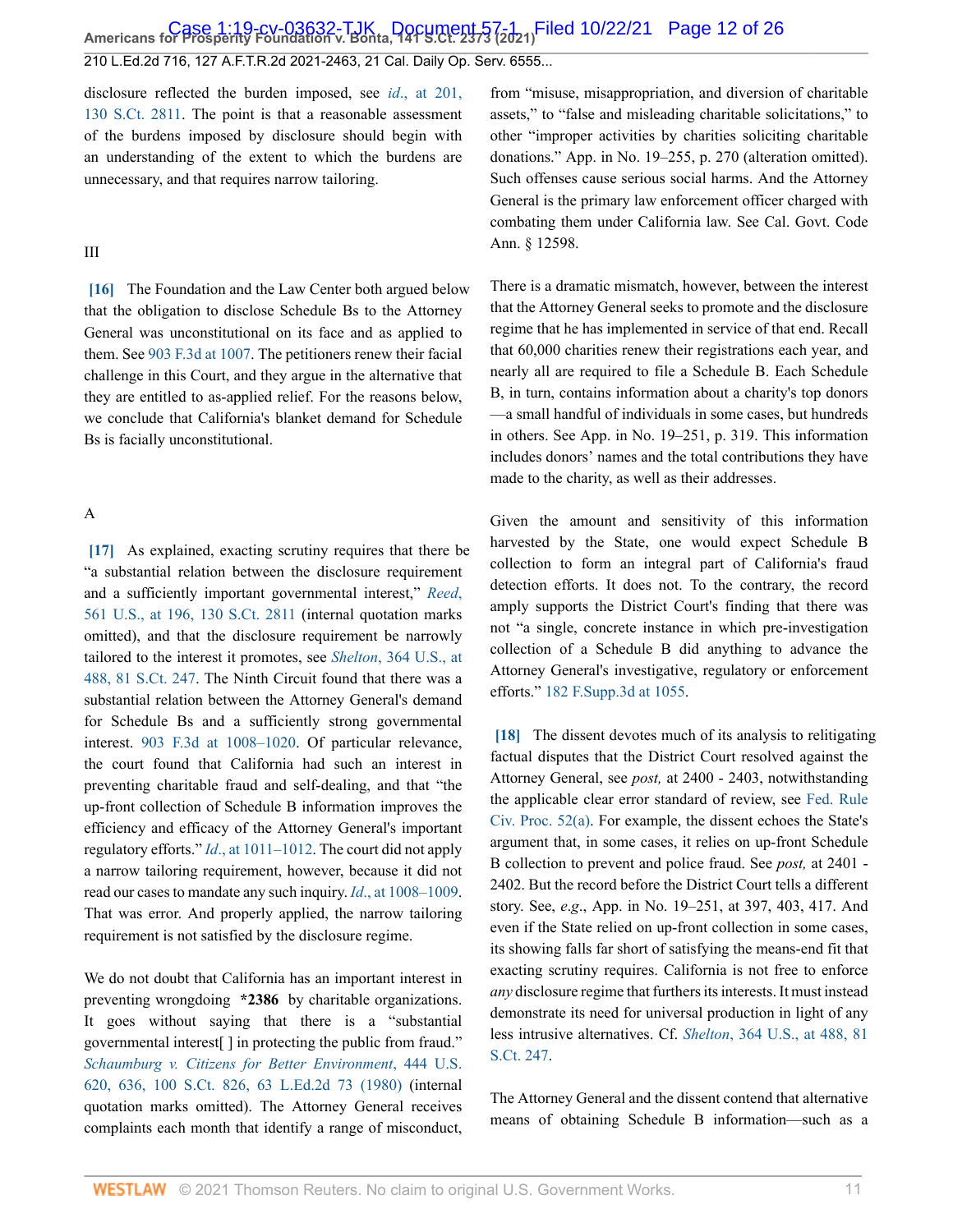**Americans for Prosperity Foundation v. Bonta, 141 S.Ct. 2373 (2021)** Case 1:19-cv-03632-TJK Document 57-1 Filed 10/22/21 Page 13 of 26

210 L.Ed.2d 716, 127 A.F.T.R.2d 2021-2463, 21 Cal. Daily Op. Serv. 6555...

subpoena or audit letter—are inefficient and ineffective compared to up-front collection. See *post*, at 2401 - 2402. It became clear at trial, however, that the Office had not even considered alternatives to the current disclosure requirement. See App. in No. 19–251, at 421 ("I see no reason to change what we've been doing."). The Attorney General and the dissent also argue that a targeted request for Schedule B information could tip a charity off, causing it to "hide or tamper with evidence." Brief for Respondent 43; see *post,* at 2401 - 2403. But again, the States' witnesses failed to substantiate that concern. See, *e*.*g*., App. in No. 19–251, at 405–406; see also **\*2387** *[Board of Trustees of State Univ. of](http://www.westlaw.com/Link/Document/FullText?findType=Y&serNum=1989096929&pubNum=0000780&originatingDoc=I7d565adeda6711eb850ac132f535d1eb&refType=RP&fi=co_pp_sp_780_480&originationContext=document&vr=3.0&rs=cblt1.0&transitionType=DocumentItem&contextData=(sc.Default)#co_pp_sp_780_480) N. Y. v. Fox*[, 492 U.S. 469, 480, 109 S.Ct. 3028, 106 L.Ed.2d](http://www.westlaw.com/Link/Document/FullText?findType=Y&serNum=1989096929&pubNum=0000780&originatingDoc=I7d565adeda6711eb850ac132f535d1eb&refType=RP&fi=co_pp_sp_780_480&originationContext=document&vr=3.0&rs=cblt1.0&transitionType=DocumentItem&contextData=(sc.Default)#co_pp_sp_780_480) [388 \(1989\)](http://www.westlaw.com/Link/Document/FullText?findType=Y&serNum=1989096929&pubNum=0000780&originatingDoc=I7d565adeda6711eb850ac132f535d1eb&refType=RP&fi=co_pp_sp_780_480&originationContext=document&vr=3.0&rs=cblt1.0&transitionType=DocumentItem&contextData=(sc.Default)#co_pp_sp_780_480) ("the State ... must affirmatively establish the reasonable fit we require"). Nor do the actions of investigators suggest a risk of tipping off charities under suspicion, as the standard practice is to send audit letters asking for a wide range of information early in the investigative process. See App. in No. 19–251, at 406, 411, 418. Furthermore, even if tipoff were a concern in some cases, the State's indiscriminate collection of Schedule Bs in all cases would not be justified.

The upshot is that California casts a dragnet for sensitive donor information from tens of thousands of charities each year, even though that information will become relevant in only a small number of cases involving filed complaints. See *id*., at 307–308. California does not rely on Schedule Bs to initiate investigations, and in all events, there are multiple alternative mechanisms through which the Attorney General can obtain Schedule B information after initiating an investigation. The need for up-front collection is particularly dubious given that California—one of only three States to impose such a requirement, see *id*., at 420—did not rigorously enforce the disclosure obligation until 2010. Certainly, this is not a regime "whose scope is in proportion to the interest served." *McCutcheon*[, 572 U.S., at 218, 134 S.Ct. 1434](http://www.westlaw.com/Link/Document/FullText?findType=Y&serNum=2033076532&pubNum=0000780&originatingDoc=I7d565adeda6711eb850ac132f535d1eb&refType=RP&fi=co_pp_sp_780_218&originationContext=document&vr=3.0&rs=cblt1.0&transitionType=DocumentItem&contextData=(sc.Default)#co_pp_sp_780_218) (internal quotation marks omitted).

<span id="page-12-0"></span>**[\[19\]](#page-3-7)** In reality, then, California's interest is less in investigating fraud and more in ease of administration. This interest, however, cannot justify the disclosure requirement. The Attorney General may well prefer to have every charity's information close at hand, just in case. But "the prime objective of the First Amendment is not efficiency." *McCullen*[, 573 U.S., at 495, 134 S.Ct. 2518](http://www.westlaw.com/Link/Document/FullText?findType=Y&serNum=2033678859&pubNum=0000780&originatingDoc=I7d565adeda6711eb850ac132f535d1eb&refType=RP&fi=co_pp_sp_780_495&originationContext=document&vr=3.0&rs=cblt1.0&transitionType=DocumentItem&contextData=(sc.Default)#co_pp_sp_780_495). Mere administrative convenience does not remotely "reflect the seriousness of the actual burden" that the demand for Schedule Bs imposes on donors' association rights. *[Reed](http://www.westlaw.com/Link/Document/FullText?findType=Y&serNum=2022366335&pubNum=0000780&originatingDoc=I7d565adeda6711eb850ac132f535d1eb&refType=RP&fi=co_pp_sp_780_196&originationContext=document&vr=3.0&rs=cblt1.0&transitionType=DocumentItem&contextData=(sc.Default)#co_pp_sp_780_196)*,

[561 U.S., at 196, 130 S.Ct. 2811](http://www.westlaw.com/Link/Document/FullText?findType=Y&serNum=2022366335&pubNum=0000780&originatingDoc=I7d565adeda6711eb850ac132f535d1eb&refType=RP&fi=co_pp_sp_780_196&originationContext=document&vr=3.0&rs=cblt1.0&transitionType=DocumentItem&contextData=(sc.Default)#co_pp_sp_780_196) (internal quotation marks omitted).

#### B

<span id="page-12-2"></span><span id="page-12-1"></span>**[\[20\]](#page-3-8) [\[21\]](#page-4-0)** The foregoing discussion also makes clear why a facial challenge is appropriate in these cases. Normally, a plaintiff bringing a facial challenge must "establish that no set of circumstances exists under which the [law] would be valid," *United States v. Salerno*[, 481 U.S. 739, 745, 107](http://www.westlaw.com/Link/Document/FullText?findType=Y&serNum=1987064904&pubNum=0000780&originatingDoc=I7d565adeda6711eb850ac132f535d1eb&refType=RP&fi=co_pp_sp_780_745&originationContext=document&vr=3.0&rs=cblt1.0&transitionType=DocumentItem&contextData=(sc.Default)#co_pp_sp_780_745) [S.Ct. 2095, 95 L.Ed.2d 697 \(1987\),](http://www.westlaw.com/Link/Document/FullText?findType=Y&serNum=1987064904&pubNum=0000780&originatingDoc=I7d565adeda6711eb850ac132f535d1eb&refType=RP&fi=co_pp_sp_780_745&originationContext=document&vr=3.0&rs=cblt1.0&transitionType=DocumentItem&contextData=(sc.Default)#co_pp_sp_780_745) or show that the law lacks "a plainly legitimate sweep," *[Washington State Grange](http://www.westlaw.com/Link/Document/FullText?findType=Y&serNum=2015506408&pubNum=0000780&originatingDoc=I7d565adeda6711eb850ac132f535d1eb&refType=RP&fi=co_pp_sp_780_449&originationContext=document&vr=3.0&rs=cblt1.0&transitionType=DocumentItem&contextData=(sc.Default)#co_pp_sp_780_449) [v. Washington State Republican Party](http://www.westlaw.com/Link/Document/FullText?findType=Y&serNum=2015506408&pubNum=0000780&originatingDoc=I7d565adeda6711eb850ac132f535d1eb&refType=RP&fi=co_pp_sp_780_449&originationContext=document&vr=3.0&rs=cblt1.0&transitionType=DocumentItem&contextData=(sc.Default)#co_pp_sp_780_449)*, 552 U.S. 442, 449, [128 S.Ct. 1184, 170 L.Ed.2d 151 \(2008\)](http://www.westlaw.com/Link/Document/FullText?findType=Y&serNum=2015506408&pubNum=0000780&originatingDoc=I7d565adeda6711eb850ac132f535d1eb&refType=RP&fi=co_pp_sp_780_449&originationContext=document&vr=3.0&rs=cblt1.0&transitionType=DocumentItem&contextData=(sc.Default)#co_pp_sp_780_449) (internal quotation marks omitted). In the First Amendment context, however, we have recognized "a second type of facial challenge, whereby a law may be invalidated as overbroad if a substantial number of its applications are unconstitutional, judged in relation to the statute's plainly legitimate sweep." *[United States v.](http://www.westlaw.com/Link/Document/FullText?findType=Y&serNum=2021786171&pubNum=0000780&originatingDoc=I7d565adeda6711eb850ac132f535d1eb&refType=RP&fi=co_pp_sp_780_473&originationContext=document&vr=3.0&rs=cblt1.0&transitionType=DocumentItem&contextData=(sc.Default)#co_pp_sp_780_473) Stevens*[, 559 U.S. 460, 473, 130 S.Ct. 1577, 176 L.Ed.2d](http://www.westlaw.com/Link/Document/FullText?findType=Y&serNum=2021786171&pubNum=0000780&originatingDoc=I7d565adeda6711eb850ac132f535d1eb&refType=RP&fi=co_pp_sp_780_473&originationContext=document&vr=3.0&rs=cblt1.0&transitionType=DocumentItem&contextData=(sc.Default)#co_pp_sp_780_473) [435 \(2010\)](http://www.westlaw.com/Link/Document/FullText?findType=Y&serNum=2021786171&pubNum=0000780&originatingDoc=I7d565adeda6711eb850ac132f535d1eb&refType=RP&fi=co_pp_sp_780_473&originationContext=document&vr=3.0&rs=cblt1.0&transitionType=DocumentItem&contextData=(sc.Default)#co_pp_sp_780_473) (internal quotation marks omitted). We have no trouble concluding here that the Attorney General's disclosure requirement is overbroad. The lack of tailoring to the State's investigative goals is categorical—present in every case as is the weakness of the State's interest in administrative convenience. Every demand that might chill association therefore fails exacting scrutiny.

The Attorney General tries to downplay the burden on donors, arguing that "there is no basis on which to conclude that California's requirement results in any broad-based chill." Brief for Respondent 36. He emphasizes that "California's Schedule B requirement is confidential," and he suggests that certain donors—like those who give to noncontroversial charities—are unlikely to be deterred from contributing. **\*2388** *Id*., at 36–37. He also contends that disclosure to his office imposes no added burdens on donors because taxexempt charities already provide their Schedule Bs to the IRS. *Id*., at 37.

<span id="page-12-3"></span>**[\[22\]](#page-4-1)** We are unpersuaded. Our cases have said that disclosure requirements can chill association "[e]ven if there [is] no disclosure to the general public." *Shelton*[, 364 U.S., at](http://www.westlaw.com/Link/Document/FullText?findType=Y&serNum=1960122601&pubNum=0000780&originatingDoc=I7d565adeda6711eb850ac132f535d1eb&refType=RP&fi=co_pp_sp_780_486&originationContext=document&vr=3.0&rs=cblt1.0&transitionType=DocumentItem&contextData=(sc.Default)#co_pp_sp_780_486) [486, 81 S.Ct. 247](http://www.westlaw.com/Link/Document/FullText?findType=Y&serNum=1960122601&pubNum=0000780&originatingDoc=I7d565adeda6711eb850ac132f535d1eb&refType=RP&fi=co_pp_sp_780_486&originationContext=document&vr=3.0&rs=cblt1.0&transitionType=DocumentItem&contextData=(sc.Default)#co_pp_sp_780_486). In *[Shelton](http://www.westlaw.com/Link/Document/FullText?findType=Y&serNum=1960122601&pubNum=0000780&originatingDoc=I7d565adeda6711eb850ac132f535d1eb&refType=RP&originationContext=document&vr=3.0&rs=cblt1.0&transitionType=DocumentItem&contextData=(sc.Default))*, for example, we noted the "constant and heavy" pressure teachers would experience simply by disclosing their associational ties to their schools. *[Ibid](http://www.westlaw.com/Link/Document/FullText?findType=Y&serNum=1960122601&pubNum=0000780&originatingDoc=I7d565adeda6711eb850ac132f535d1eb&refType=RP&originationContext=document&vr=3.0&rs=cblt1.0&transitionType=DocumentItem&contextData=(sc.Default))*. Exacting scrutiny is triggered by "state action which *may* have the effect of curtailing the freedom to associate,"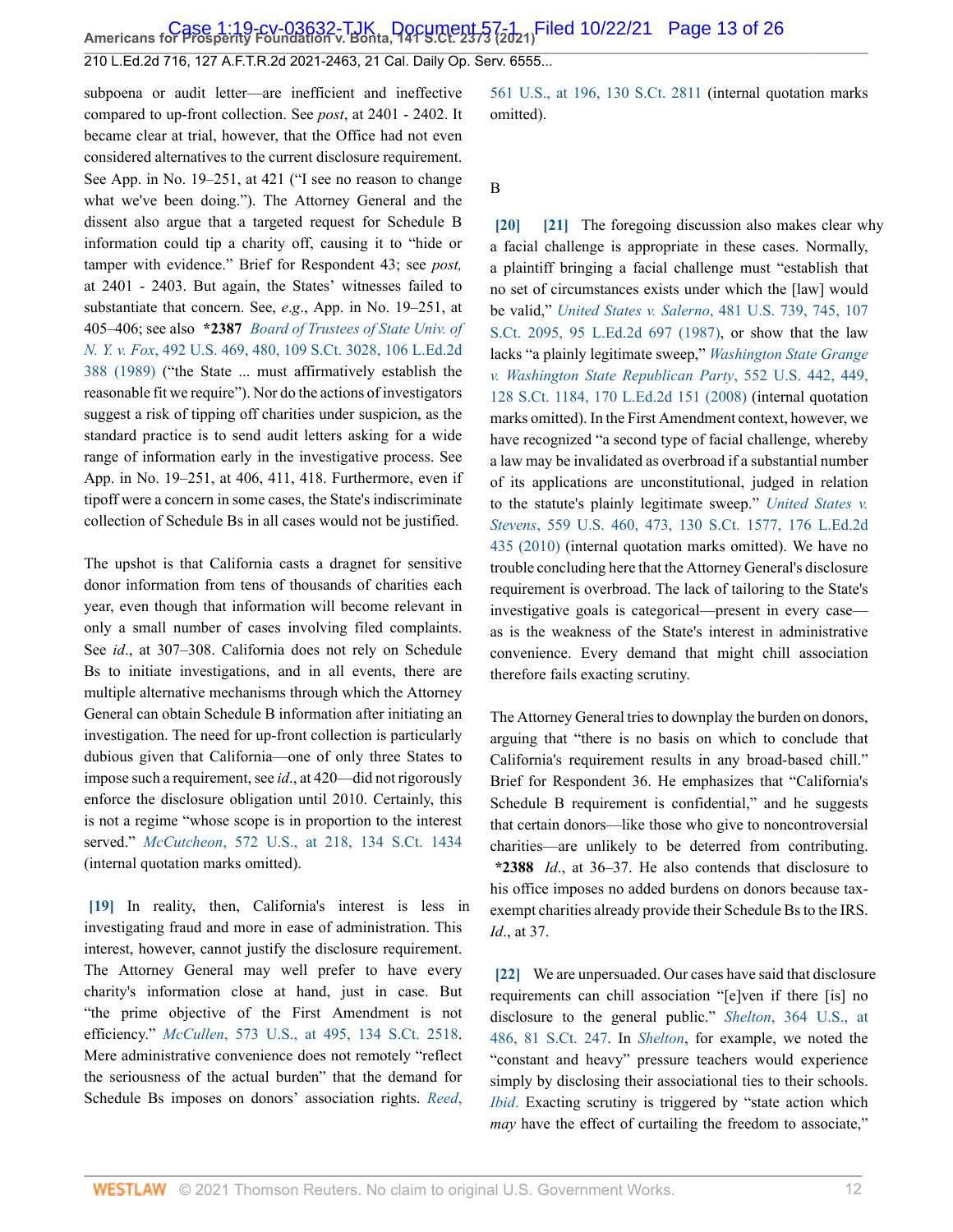and by the "*possible* deterrent effect" of disclosure. *[NAACP](http://www.westlaw.com/Link/Document/FullText?findType=Y&serNum=1958121466&pubNum=0000780&originatingDoc=I7d565adeda6711eb850ac132f535d1eb&refType=RP&fi=co_pp_sp_780_460&originationContext=document&vr=3.0&rs=cblt1.0&transitionType=DocumentItem&contextData=(sc.Default)#co_pp_sp_780_460) v. Alabama*[, 357 U.S., at 460–461, 78 S.Ct. 1163](http://www.westlaw.com/Link/Document/FullText?findType=Y&serNum=1958121466&pubNum=0000780&originatingDoc=I7d565adeda6711eb850ac132f535d1eb&refType=RP&fi=co_pp_sp_780_460&originationContext=document&vr=3.0&rs=cblt1.0&transitionType=DocumentItem&contextData=(sc.Default)#co_pp_sp_780_460) (emphasis added); see *Talley v. California*[, 362 U.S. 60, 65, 80 S.Ct.](http://www.westlaw.com/Link/Document/FullText?findType=Y&serNum=1960104182&pubNum=0000780&originatingDoc=I7d565adeda6711eb850ac132f535d1eb&refType=RP&fi=co_pp_sp_780_65&originationContext=document&vr=3.0&rs=cblt1.0&transitionType=DocumentItem&contextData=(sc.Default)#co_pp_sp_780_65) [536, 4 L.Ed.2d 559 \(1960\)](http://www.westlaw.com/Link/Document/FullText?findType=Y&serNum=1960104182&pubNum=0000780&originatingDoc=I7d565adeda6711eb850ac132f535d1eb&refType=RP&fi=co_pp_sp_780_65&originationContext=document&vr=3.0&rs=cblt1.0&transitionType=DocumentItem&contextData=(sc.Default)#co_pp_sp_780_65) ("identification and fear of reprisal *might* deter perfectly peaceful discussions of public matters of importance" (emphasis added)). While assurances of confidentiality may reduce the burden of disclosure to the State, they do not eliminate it.<sup>[\\*](#page-24-1)</sup>

<span id="page-13-2"></span>It is irrelevant, moreover, that some donors might not mind —or might even prefer—the disclosure of their identities to the State. The disclosure requirement "creates an unnecessary risk of chilling" in violation of the First Amendment, *[Secretary of State of Md. v. Joseph H. Munson Co.](http://www.westlaw.com/Link/Document/FullText?findType=Y&serNum=1984130891&pubNum=0000780&originatingDoc=I7d565adeda6711eb850ac132f535d1eb&refType=RP&fi=co_pp_sp_780_968&originationContext=document&vr=3.0&rs=cblt1.0&transitionType=DocumentItem&contextData=(sc.Default)#co_pp_sp_780_968)*, 467 [U.S. 947, 968, 104 S.Ct. 2839, 81 L.Ed.2d 786 \(1984\)](http://www.westlaw.com/Link/Document/FullText?findType=Y&serNum=1984130891&pubNum=0000780&originatingDoc=I7d565adeda6711eb850ac132f535d1eb&refType=RP&fi=co_pp_sp_780_968&originationContext=document&vr=3.0&rs=cblt1.0&transitionType=DocumentItem&contextData=(sc.Default)#co_pp_sp_780_968), indiscriminately sweeping up the information of *every* major donor with reason to remain anonymous. The petitioners here, for example, introduced evidence that they and their supporters have been subjected to bomb threats, protests, stalking, and physical violence. App. in No. 19–251, at 256, 291–292. Such risks are heightened in the 21st century and seem to grow with each passing year, as "anyone with access to a computer [can] compile a wealth of information about" anyone else, including such sensitive details as a person's home address or the school attended by his children. *[Reed](http://www.westlaw.com/Link/Document/FullText?findType=Y&serNum=2022366335&pubNum=0000780&originatingDoc=I7d565adeda6711eb850ac132f535d1eb&refType=RP&fi=co_pp_sp_780_208&originationContext=document&vr=3.0&rs=cblt1.0&transitionType=DocumentItem&contextData=(sc.Default)#co_pp_sp_780_208)*, [561 U.S., at 208, 130 S.Ct. 2811](http://www.westlaw.com/Link/Document/FullText?findType=Y&serNum=2022366335&pubNum=0000780&originatingDoc=I7d565adeda6711eb850ac132f535d1eb&refType=RP&fi=co_pp_sp_780_208&originationContext=document&vr=3.0&rs=cblt1.0&transitionType=DocumentItem&contextData=(sc.Default)#co_pp_sp_780_208) (ALITO, J., concurring).

The gravity of the privacy concerns in this context is further underscored by the filings of hundreds of organizations as *amici curiae* in support of the petitioners. Far from representing uniquely sensitive causes, these organizations span the ideological spectrum, and indeed the full range of human endeavors: from the American Civil Liberties Union to the Proposition 8 Legal Defense Fund; from the Council on American-Islamic Relations to the Zionist Organization of America; from Feeding America—Eastern Wisconsin to PBS Reno. The deterrent effect feared by these organizations is real and pervasive, even if their concerns are not shared by every single charity operating or raising funds in California.

<span id="page-13-0"></span>**[\[23\]](#page-4-2)** The dissent argues that—regardless of the defects in California's disclosure **\*2389** regime—a facial challenge cannot succeed unless a plaintiff shows that donors to a substantial number of organizations will be subjected to harassment and reprisals. See *post,* at 2403, n. 11. As we have explained, plaintiffs may be required to bear this evidentiary burden where the challenged regime is narrowly tailored to an important government interest. See *supra,* at 2384 - 2385.

Such a demanding showing is not required, however, where —as here—the disclosure law fails to satisfy these criteria.

Finally, California's demand for Schedule Bs cannot be saved by the fact that donor information is already disclosed to the IRS as a condition of federal tax-exempt status. For one thing, each governmental demand for disclosure brings with it an additional risk of chill. For another, revenue collection efforts and conferral of tax-exempt status may raise issues not presented by California's disclosure requirement, which can prevent charities from operating in the State altogether. See *[Regan v. Taxation With Representation of Wash.](http://www.westlaw.com/Link/Document/FullText?findType=Y&serNum=1983124085&pubNum=0000780&originatingDoc=I7d565adeda6711eb850ac132f535d1eb&refType=RP&fi=co_pp_sp_780_545&originationContext=document&vr=3.0&rs=cblt1.0&transitionType=DocumentItem&contextData=(sc.Default)#co_pp_sp_780_545)*, 461 [U.S. 540, 545, 103 S.Ct. 1997, 76 L.Ed.2d 129 \(1983\)](http://www.westlaw.com/Link/Document/FullText?findType=Y&serNum=1983124085&pubNum=0000780&originatingDoc=I7d565adeda6711eb850ac132f535d1eb&refType=RP&fi=co_pp_sp_780_545&originationContext=document&vr=3.0&rs=cblt1.0&transitionType=DocumentItem&contextData=(sc.Default)#co_pp_sp_780_545); see also *Schaumburg*[, 444 U.S., at 633, 100 S.Ct. 826](http://www.westlaw.com/Link/Document/FullText?findType=Y&serNum=1980105848&pubNum=0000780&originatingDoc=I7d565adeda6711eb850ac132f535d1eb&refType=RP&fi=co_pp_sp_780_633&originationContext=document&vr=3.0&rs=cblt1.0&transitionType=DocumentItem&contextData=(sc.Default)#co_pp_sp_780_633) (First Amendment protects right to solicit charitable contributions).

We are left to conclude that the Attorney General's disclosure requirement imposes a widespread burden on donors' associational rights. And this burden cannot be justified on the ground that the regime is narrowly tailored to investigating charitable wrongdoing, or that the State's interest in administrative convenience is sufficiently important. We therefore hold that the up-front collection of Schedule Bs is facially unconstitutional, because it fails exacting scrutiny in "a substantial number of its applications ... judged in relation to [its] plainly legitimate sweep." *Stevens*[, 559 U.S., at 473,](http://www.westlaw.com/Link/Document/FullText?findType=Y&serNum=2021786171&pubNum=0000780&originatingDoc=I7d565adeda6711eb850ac132f535d1eb&refType=RP&fi=co_pp_sp_780_473&originationContext=document&vr=3.0&rs=cblt1.0&transitionType=DocumentItem&contextData=(sc.Default)#co_pp_sp_780_473) [130 S.Ct. 1577](http://www.westlaw.com/Link/Document/FullText?findType=Y&serNum=2021786171&pubNum=0000780&originatingDoc=I7d565adeda6711eb850ac132f535d1eb&refType=RP&fi=co_pp_sp_780_473&originationContext=document&vr=3.0&rs=cblt1.0&transitionType=DocumentItem&contextData=(sc.Default)#co_pp_sp_780_473) (internal quotation marks omitted).

<span id="page-13-1"></span>**[\[24\]](#page-4-3)** The dissent concludes by saying that it would be "sympathetic" if we "had simply granted as-applied relief to petitioners based on [our] reading of the facts." *Post,* at 2405. But the pertinent facts in these cases are the same across the board: Schedule Bs are not used to initiate investigations. That is true in every case. California has not considered alternatives to indiscriminate up-front disclosure. That is true in every case. And the State's interest in amassing sensitive information for its own convenience is weak. That is true in every case. When it comes to the freedom of association, the protections of the First Amendment are triggered not only by actual restrictions on an individual's ability to join with others to further shared goals. The risk of a chilling effect on association is enough, "[b]ecause First Amendment freedoms need breathing space to survive." *Button*[, 371 U.S., at 433, 83](http://www.westlaw.com/Link/Document/FullText?findType=Y&serNum=1963125272&pubNum=0000780&originatingDoc=I7d565adeda6711eb850ac132f535d1eb&refType=RP&fi=co_pp_sp_780_433&originationContext=document&vr=3.0&rs=cblt1.0&transitionType=DocumentItem&contextData=(sc.Default)#co_pp_sp_780_433) [S.Ct. 328](http://www.westlaw.com/Link/Document/FullText?findType=Y&serNum=1963125272&pubNum=0000780&originatingDoc=I7d565adeda6711eb850ac132f535d1eb&refType=RP&fi=co_pp_sp_780_433&originationContext=document&vr=3.0&rs=cblt1.0&transitionType=DocumentItem&contextData=(sc.Default)#co_pp_sp_780_433).

\* \* \*

The District Court correctly entered judgment in favor of the petitioners and permanently enjoined the Attorney General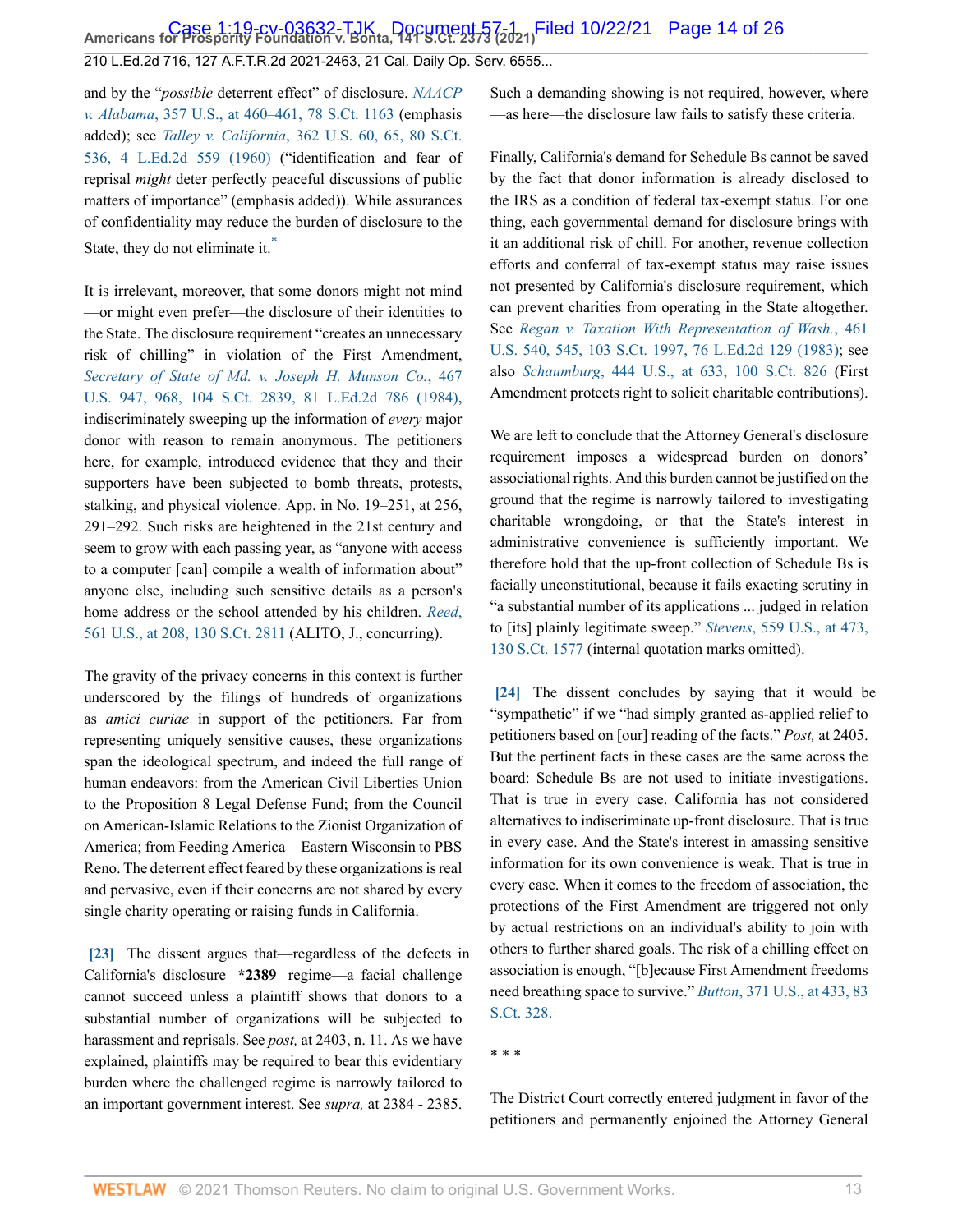from collecting their Schedule Bs. The Ninth Circuit erred by vacating those injunctions and directing entry of judgment for the Attorney General. The judgment of the Ninth Circuit is reversed, and the cases are remanded for further proceedings consistent with this opinion.

*It is so ordered.*

Justice [THOMAS,](http://www.westlaw.com/Link/Document/FullText?findType=h&pubNum=176284&cite=0216654601&originatingDoc=I7d565adeda6711eb850ac132f535d1eb&refType=RQ&originationContext=document&vr=3.0&rs=cblt1.0&transitionType=DocumentItem&contextData=(sc.Default)) concurring in Parts I, II–A, II–B–2, and III–A, and concurring in the judgment.

The Court correctly holds that California's disclosure requirement violates the First Amendment. It also correctly concludes that the District Court properly **\*2390** enjoined California's attorney general from collecting the forms at issue, which contain sensitive donor information. But, while I agree with much of the Court's opinion, I would approach three issues differently.

First, the bulk of "our precedents ... require application of strict scrutiny to laws that compel disclosure of protected First Amendment association." *Doe v. Reed*[, 561 U.S. 186,](http://www.westlaw.com/Link/Document/FullText?findType=Y&serNum=2022366335&pubNum=0000780&originatingDoc=I7d565adeda6711eb850ac132f535d1eb&refType=RP&fi=co_pp_sp_780_232&originationContext=document&vr=3.0&rs=cblt1.0&transitionType=DocumentItem&contextData=(sc.Default)#co_pp_sp_780_232) [232, 130 S.Ct. 2811, 177 L.Ed.2d 493 \(2010\)](http://www.westlaw.com/Link/Document/FullText?findType=Y&serNum=2022366335&pubNum=0000780&originatingDoc=I7d565adeda6711eb850ac132f535d1eb&refType=RP&fi=co_pp_sp_780_232&originationContext=document&vr=3.0&rs=cblt1.0&transitionType=DocumentItem&contextData=(sc.Default)#co_pp_sp_780_232) (THOMAS, J., dissenting). California's law fits that description. Although the Court rightly holds that even the less demanding "exacting scrutiny" standard requires narrow tailoring for laws that compel disclosure, *ante*, at 2383 - 2385, invoking exacting scrutiny is at odds with our repeated recognition "that privacy of association is protected under the First Amendment." [561](http://www.westlaw.com/Link/Document/FullText?findType=Y&serNum=2022366335&pubNum=0000780&originatingDoc=I7d565adeda6711eb850ac132f535d1eb&refType=RP&fi=co_pp_sp_780_240&originationContext=document&vr=3.0&rs=cblt1.0&transitionType=DocumentItem&contextData=(sc.Default)#co_pp_sp_780_240) [U.S., at 240, 130 S.Ct. 2811](http://www.westlaw.com/Link/Document/FullText?findType=Y&serNum=2022366335&pubNum=0000780&originatingDoc=I7d565adeda6711eb850ac132f535d1eb&refType=RP&fi=co_pp_sp_780_240&originationContext=document&vr=3.0&rs=cblt1.0&transitionType=DocumentItem&contextData=(sc.Default)#co_pp_sp_780_240) (THOMAS, J., dissenting). The text and history of the Assembly Clause suggest that the right to assemble includes the right to associate anonymously. See 4 Annals of Cong. 900–902, 941–942 (1795) (defending the Democratic-Republican societies, many of which met in secret, as exercising individuals' "leave to assemble"); see also Brief for Becket Fund for Religious Liberty as *Amicus Curiae* 13–20; Reply Brief in No. 19–251, pp. 3– 5; *[NAACP v. Alabama ex rel. Patterson](http://www.westlaw.com/Link/Document/FullText?findType=Y&serNum=1958121466&pubNum=0000708&originatingDoc=I7d565adeda6711eb850ac132f535d1eb&refType=RP&originationContext=document&vr=3.0&rs=cblt1.0&transitionType=DocumentItem&contextData=(sc.Default))*, 357 U.S. 449, 78 [S.Ct. 1163, 2 L.Ed.2d 1488 \(1958\)](http://www.westlaw.com/Link/Document/FullText?findType=Y&serNum=1958121466&pubNum=0000708&originatingDoc=I7d565adeda6711eb850ac132f535d1eb&refType=RP&originationContext=document&vr=3.0&rs=cblt1.0&transitionType=DocumentItem&contextData=(sc.Default)) (discussing the history of anonymous publications). And the right to associate anonymously often operates as a vehicle to protect other First Amendment rights, such as the freedom of the press. *[McIntyre](http://www.westlaw.com/Link/Document/FullText?findType=Y&serNum=1995091685&pubNum=0000780&originatingDoc=I7d565adeda6711eb850ac132f535d1eb&refType=RP&fi=co_pp_sp_780_361&originationContext=document&vr=3.0&rs=cblt1.0&transitionType=DocumentItem&contextData=(sc.Default)#co_pp_sp_780_361) v. Ohio Elections Comm'n*[, 514 U.S. 334, 361–367, 115 S.Ct.](http://www.westlaw.com/Link/Document/FullText?findType=Y&serNum=1995091685&pubNum=0000780&originatingDoc=I7d565adeda6711eb850ac132f535d1eb&refType=RP&fi=co_pp_sp_780_361&originationContext=document&vr=3.0&rs=cblt1.0&transitionType=DocumentItem&contextData=(sc.Default)#co_pp_sp_780_361) [1511, 131 L.Ed.2d 426 \(1995\)](http://www.westlaw.com/Link/Document/FullText?findType=Y&serNum=1995091685&pubNum=0000780&originatingDoc=I7d565adeda6711eb850ac132f535d1eb&refType=RP&fi=co_pp_sp_780_361&originationContext=document&vr=3.0&rs=cblt1.0&transitionType=DocumentItem&contextData=(sc.Default)#co_pp_sp_780_361) (THOMAS, J., concurring) ("Founding-era Americans" understood the freedom of the press to include the right of printers and publishers not to be compelled to disclose the authors of anonymous works). Laws directly burdening the right to associate anonymously, including compelled disclosure laws, should be subject to the same scrutiny as laws directly burdening other First

Amendment rights. *Doe*[, 561 U.S., at 232, 240, 130 S.Ct.](http://www.westlaw.com/Link/Document/FullText?findType=Y&serNum=2022366335&pubNum=0000780&originatingDoc=I7d565adeda6711eb850ac132f535d1eb&refType=RP&fi=co_pp_sp_780_232&originationContext=document&vr=3.0&rs=cblt1.0&transitionType=DocumentItem&contextData=(sc.Default)#co_pp_sp_780_232) [2811.](http://www.westlaw.com/Link/Document/FullText?findType=Y&serNum=2022366335&pubNum=0000780&originatingDoc=I7d565adeda6711eb850ac132f535d1eb&refType=RP&fi=co_pp_sp_780_232&originationContext=document&vr=3.0&rs=cblt1.0&transitionType=DocumentItem&contextData=(sc.Default)#co_pp_sp_780_232)

Second, the Court holds the law "overbroad" and, thus, invalid in all circumstances. *Ante*, at 2387 - 2388. But I continue to have "doubts about [the] origins and application" of our "overbreadth doctrine." *[United States](http://www.westlaw.com/Link/Document/FullText?findType=Y&serNum=2050920316&pubNum=0000780&originatingDoc=I7d565adeda6711eb850ac132f535d1eb&refType=RP&originationContext=document&vr=3.0&rs=cblt1.0&transitionType=DocumentItem&contextData=(sc.Default))* v. *Sineneng-Smith*, 590 U. S. —–, —–, 140 S.Ct. 1575, 1583,206 [L.Ed.2d 866 \(2020\)](http://www.westlaw.com/Link/Document/FullText?findType=Y&serNum=2050920316&pubNum=0000780&originatingDoc=I7d565adeda6711eb850ac132f535d1eb&refType=RP&originationContext=document&vr=3.0&rs=cblt1.0&transitionType=DocumentItem&contextData=(sc.Default)) (THOMAS, J., concurring). That doctrine purports to grant federal courts the power to invalidate a law "if a substantial number of its applications are unconstitutional, judged in relation to the statute's plainly legitimate sweep." *[Ibid.](http://www.westlaw.com/Link/Document/FullText?findType=Y&serNum=2050920316&pubNum=0000708&originatingDoc=I7d565adeda6711eb850ac132f535d1eb&refType=RP&originationContext=document&vr=3.0&rs=cblt1.0&transitionType=DocumentItem&contextData=(sc.Default))* (internal quotation marks omitted). However, the Court has no power to enjoin the *lawful* application of a statute just because that statute might be unlawful as-applied in other circumstances. *Id.*, at ——, 140 [S.Ct., at 1582;](http://www.westlaw.com/Link/Document/FullText?findType=Y&serNum=2050920316&pubNum=0000708&originatingDoc=I7d565adeda6711eb850ac132f535d1eb&refType=RP&fi=co_pp_sp_708_1580&originationContext=document&vr=3.0&rs=cblt1.0&transitionType=DocumentItem&contextData=(sc.Default)#co_pp_sp_708_1580) *Borden* v. *United States*[, 593 U. S. ––––, ––––,](http://www.westlaw.com/Link/Document/FullText?findType=Y&serNum=2053788397&pubNum=0000780&originatingDoc=I7d565adeda6711eb850ac132f535d1eb&refType=RP&originationContext=document&vr=3.0&rs=cblt1.0&transitionType=DocumentItem&contextData=(sc.Default)) 141 S.Ct. 1817, 1836, — L.Ed.2d — (2021) (THOMAS, J., concurring) ("a court cannot, consistent with separation of powers, enjoin enforcement of a statute where enforcement would be lawful"). And the principle that application of a law is always unlawful if " 'a substantial number of its applications are unconstitutional' " "lacks any basis in the Constitution's text" and "contravenes traditional standing principles." *Sineneng-Smith*, 590 U. S., at ——, 140 S.Ct., at [1583 \(THOMAS, J., concurring\)](http://www.westlaw.com/Link/Document/FullText?findType=Y&serNum=2050920316&pubNum=0000708&originatingDoc=I7d565adeda6711eb850ac132f535d1eb&refType=RP&fi=co_pp_sp_708_1583&originationContext=document&vr=3.0&rs=cblt1.0&transitionType=DocumentItem&contextData=(sc.Default)#co_pp_sp_708_1583).

Third, and relatedly, this Court also lacks the power "to 'pronounce that the statute is unconstitutional in *all* applications,' " even if the Court suspects that the law will likely be unconstitutional in every future application as opposed to just a substantial number of its applications. *Borden*, 593 U. S., at ——, 141 S.Ct., at 1835 (THOMAS, J., concurring) (quoting **\*2391** *[Chicago v. Morales](http://www.westlaw.com/Link/Document/FullText?findType=Y&serNum=1999137113&pubNum=0000780&originatingDoc=I7d565adeda6711eb850ac132f535d1eb&refType=RP&fi=co_pp_sp_780_77&originationContext=document&vr=3.0&rs=cblt1.0&transitionType=DocumentItem&contextData=(sc.Default)#co_pp_sp_780_77)*, 527 [U.S 41, 77, 119 S.Ct. 1849, 144 L.Ed.2d 67 \(1999\)](http://www.westlaw.com/Link/Document/FullText?findType=Y&serNum=1999137113&pubNum=0000780&originatingDoc=I7d565adeda6711eb850ac132f535d1eb&refType=RP&fi=co_pp_sp_780_77&originationContext=document&vr=3.0&rs=cblt1.0&transitionType=DocumentItem&contextData=(sc.Default)#co_pp_sp_780_77) (Scalia, J., dissenting)). A declaration that the law is "facially" unconstitutional "seems to me no more than an advisory opinion—which a federal court should never issue at all." [593](http://www.westlaw.com/Link/Document/FullText?findType=Y&serNum=2053788397&originatingDoc=I7d565adeda6711eb850ac132f535d1eb&refType=RP&originationContext=document&vr=3.0&rs=cblt1.0&transitionType=DocumentItem&contextData=(sc.Default)) [U. S., at ––––, 141 S.Ct., at 1835](http://www.westlaw.com/Link/Document/FullText?findType=Y&serNum=2053788397&originatingDoc=I7d565adeda6711eb850ac132f535d1eb&refType=RP&originationContext=document&vr=3.0&rs=cblt1.0&transitionType=DocumentItem&contextData=(sc.Default)) (THOMAS, J., concurring). Courts cannot "strike down statutory text" or resolve the legal rights of litigants not before them. *[Ibid.](http://www.westlaw.com/Link/Document/FullText?findType=Y&serNum=2053788397&pubNum=0000708&originatingDoc=I7d565adeda6711eb850ac132f535d1eb&refType=RP&originationContext=document&vr=3.0&rs=cblt1.0&transitionType=DocumentItem&contextData=(sc.Default))* (brackets and internal quotation marks omitted).

Despite the Court's use of the term "facially unconstitutional," I join Part III–A, which finds that California's law fails exacting scrutiny, because the Court does not say that it is "provid[ing] relief beyond the parties to the case." *[Trump](http://www.westlaw.com/Link/Document/FullText?findType=Y&serNum=2044809301&pubNum=0000780&originatingDoc=I7d565adeda6711eb850ac132f535d1eb&refType=RP&originationContext=document&vr=3.0&rs=cblt1.0&transitionType=DocumentItem&contextData=(sc.Default))* v. *Hawaii*, 585 U. S. — , — , 138 S.Ct. 2392, 2427, [201 L.Ed.2d 775 \(2018\)](http://www.westlaw.com/Link/Document/FullText?findType=Y&serNum=2044809301&pubNum=0000780&originatingDoc=I7d565adeda6711eb850ac132f535d1eb&refType=RP&originationContext=document&vr=3.0&rs=cblt1.0&transitionType=DocumentItem&contextData=(sc.Default)) (THOMAS, J., concurring). The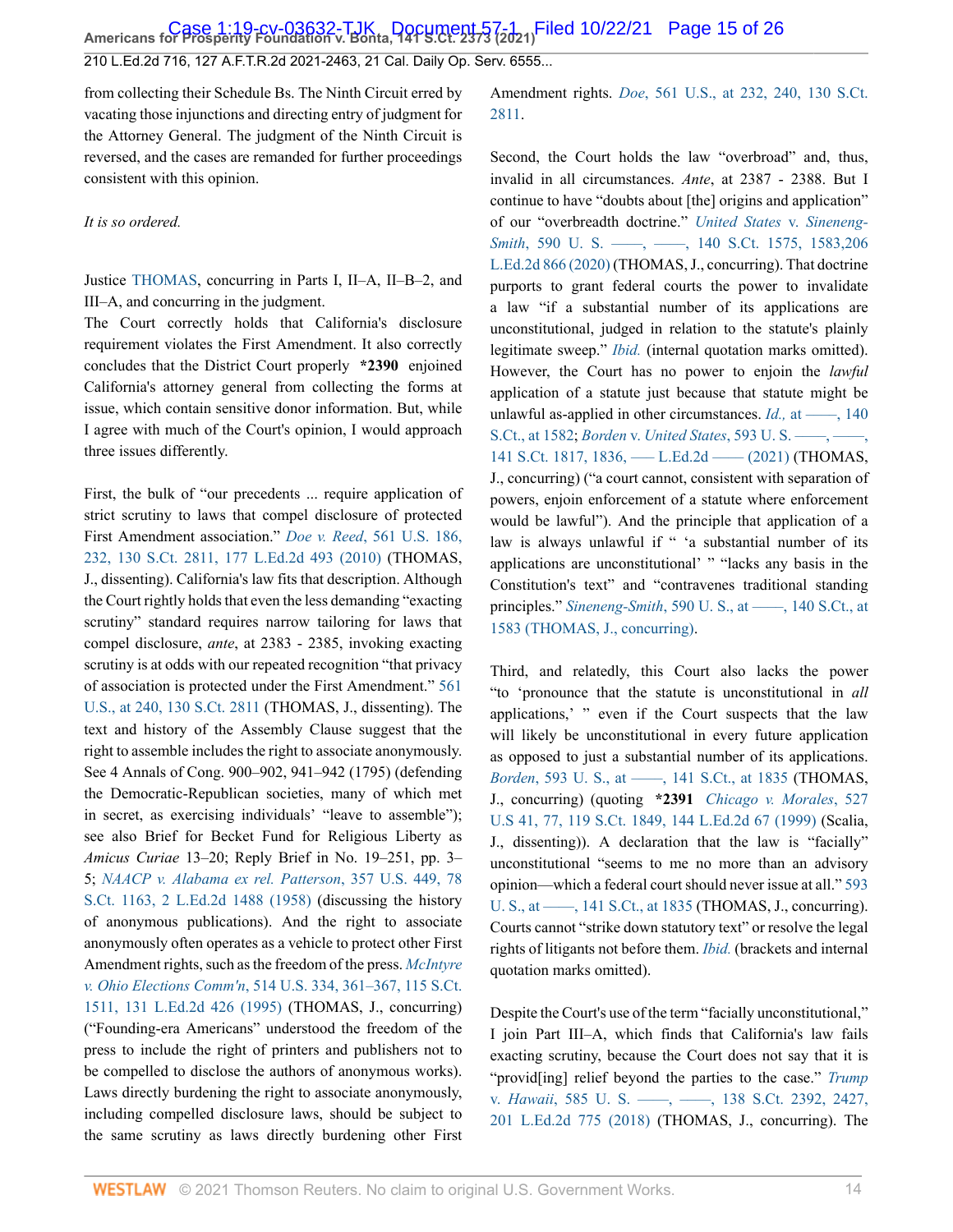Court simply (and correctly) holds that the District Court properly enjoined the law *as applied* to petitioners. *Ante*, at 2389. The Court's judgment is also not dependent on its overbreadth determination. *Ante*, at 2385 - 2387. One can understand the Court's reasoning as based on the fundamental legal problems with the law (that are obvious in light of the facts of this suit) that will, in practice, prevent California from lawfully applying the disclosure requirement against a substantial number of entities, including petitioners.

With those points of difference clarified, I join Parts I, II–A, II–B–2, and III–A of the majority's opinion and concur in the judgment.

Justice [ALITO](http://www.westlaw.com/Link/Document/FullText?findType=h&pubNum=176284&cite=0153052401&originatingDoc=I7d565adeda6711eb850ac132f535d1eb&refType=RQ&originationContext=document&vr=3.0&rs=cblt1.0&transitionType=DocumentItem&contextData=(sc.Default)), with whom Justice [GORSUCH](http://www.westlaw.com/Link/Document/FullText?findType=h&pubNum=176284&cite=0183411701&originatingDoc=I7d565adeda6711eb850ac132f535d1eb&refType=RQ&originationContext=document&vr=3.0&rs=cblt1.0&transitionType=DocumentItem&contextData=(sc.Default)) joins, concurring in Parts I, II–A, II–B–2, and III, and concurring in the judgment.

I am pleased to join most of THE CHIEF JUSTICE's opinion. In particular, I agree that the exacting scrutiny standard drawn from our election-law jurisprudence has real teeth. It requires both narrow tailoring and consideration of alternative means of obtaining the sought-after information. See *ante,* at 2383 - 2385, 2386 - 2387 (opinion of the Court). For the reasons THE CHIEF JUSTICE explains, California's blunderbuss approach to charitable disclosures fails exacting scrutiny and is facially unconstitutional. See *ante,* at 2385 - 2389 (opinion of the Court). The question is not even close. And for the same reasons, California's approach necessarily fails strict scrutiny.

THE CHIEF JUSTICE would hold that the particular exacting scrutiny standard in our election-law jurisprudence applies categorically "to First Amendment challenges to compelled disclosure." *Ante*, at —— (plurality opinion). Justice THOMAS, by contrast, would hold that strict scrutiny applies in all such cases. See *ante,* at 2389 - 2390 (concurring opinion). I am not prepared at this time to hold that a single standard applies to all disclosure requirements. And I do not read our cases to have broadly resolved the question in favor of exacting scrutiny. This Court decided its seminal compelled disclosure cases before it developed modern strict scrutiny doctrine. See Fallon, [Strict Judicial Scrutiny, 54](http://www.westlaw.com/Link/Document/FullText?findType=Y&serNum=0332664275&pubNum=0003041&originatingDoc=I7d565adeda6711eb850ac132f535d1eb&refType=LR&fi=co_pp_sp_3041_1284&originationContext=document&vr=3.0&rs=cblt1.0&transitionType=DocumentItem&contextData=(sc.Default)#co_pp_sp_3041_1284) [UCLA L. Rev. 1267, 1284 \(2007\)](http://www.westlaw.com/Link/Document/FullText?findType=Y&serNum=0332664275&pubNum=0003041&originatingDoc=I7d565adeda6711eb850ac132f535d1eb&refType=LR&fi=co_pp_sp_3041_1284&originationContext=document&vr=3.0&rs=cblt1.0&transitionType=DocumentItem&contextData=(sc.Default)#co_pp_sp_3041_1284) ("Before 1960, what we would now call strict judicial scrutiny ... did not exist"); *id.*[, at 1282](http://www.westlaw.com/Link/Document/FullText?findType=Y&serNum=0332664275&pubNum=0003041&originatingDoc=I7d565adeda6711eb850ac132f535d1eb&refType=LR&fi=co_pp_sp_3041_1282&originationContext=document&vr=3.0&rs=cblt1.0&transitionType=DocumentItem&contextData=(sc.Default)#co_pp_sp_3041_1282) (contending that modern strict scrutiny's "first unambiguous appearance" in a majority opinion occurred in 1969). Accordingly, nothing in those cases can be understood as rejecting strict scrutiny. If anything, their language and reasoning—requiring a compelling interest and a minimally intrusive means of advancing that interest—anticipated and is fully in accord with contemporary strict scrutiny doctrine. See, *e.g., Shelton v. Tucker*[, 364 U.S. 479, 488, 81 S.Ct.](http://www.westlaw.com/Link/Document/FullText?findType=Y&serNum=1960122601&pubNum=0000780&originatingDoc=I7d565adeda6711eb850ac132f535d1eb&refType=RP&fi=co_pp_sp_780_488&originationContext=document&vr=3.0&rs=cblt1.0&transitionType=DocumentItem&contextData=(sc.Default)#co_pp_sp_780_488) [247, 5 L.Ed.2d 231 \(1960\)](http://www.westlaw.com/Link/Document/FullText?findType=Y&serNum=1960122601&pubNum=0000780&originatingDoc=I7d565adeda6711eb850ac132f535d1eb&refType=RP&fi=co_pp_sp_780_488&originationContext=document&vr=3.0&rs=cblt1.0&transitionType=DocumentItem&contextData=(sc.Default)#co_pp_sp_780_488) (the **\*2392** government's purpose "cannot be pursued by means that broadly stifle fundamental personal liberties when the end can be more narrowly achieved"); *[NAACP v. Alabama ex rel. Patterson](http://www.westlaw.com/Link/Document/FullText?findType=Y&serNum=1958121466&pubNum=0000780&originatingDoc=I7d565adeda6711eb850ac132f535d1eb&refType=RP&fi=co_pp_sp_780_463&originationContext=document&vr=3.0&rs=cblt1.0&transitionType=DocumentItem&contextData=(sc.Default)#co_pp_sp_780_463)*, 357 U.S. [449, 463, 78 S.Ct. 1163, 2 L.Ed.2d 1488 \(1958\)](http://www.westlaw.com/Link/Document/FullText?findType=Y&serNum=1958121466&pubNum=0000780&originatingDoc=I7d565adeda6711eb850ac132f535d1eb&refType=RP&fi=co_pp_sp_780_463&originationContext=document&vr=3.0&rs=cblt1.0&transitionType=DocumentItem&contextData=(sc.Default)#co_pp_sp_780_463) (requiring a "compelling" interest (internal quotation marks omitted)). Similarly, *Buckley v. Valeo*[, 424 U.S. 1, 96 S.Ct. 612, 46](http://www.westlaw.com/Link/Document/FullText?findType=Y&serNum=1976142308&pubNum=0000708&originatingDoc=I7d565adeda6711eb850ac132f535d1eb&refType=RP&originationContext=document&vr=3.0&rs=cblt1.0&transitionType=DocumentItem&contextData=(sc.Default)) [L.Ed.2d 659 \(1976\)](http://www.westlaw.com/Link/Document/FullText?findType=Y&serNum=1976142308&pubNum=0000708&originatingDoc=I7d565adeda6711eb850ac132f535d1eb&refType=RP&originationContext=document&vr=3.0&rs=cblt1.0&transitionType=DocumentItem&contextData=(sc.Default)) (*per curiam*), and its progeny should not be read to have broadly cabined our earlier decisions merely by relying on them in one particular context.

Because the choice between exacting and strict scrutiny has no effect on the decision in these cases, I see no need to decide which standard should be applied here or whether the same level of scrutiny should apply in all cases in which the compelled disclosure of associations is challenged under the First Amendment.

#### Justice [SOTOMAYOR,](http://www.westlaw.com/Link/Document/FullText?findType=h&pubNum=176284&cite=0145172701&originatingDoc=I7d565adeda6711eb850ac132f535d1eb&refType=RQ&originationContext=document&vr=3.0&rs=cblt1.0&transitionType=DocumentItem&contextData=(sc.Default)) with whom Justice [BREYER](http://www.westlaw.com/Link/Document/FullText?findType=h&pubNum=176284&cite=0254766801&originatingDoc=I7d565adeda6711eb850ac132f535d1eb&refType=RQ&originationContext=document&vr=3.0&rs=cblt1.0&transitionType=DocumentItem&contextData=(sc.Default)) and Justice [KAGAN](http://www.westlaw.com/Link/Document/FullText?findType=h&pubNum=176284&cite=0301239401&originatingDoc=I7d565adeda6711eb850ac132f535d1eb&refType=RQ&originationContext=document&vr=3.0&rs=cblt1.0&transitionType=DocumentItem&contextData=(sc.Default)) join, dissenting.

Although this Court is protective of First Amendment rights, it typically requires that plaintiffs demonstrate an actual First Amendment burden before demanding that a law be narrowly tailored to the government's interests, never mind striking the law down in its entirety. Not so today. Today, the Court holds that reporting and disclosure requirements must be narrowly tailored even if a plaintiff demonstrates no burden at all. The same scrutiny the Court applied when NAACP members in the Jim Crow South did not want to disclose their membership for fear of reprisals and violence now applies equally in the case of donors only too happy to publicize their names across the websites and walls of the organizations they support.

California oversees nearly a quarter of this Nation's charitable assets. As part of that oversight, it investigates and prosecutes charitable fraud, relying in part on a registry where it collects and keeps charitable organizations' tax forms. The majority holds that a California regulation requiring charitable organizations to disclose tax forms containing the names and contributions of their top donors unconstitutionally burdens the right to associate even if the forms are not publicly disclosed.

In so holding, the Court discards its decades-long requirement that, to establish a cognizable burden on their associational rights, plaintiffs must plead and prove that disclosure will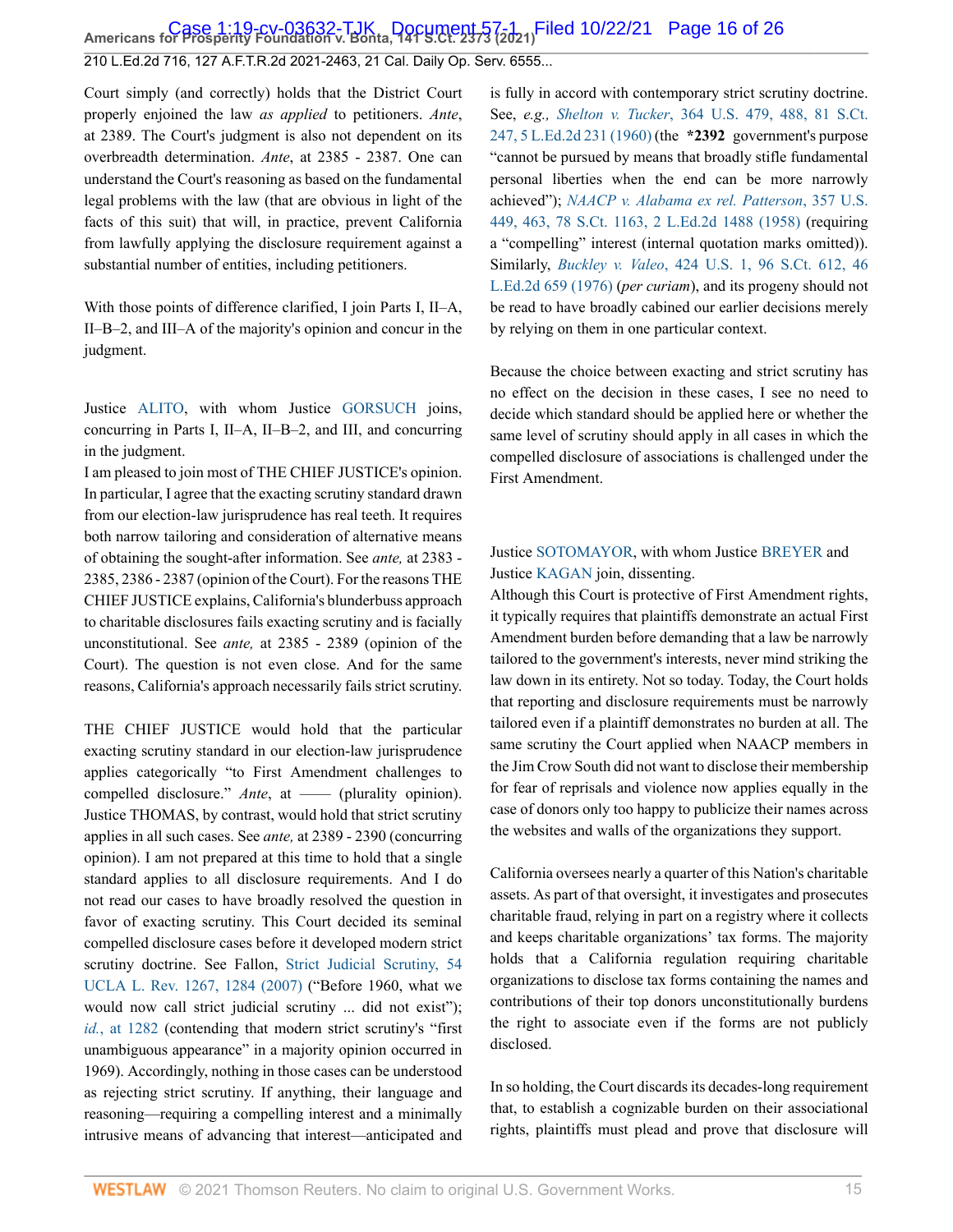Americans for Prosperity Foundation v. Bonta, 141 S.Ct. 2373 (20<sub>21)</sub>Filed 10/22/21 Page 17 of 26

210 L.Ed.2d 716, 127 A.F.T.R.2d 2021-2463, 21 Cal. Daily Op. Serv. 6555...

likely expose them to objective harms, such as threats, harassment, or reprisals. It also departs from the traditional, nuanced approach to First Amendment challenges, whereby the degree of means-end tailoring required is commensurate to the actual burdens on associational rights. Finally, it recklessly holds a state regulation facially invalid despite petitioners' failure to show that a substantial proportion of those affected would prefer anonymity, much less that they are objectively burdened by the loss of it.

Today's analysis marks reporting and disclosure requirements with a bull's-eye. Regulated entities who wish to avoid their obligations can do so by vaguely waving toward First Amendment "privacy concerns." *Ante,* at 2388. It does not matter if not a single individual risks experiencing a single reprisal from disclosure, or if the vast majority of those affected would happily comply. That is all irrelevant to the Court's determination that California's Schedule B requirement is facially unconstitutional. Neither precedent nor common sense supports such a result. I respectfully dissent.

#### I

Charitable organizations that wish to solicit tax-deductible contributions from **\*2393** California residents must maintain membership in a registry managed by the California attorney general. Cal. Govt. Code Ann. §§ 12584, 12585 (West 2018). As a condition of membership, the attorney general requires charities to submit a complete copy of Internal Revenue Service (IRS) Form 990, including Schedule B, on which  $501(c)(3)$  organizations report the names and contributions of their major donors. See [Cal.](http://www.westlaw.com/Link/Document/FullText?findType=L&pubNum=1000937&cite=11CAADCS301&originatingDoc=I7d565adeda6711eb850ac132f535d1eb&refType=LQ&originationContext=document&vr=3.0&rs=cblt1.0&transitionType=DocumentItem&contextData=(sc.Default)) [Code Regs., tit. 11, § 301](http://www.westlaw.com/Link/Document/FullText?findType=L&pubNum=1000937&cite=11CAADCS301&originatingDoc=I7d565adeda6711eb850ac132f535d1eb&refType=LQ&originationContext=document&vr=3.0&rs=cblt1.0&transitionType=DocumentItem&contextData=(sc.Default)) (2021); [26 C.F.R. §§ 1.6033–2\(a\)](http://www.westlaw.com/Link/Document/FullText?findType=L&pubNum=1000547&cite=26CFRS1.6033-2&originatingDoc=I7d565adeda6711eb850ac132f535d1eb&refType=RB&originationContext=document&vr=3.0&rs=cblt1.0&transitionType=DocumentItem&contextData=(sc.Default)#co_pp_7ac90000f47f3) [\(2\)\(ii\), \(iii\) \(2020\)](http://www.westlaw.com/Link/Document/FullText?findType=L&pubNum=1000547&cite=26CFRS1.6033-2&originatingDoc=I7d565adeda6711eb850ac132f535d1eb&refType=RB&originationContext=document&vr=3.0&rs=cblt1.0&transitionType=DocumentItem&contextData=(sc.Default)#co_pp_7ac90000f47f3). California regulations expressly require that Schedule Bs remain confidential, [Cal. Code Regs.,](http://www.westlaw.com/Link/Document/FullText?findType=L&pubNum=1000937&cite=11CAADCS310&originatingDoc=I7d565adeda6711eb850ac132f535d1eb&refType=LQ&originationContext=document&vr=3.0&rs=cblt1.0&transitionType=DocumentItem&contextData=(sc.Default)) [tit. 11, § 310\(b\),](http://www.westlaw.com/Link/Document/FullText?findType=L&pubNum=1000937&cite=11CAADCS310&originatingDoc=I7d565adeda6711eb850ac132f535d1eb&refType=LQ&originationContext=document&vr=3.0&rs=cblt1.0&transitionType=DocumentItem&contextData=(sc.Default)) and the attorney general's office has implemented enhanced protocols to ensure confidentiality.<sup>[1](#page-24-2)</sup> California relies on Schedule Bs to investigate fraud and other malfeasance.

After the attorney general's office stepped up its efforts to enforce California's Schedule B reporting requirement, petitioners Americans for Prosperity Foundation (Foundation) and Thomas More Law Center (Law Center) sought an injunction against the requirement. They alleged that the requirement "unconstitutionally burden[ed] their First Amendment right to free association by deterring individuals from financially supporting them." *[Americans for Prosperity](http://www.westlaw.com/Link/Document/FullText?findType=Y&serNum=2045472789&pubNum=0000506&originatingDoc=I7d565adeda6711eb850ac132f535d1eb&refType=RP&fi=co_pp_sp_506_1006&originationContext=document&vr=3.0&rs=cblt1.0&transitionType=DocumentItem&contextData=(sc.Default)#co_pp_sp_506_1006) Foundation v. Becerra*[, 903 F.3d 1000, 1006 \(C.A.9 2018\).](http://www.westlaw.com/Link/Document/FullText?findType=Y&serNum=2045472789&pubNum=0000506&originatingDoc=I7d565adeda6711eb850ac132f535d1eb&refType=RP&fi=co_pp_sp_506_1006&originationContext=document&vr=3.0&rs=cblt1.0&transitionType=DocumentItem&contextData=(sc.Default)#co_pp_sp_506_1006) They pointed to evidence that their supporters experienced threats, reprisals, and harassment when their identities and associations became publicly known in other contexts. Importantly, however, the Foundation and Law Center failed to show that such consequences would result from the confidential submission of their top donors' identities to California's attorney general's office in light of the security mechanisms the office has now implemented.

## II

Because the freedom to associate needs "breathing space to survive," *NAACP v. Button*[, 371 U.S. 415, 433, 83 S.Ct.](http://www.westlaw.com/Link/Document/FullText?findType=Y&serNum=1963125272&pubNum=0000780&originatingDoc=I7d565adeda6711eb850ac132f535d1eb&refType=RP&fi=co_pp_sp_780_433&originationContext=document&vr=3.0&rs=cblt1.0&transitionType=DocumentItem&contextData=(sc.Default)#co_pp_sp_780_433) [328, 9 L.Ed.2d 405 \(1963\),](http://www.westlaw.com/Link/Document/FullText?findType=Y&serNum=1963125272&pubNum=0000780&originatingDoc=I7d565adeda6711eb850ac132f535d1eb&refType=RP&fi=co_pp_sp_780_433&originationContext=document&vr=3.0&rs=cblt1.0&transitionType=DocumentItem&contextData=(sc.Default)#co_pp_sp_780_433) this Court has recognized that associational rights must be "protected not only against heavy-handed frontal attack, but also from being stifled by more subtle governmental interference," *[Bates v. Little Rock](http://www.westlaw.com/Link/Document/FullText?findType=Y&serNum=1960100291&pubNum=0000780&originatingDoc=I7d565adeda6711eb850ac132f535d1eb&refType=RP&fi=co_pp_sp_780_523&originationContext=document&vr=3.0&rs=cblt1.0&transitionType=DocumentItem&contextData=(sc.Default)#co_pp_sp_780_523)*, [361 U.S. 516, 523, 80 S.Ct. 412, 4 L.Ed.2d 480 \(1960\).](http://www.westlaw.com/Link/Document/FullText?findType=Y&serNum=1960100291&pubNum=0000780&originatingDoc=I7d565adeda6711eb850ac132f535d1eb&refType=RP&fi=co_pp_sp_780_523&originationContext=document&vr=3.0&rs=cblt1.0&transitionType=DocumentItem&contextData=(sc.Default)#co_pp_sp_780_523) Publicizing individuals' association with particular groups might expose members to harassment, threats, and reprisals by opponents of those organizations. Individuals may choose to disassociate themselves from a group altogether rather than face such backlash.

Acknowledging that risk, this Court has observed that "privacy in group association may in many circumstances be indispensable to preservation of freedom of association, particularly where a group espouses dissident beliefs." *[NAACP v. Alabama ex rel. Patterson](http://www.westlaw.com/Link/Document/FullText?findType=Y&serNum=1958121466&pubNum=0000780&originatingDoc=I7d565adeda6711eb850ac132f535d1eb&refType=RP&fi=co_pp_sp_780_462&originationContext=document&vr=3.0&rs=cblt1.0&transitionType=DocumentItem&contextData=(sc.Default)#co_pp_sp_780_462)*, 357 U.S. 449, 462, [78 S.Ct. 1163, 2 L.Ed.2d 1488 \(1958\).](http://www.westlaw.com/Link/Document/FullText?findType=Y&serNum=1958121466&pubNum=0000780&originatingDoc=I7d565adeda6711eb850ac132f535d1eb&refType=RP&fi=co_pp_sp_780_462&originationContext=document&vr=3.0&rs=cblt1.0&transitionType=DocumentItem&contextData=(sc.Default)#co_pp_sp_780_462) That observation places special emphasis on the risks actually resulting from disclosure. Privacy **\*2394** "may" be indispensable to the preservation of freedom of association, but it need not be. It depends on whether publicity will lead to reprisal. For example, privacy can be particularly important to "dissident" groups because the risk of retaliation against their supporters may be greater. For groups that promote mainstream goals and ideas, on the other hand, privacy may not be all that important. Not only might their supporters feel agnostic about disclosing their association, they might actively seek to do so.

<span id="page-16-0"></span>Given the indeterminacy of how disclosure requirements will impact associational rights, this Court requires plaintiffs to demonstrate that a requirement is likely to expose their supporters to concrete repercussions in order to establish an actual burden. It then applies a level of means-end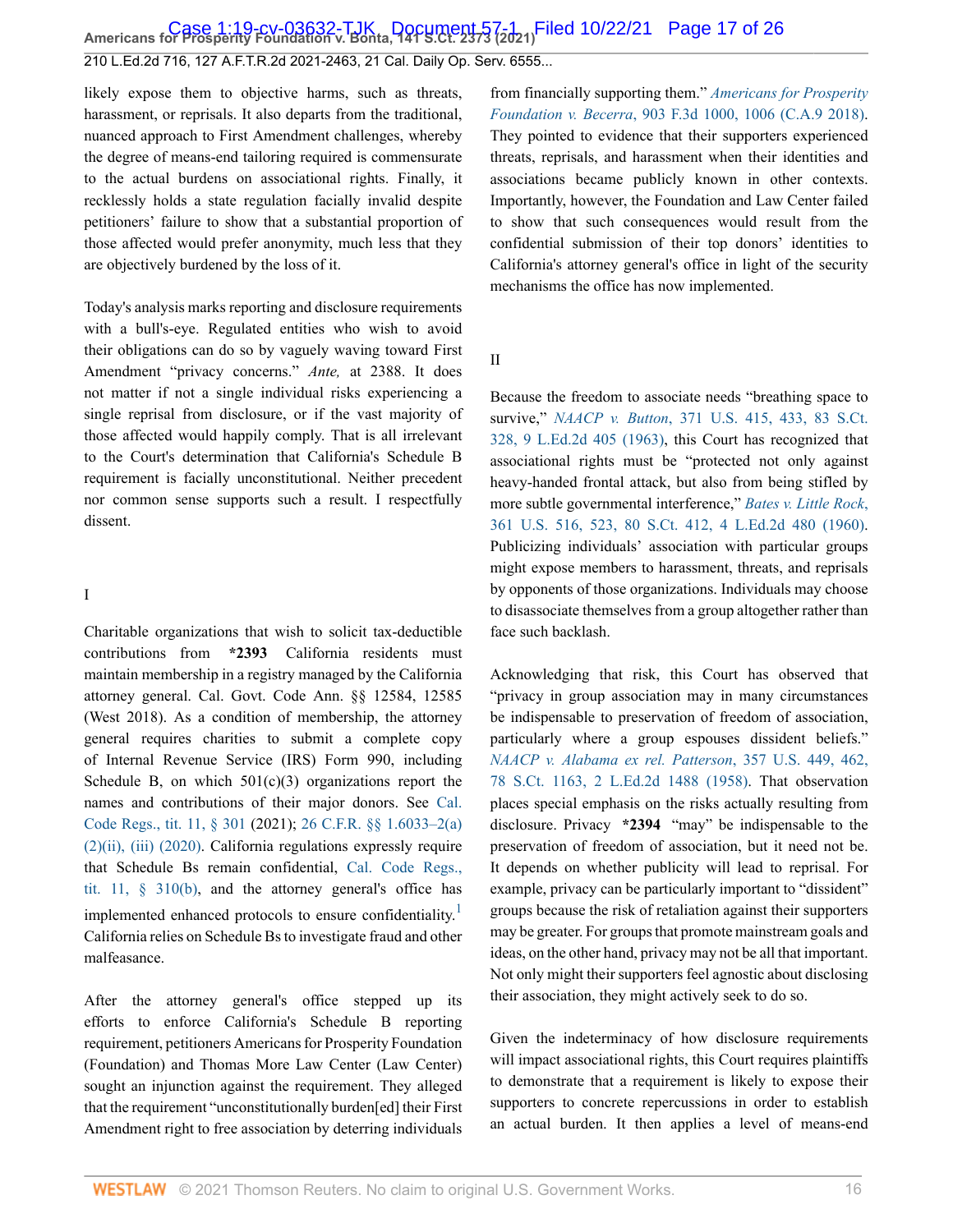tailoring proportional to that burden. The Court abandons that approach here, instead holding that narrow tailoring applies to disclosure requirements across the board, even if there is no evidence that they burden anyone at all.

#### A

Before today, to demonstrate that a reporting or disclosure requirement would chill association, litigants had to show "a reasonable probability that the compelled disclosure of ... contributors' names will subject them to threats, harassment, or reprisals from either Government officials or private parties." *Buckley v. Valeo*[, 424 U.S. 1, 74, 96 S.Ct. 612,](http://www.westlaw.com/Link/Document/FullText?findType=Y&serNum=1976142308&pubNum=0000780&originatingDoc=I7d565adeda6711eb850ac132f535d1eb&refType=RP&fi=co_pp_sp_780_74&originationContext=document&vr=3.0&rs=cblt1.0&transitionType=DocumentItem&contextData=(sc.Default)#co_pp_sp_780_74) [46 L.Ed.2d 659 \(1976\)](http://www.westlaw.com/Link/Document/FullText?findType=Y&serNum=1976142308&pubNum=0000780&originatingDoc=I7d565adeda6711eb850ac132f535d1eb&refType=RP&fi=co_pp_sp_780_74&originationContext=document&vr=3.0&rs=cblt1.0&transitionType=DocumentItem&contextData=(sc.Default)#co_pp_sp_780_74) (*per curiam*). Proof could include "specific evidence of past or present harassment of members due to their associational ties, or of harassment directed against the organization itself," *[ibid.](http://www.westlaw.com/Link/Document/FullText?findType=Y&serNum=1976142308&pubNum=0000780&originatingDoc=I7d565adeda6711eb850ac132f535d1eb&refType=RP&originationContext=document&vr=3.0&rs=cblt1.0&transitionType=DocumentItem&contextData=(sc.Default))*, as well as evidence that "fear of community hostility and economic reprisals that would follow public disclosure ... had discouraged new members from joining" an organization or caused "former members to withdraw," *Bates*[, 361 U.S., at 524, 80 S.Ct.](http://www.westlaw.com/Link/Document/FullText?findType=Y&serNum=1960100291&pubNum=0000780&originatingDoc=I7d565adeda6711eb850ac132f535d1eb&refType=RP&fi=co_pp_sp_780_524&originationContext=document&vr=3.0&rs=cblt1.0&transitionType=DocumentItem&contextData=(sc.Default)#co_pp_sp_780_524) [412](http://www.westlaw.com/Link/Document/FullText?findType=Y&serNum=1960100291&pubNum=0000780&originatingDoc=I7d565adeda6711eb850ac132f535d1eb&refType=RP&fi=co_pp_sp_780_524&originationContext=document&vr=3.0&rs=cblt1.0&transitionType=DocumentItem&contextData=(sc.Default)#co_pp_sp_780_524). Although the Court has never imposed an "unduly strict requiremen[t] of proof," *Buckley*[, 424 U.S., at 74, 96 S.Ct.](http://www.westlaw.com/Link/Document/FullText?findType=Y&serNum=1976142308&pubNum=0000780&originatingDoc=I7d565adeda6711eb850ac132f535d1eb&refType=RP&fi=co_pp_sp_780_74&originationContext=document&vr=3.0&rs=cblt1.0&transitionType=DocumentItem&contextData=(sc.Default)#co_pp_sp_780_74) [612](http://www.westlaw.com/Link/Document/FullText?findType=Y&serNum=1976142308&pubNum=0000780&originatingDoc=I7d565adeda6711eb850ac132f535d1eb&refType=RP&fi=co_pp_sp_780_74&originationContext=document&vr=3.0&rs=cblt1.0&transitionType=DocumentItem&contextData=(sc.Default)#co_pp_sp_780_74), it has consistently required at least some record evidence demonstrating a risk of such objective harms. See *[Bates](http://www.westlaw.com/Link/Document/FullText?findType=Y&serNum=1960100291&pubNum=0000780&originatingDoc=I7d565adeda6711eb850ac132f535d1eb&refType=RP&fi=co_pp_sp_780_523&originationContext=document&vr=3.0&rs=cblt1.0&transitionType=DocumentItem&contextData=(sc.Default)#co_pp_sp_780_523)*, 361 [U.S., at 523–524, 80 S.Ct. 412](http://www.westlaw.com/Link/Document/FullText?findType=Y&serNum=1960100291&pubNum=0000780&originatingDoc=I7d565adeda6711eb850ac132f535d1eb&refType=RP&fi=co_pp_sp_780_523&originationContext=document&vr=3.0&rs=cblt1.0&transitionType=DocumentItem&contextData=(sc.Default)#co_pp_sp_780_523); *Patterson*[, 357 U.S., at 462–](http://www.westlaw.com/Link/Document/FullText?findType=Y&serNum=1958121466&pubNum=0000780&originatingDoc=I7d565adeda6711eb850ac132f535d1eb&refType=RP&fi=co_pp_sp_780_462&originationContext=document&vr=3.0&rs=cblt1.0&transitionType=DocumentItem&contextData=(sc.Default)#co_pp_sp_780_462) [463, 78 S.Ct. 1163.](http://www.westlaw.com/Link/Document/FullText?findType=Y&serNum=1958121466&pubNum=0000780&originatingDoc=I7d565adeda6711eb850ac132f535d1eb&refType=RP&fi=co_pp_sp_780_462&originationContext=document&vr=3.0&rs=cblt1.0&transitionType=DocumentItem&contextData=(sc.Default)#co_pp_sp_780_462)

Indeed, the Court has expressly held that parties do not have standing to bring claims where they assert nothing more than that government action will cause a "subjective 'chill.' " *Laird v. Tatum*[, 408 U.S. 1, 13–14, 92 S.Ct. 2318, 33 L.Ed.2d](http://www.westlaw.com/Link/Document/FullText?findType=Y&serNum=1972127177&pubNum=0000780&originatingDoc=I7d565adeda6711eb850ac132f535d1eb&refType=RP&fi=co_pp_sp_780_13&originationContext=document&vr=3.0&rs=cblt1.0&transitionType=DocumentItem&contextData=(sc.Default)#co_pp_sp_780_13) [154 \(1972\)](http://www.westlaw.com/Link/Document/FullText?findType=Y&serNum=1972127177&pubNum=0000780&originatingDoc=I7d565adeda6711eb850ac132f535d1eb&refType=RP&fi=co_pp_sp_780_13&originationContext=document&vr=3.0&rs=cblt1.0&transitionType=DocumentItem&contextData=(sc.Default)#co_pp_sp_780_13). It does not matter if an individual perceives a government regulation "as inappropriate," or believes "it is inherently dangerous for the [government] to be concerned with" a particular activity, or has "generalized yet speculative apprehensiveness that the [government] may at some future date misuse the information in some way that would cause direct harm" to her. *Id.,* [at 13, 92 S.Ct. 2318.](http://www.westlaw.com/Link/Document/FullText?findType=Y&serNum=1972127177&pubNum=0000708&originatingDoc=I7d565adeda6711eb850ac132f535d1eb&refType=RP&originationContext=document&vr=3.0&rs=cblt1.0&transitionType=DocumentItem&contextData=(sc.Default)) She must still allege a risk of objective harm. See *id.,* [at 14, 92 S.Ct. 2318](http://www.westlaw.com/Link/Document/FullText?findType=Y&serNum=1972127177&pubNum=0000708&originatingDoc=I7d565adeda6711eb850ac132f535d1eb&refType=RP&originationContext=document&vr=3.0&rs=cblt1.0&transitionType=DocumentItem&contextData=(sc.Default)); see also *[Clapper v. Amnesty Int'l USA](http://www.westlaw.com/Link/Document/FullText?findType=Y&serNum=2029935439&pubNum=0000780&originatingDoc=I7d565adeda6711eb850ac132f535d1eb&refType=RP&fi=co_pp_sp_780_417&originationContext=document&vr=3.0&rs=cblt1.0&transitionType=DocumentItem&contextData=(sc.Default)#co_pp_sp_780_417)*, 568 U.S. 398, 417– [418, 133 S.Ct. 1138, 185 L.Ed.2d 264 \(2013\).](http://www.westlaw.com/Link/Document/FullText?findType=Y&serNum=2029935439&pubNum=0000780&originatingDoc=I7d565adeda6711eb850ac132f535d1eb&refType=RP&fi=co_pp_sp_780_417&originationContext=document&vr=3.0&rs=cblt1.0&transitionType=DocumentItem&contextData=(sc.Default)#co_pp_sp_780_417)

Consistent with this approach, the Court has carefully scrutinized record evidence to determine whether a disclosure requirement actually risks exposing supporters to backlash. See *Patterson*[, 357 U.S., at 462, 78 S.Ct. 1163](http://www.westlaw.com/Link/Document/FullText?findType=Y&serNum=1958121466&pubNum=0000780&originatingDoc=I7d565adeda6711eb850ac132f535d1eb&refType=RP&fi=co_pp_sp_780_462&originationContext=document&vr=3.0&rs=cblt1.0&transitionType=DocumentItem&contextData=(sc.Default)#co_pp_sp_780_462) (compelled disclosure of NAACP members "entail[ed] the likelihood of a substantial restraint" on association in light of "an uncontroverted showing" that past disclosures exposed members "to economic reprisal, loss of employment, threat of physical coercion, and other manifestations of public hostility"); *Bates*[, 361 U.S., at 523–524, 80 S.Ct. 412](http://www.westlaw.com/Link/Document/FullText?findType=Y&serNum=1960100291&pubNum=0000780&originatingDoc=I7d565adeda6711eb850ac132f535d1eb&refType=RP&fi=co_pp_sp_780_523&originationContext=document&vr=3.0&rs=cblt1.0&transitionType=DocumentItem&contextData=(sc.Default)#co_pp_sp_780_523) (compelled disclosure of NAACP membership "would work a significant interference **\*2395** with the freedom of association" based on "uncontroverted evidence" that past identification "had been followed by harassment and threats of bodily harm"); *[Shelton v. Tucker](http://www.westlaw.com/Link/Document/FullText?findType=Y&serNum=1960122601&pubNum=0000780&originatingDoc=I7d565adeda6711eb850ac132f535d1eb&refType=RP&fi=co_pp_sp_780_486&originationContext=document&vr=3.0&rs=cblt1.0&transitionType=DocumentItem&contextData=(sc.Default)#co_pp_sp_780_486)*, 364 U.S. [479, 486, 81 S.Ct. 247, 5 L.Ed.2d 231 \(1960\)](http://www.westlaw.com/Link/Document/FullText?findType=Y&serNum=1960122601&pubNum=0000780&originatingDoc=I7d565adeda6711eb850ac132f535d1eb&refType=RP&fi=co_pp_sp_780_486&originationContext=document&vr=3.0&rs=cblt1.0&transitionType=DocumentItem&contextData=(sc.Default)#co_pp_sp_780_486) (disclosure of teachers' organizational affiliations impaired association because record evidence substantiated a "fear of public disclosure" and a "constant and heavy" pressure on teachers "to avoid any ties which might displease those who control [their] professional destin[ies]"); *Buckley*[, 424 U.S., at 69–](http://www.westlaw.com/Link/Document/FullText?findType=Y&serNum=1976142308&pubNum=0000780&originatingDoc=I7d565adeda6711eb850ac132f535d1eb&refType=RP&fi=co_pp_sp_780_69&originationContext=document&vr=3.0&rs=cblt1.0&transitionType=DocumentItem&contextData=(sc.Default)#co_pp_sp_780_69) [70, 96 S.Ct. 612](http://www.westlaw.com/Link/Document/FullText?findType=Y&serNum=1976142308&pubNum=0000780&originatingDoc=I7d565adeda6711eb850ac132f535d1eb&refType=RP&fi=co_pp_sp_780_69&originationContext=document&vr=3.0&rs=cblt1.0&transitionType=DocumentItem&contextData=(sc.Default)#co_pp_sp_780_69) ("any serious infringement" on associational rights caused by the compelled disclosure of contributors was "highly speculative" on the record before the Court).

Hence, in *Doe v. Reed*[, 561 U.S. 186, 130 S.Ct. 2811, 177](http://www.westlaw.com/Link/Document/FullText?findType=Y&serNum=2022366335&pubNum=0000708&originatingDoc=I7d565adeda6711eb850ac132f535d1eb&refType=RP&originationContext=document&vr=3.0&rs=cblt1.0&transitionType=DocumentItem&contextData=(sc.Default)) [L.Ed.2d 493 \(2010\),](http://www.westlaw.com/Link/Document/FullText?findType=Y&serNum=2022366335&pubNum=0000708&originatingDoc=I7d565adeda6711eb850ac132f535d1eb&refType=RP&originationContext=document&vr=3.0&rs=cblt1.0&transitionType=DocumentItem&contextData=(sc.Default)) the Court rejected a facial challenge to the public disclosure of referenda signatories on the ground that the "typical referendum" concerned revenue, budget, and tax policies unlikely to incite threats or harassment. *Id*[., at](http://www.westlaw.com/Link/Document/FullText?findType=Y&serNum=2022366335&pubNum=0000708&originatingDoc=I7d565adeda6711eb850ac132f535d1eb&refType=RP&originationContext=document&vr=3.0&rs=cblt1.0&transitionType=DocumentItem&contextData=(sc.Default)) [200–201, 130 S.Ct. 2811.](http://www.westlaw.com/Link/Document/FullText?findType=Y&serNum=2022366335&pubNum=0000708&originatingDoc=I7d565adeda6711eb850ac132f535d1eb&refType=RP&originationContext=document&vr=3.0&rs=cblt1.0&transitionType=DocumentItem&contextData=(sc.Default)) Any judge who has witnessed local fights over raising taxes, funding schools, building sewer systems, or rerouting roads can surely envisage signatories with reason to keep their support for such measures private. But in *[Reed](http://www.westlaw.com/Link/Document/FullText?findType=Y&serNum=2022366335&pubNum=0000780&originatingDoc=I7d565adeda6711eb850ac132f535d1eb&refType=RP&originationContext=document&vr=3.0&rs=cblt1.0&transitionType=DocumentItem&contextData=(sc.Default))*, such subjective reasons did not suffice to establish a cognizable burden on associational rights.

Today, the Court abandons the requirement that plaintiffs demonstrate that they are chilled, much less that they are reasonably chilled. Instead, it presumes (contrary to the evidence, precedent, and common sense) that all disclosure requirements impose associational burdens. For example, the Court explains that there is a risk of chill in this suit because the government requires disclosure of the identity of any donor "with reason to remain anonymous." *Ante*, at 2388. The Court does not qualify that statement, nor does it require record evidence of such reasons. If the Court did, it would not be able to strike California's Schedule B requirement down in all its applications, because the only evidence in the record of donors with any reason to remain anonymous is that of petitioners'.[2](#page-24-3)

<span id="page-17-0"></span>At best, then, a subjective preference for privacy, which previously did not confer standing, now subjects disclosure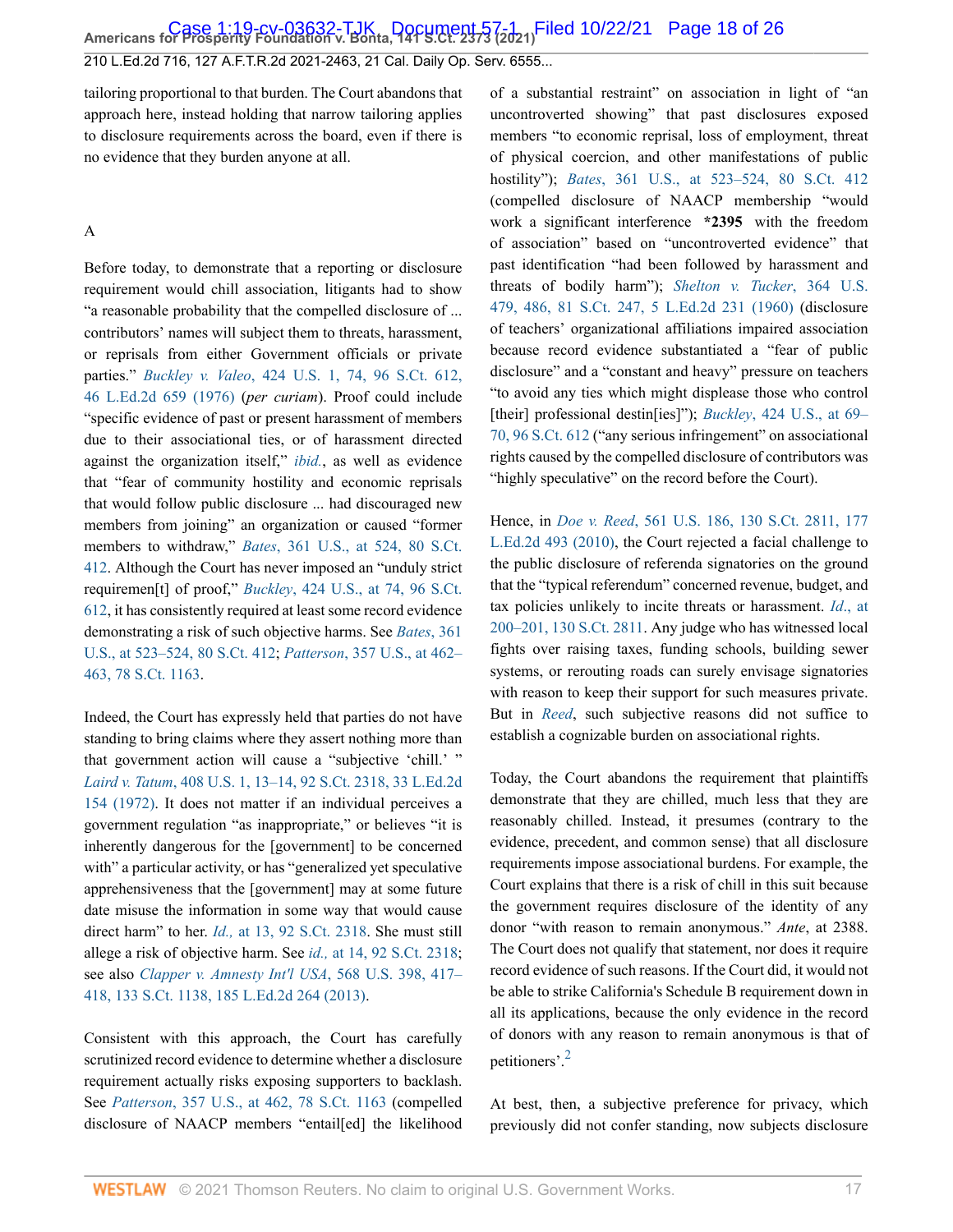requirements to close scrutiny. Of course, all disclosure requires some loss of anonymity, and courts can always imagine that someone might, for some reason, prefer to keep their donations undisclosed. If such speculation is enough (and apparently it is), then all disclosure requirements *ipso facto* impose cognizable First Amendment burdens.

Indeed, the Court makes obvious its presumption that all disclosure requirements are burdensome by beginning its analysis of "burden" with an evaluation of means-end fit instead. "[A] reasonable assessment of the burdens imposed by disclosure," the Court explains, "should begin with an understanding of the extent to which the burdens are unnecessary, and that requires narrow tailoring." *Ante*, at 2385; see also *ante*, at 2388 - 2389 (excusing plaintiffs from showing any burden if a disclosure law is not narrowly tailored).

I disagree. A reasonable assessment of the burdens imposed by disclosure should begin by determining whether those burdens even exist. If a disclosure requirement imposes no burdens at all, then of course there are no "unnecessary" burdens. Likewise, if a disclosure requirement imposes no burden for the Court to remedy, there is no need for it to be closely scrutinized. By forgoing the requirement **\*2396** that plaintiffs adduce evidence of tangible burdens, such as increased vulnerability to harassment or reprisals, the Court gives itself license to substitute its own policy preferences for those of politically accountable actors.

#### B

All this would be less troubling if the Court still required means-end tailoring commensurate to the actual burden imposed. It does not. Instead, it adopts a new rule that every reporting or disclosure requirement be narrowly tailored. See *ante*, at 2383 ("While exacting scrutiny does not require that disclosure regimes be the least restrictive means of achieving their ends, it does require that they be narrowly tailored to the government's asserted interest").

#### 1

Disclosure requirements burden associational rights only indirectly and only in certain contexts. For that reason, this Court has never necessarily demanded such requirements to be narrowly tailored. Rather, it has reserved such automatic tailoring for state action that "directly and immediately affects associational rights." *[Boy Scouts of America v. Dale](http://www.westlaw.com/Link/Document/FullText?findType=Y&serNum=2000388910&pubNum=0000780&originatingDoc=I7d565adeda6711eb850ac132f535d1eb&refType=RP&fi=co_pp_sp_780_659&originationContext=document&vr=3.0&rs=cblt1.0&transitionType=DocumentItem&contextData=(sc.Default)#co_pp_sp_780_659)*, 530 U.S. [640, 659, 120 S.Ct. 2446, 147 L.Ed.2d 554 \(2000\)](http://www.westlaw.com/Link/Document/FullText?findType=Y&serNum=2000388910&pubNum=0000780&originatingDoc=I7d565adeda6711eb850ac132f535d1eb&refType=RP&fi=co_pp_sp_780_659&originationContext=document&vr=3.0&rs=cblt1.0&transitionType=DocumentItem&contextData=(sc.Default)#co_pp_sp_780_659); see also *Buckley*[, 424 U.S., at 22, 25, 96 S.Ct. 612](http://www.westlaw.com/Link/Document/FullText?findType=Y&serNum=1976142308&pubNum=0000780&originatingDoc=I7d565adeda6711eb850ac132f535d1eb&refType=RP&fi=co_pp_sp_780_22&originationContext=document&vr=3.0&rs=cblt1.0&transitionType=DocumentItem&contextData=(sc.Default)#co_pp_sp_780_22) (requiring a "closely drawn" fit for political contribution limits, which directly "limit one important means of associating with a candidate or committee"). When it comes to reporting and disclosure requirements, the Court has instead employed a more flexible approach, which it has named "exacting scrutiny." See *ante*, at 2382 - 2383 (opinion of ROBERTS, C. J.).

Exacting scrutiny requires two things: first, there must be " 'a "substantial relation" between the disclosure requirement and a "sufficiently important" government interest,' " and second, " 'the strength of the governmental interest must reflect the seriousness of the actual burden on First Amendment rights.' " *Reed*[, 561 U.S., at 196, 130 S.Ct. 2811.](http://www.westlaw.com/Link/Document/FullText?findType=Y&serNum=2022366335&pubNum=0000780&originatingDoc=I7d565adeda6711eb850ac132f535d1eb&refType=RP&fi=co_pp_sp_780_196&originationContext=document&vr=3.0&rs=cblt1.0&transitionType=DocumentItem&contextData=(sc.Default)#co_pp_sp_780_196) Exacting scrutiny thus incorporates a degree of flexibility into the means-end analysis. The more serious the burden on First Amendment rights, the more compelling the government's interest must be, and the tighter must be the fit between that interest and the government's means of pursuing it. By contrast, a less substantial interest and looser fit will suffice where the burden on First Amendment rights is weaker (or nonexistent). In other words, to decide how closely tailored a disclosure requirement must be, courts must ask an antecedent question: How much does the disclosure requirement actually burden the freedom to associate?

This approach reflects the longstanding principle that the requisite level of scrutiny should be commensurate to the burden a government action actually imposes on First Amendment rights. See, *e.g., [Burdick v. Takushi](http://www.westlaw.com/Link/Document/FullText?findType=Y&serNum=1992102833&pubNum=0000780&originatingDoc=I7d565adeda6711eb850ac132f535d1eb&refType=RP&fi=co_pp_sp_780_434&originationContext=document&vr=3.0&rs=cblt1.0&transitionType=DocumentItem&contextData=(sc.Default)#co_pp_sp_780_434)*, 504 U.S., [428, 434, 112 S.Ct. 2059, 119 L.Ed.2d 245 \(1992\)](http://www.westlaw.com/Link/Document/FullText?findType=Y&serNum=1992102833&pubNum=0000780&originatingDoc=I7d565adeda6711eb850ac132f535d1eb&refType=RP&fi=co_pp_sp_780_434&originationContext=document&vr=3.0&rs=cblt1.0&transitionType=DocumentItem&contextData=(sc.Default)#co_pp_sp_780_434) ("[T]he rigorousness of our inquiry ... depends upon the extent to which a challenged regulation burdens" First Amendment rights); *[Board of Trustees of State Univ. of N. Y. v. Fox](http://www.westlaw.com/Link/Document/FullText?findType=Y&serNum=1989096929&pubNum=0000780&originatingDoc=I7d565adeda6711eb850ac132f535d1eb&refType=RP&fi=co_pp_sp_780_477&originationContext=document&vr=3.0&rs=cblt1.0&transitionType=DocumentItem&contextData=(sc.Default)#co_pp_sp_780_477)*, [492 U.S. 469, 477, 109 S.Ct. 3028, 106 L.Ed.2d 388](http://www.westlaw.com/Link/Document/FullText?findType=Y&serNum=1989096929&pubNum=0000780&originatingDoc=I7d565adeda6711eb850ac132f535d1eb&refType=RP&fi=co_pp_sp_780_477&originationContext=document&vr=3.0&rs=cblt1.0&transitionType=DocumentItem&contextData=(sc.Default)#co_pp_sp_780_477) [\(1989\)](http://www.westlaw.com/Link/Document/FullText?findType=Y&serNum=1989096929&pubNum=0000780&originatingDoc=I7d565adeda6711eb850ac132f535d1eb&refType=RP&fi=co_pp_sp_780_477&originationContext=document&vr=3.0&rs=cblt1.0&transitionType=DocumentItem&contextData=(sc.Default)#co_pp_sp_780_477) ("[C]ommercial speech enjoys a limited measure of protection, commensurate with its subordinate position in the scale of First Amendment values, and is [thus] subject to modes of regulation that might be impermissible in the realm of noncommercial expression" (internal quotation marks and alterations omitted)); see also *Fulton* v. *[Philadelphia](http://www.westlaw.com/Link/Document/FullText?findType=Y&serNum=2053839273&pubNum=0000780&originatingDoc=I7d565adeda6711eb850ac132f535d1eb&refType=RP&originationContext=document&vr=3.0&rs=cblt1.0&transitionType=DocumentItem&contextData=(sc.Default))*, 593 U. S. —–, —–, 141 S.Ct. 1868, 1883, —– L.Ed.2d – [\(2021\)](http://www.westlaw.com/Link/Document/FullText?findType=Y&serNum=2053839273&pubNum=0000780&originatingDoc=I7d565adeda6711eb850ac132f535d1eb&refType=RP&originationContext=document&vr=3.0&rs=cblt1.0&transitionType=DocumentItem&contextData=(sc.Default)) (BARRETT, J., concurring) (noting the "nuanced" approach the Court generally **\*2397** takes in the "resolution of conflicts between generally applicable laws and ... First Amendment rights").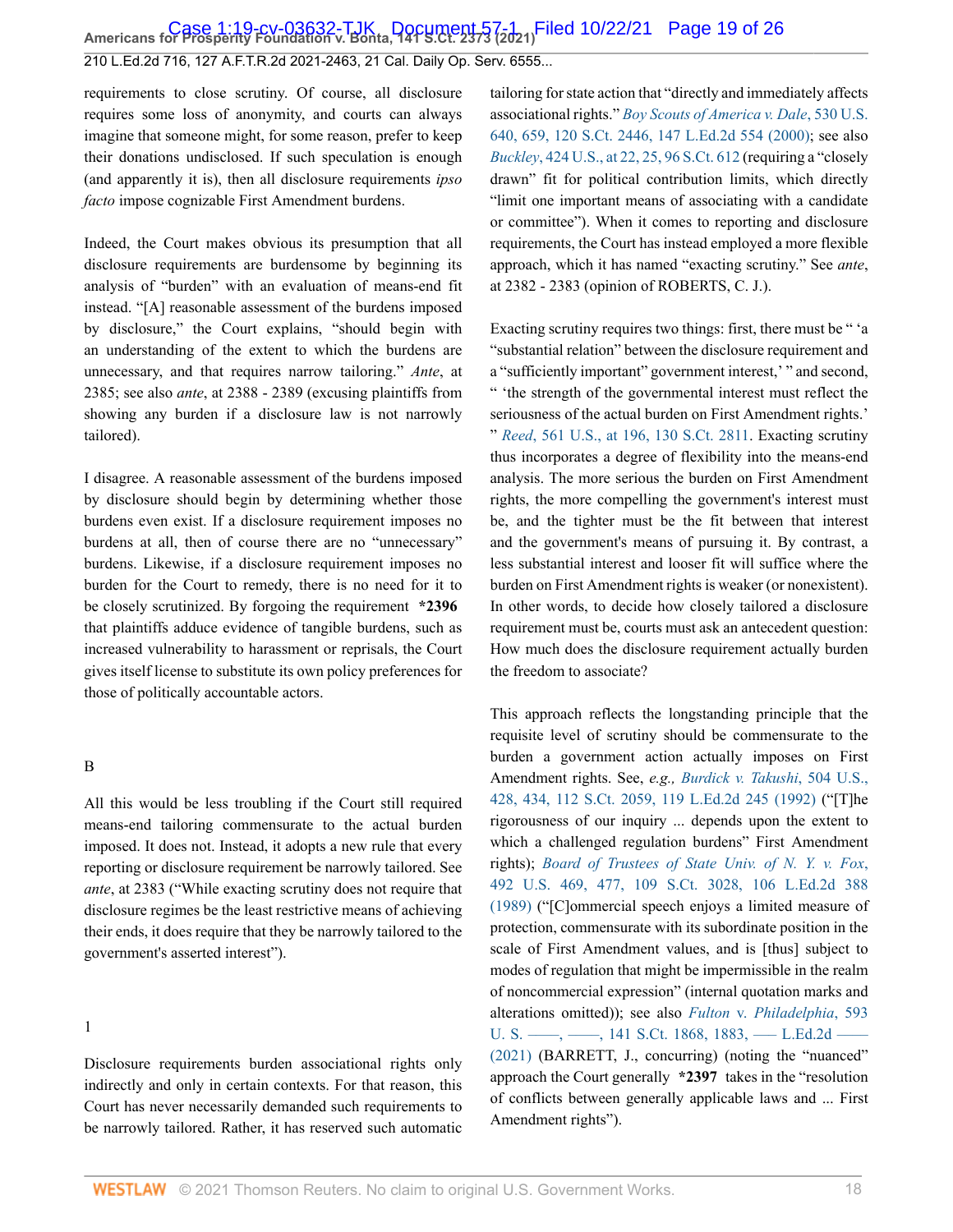Compare, for instance, the Court's approaches in *[Shelton](http://www.westlaw.com/Link/Document/FullText?findType=Y&serNum=1960122601&pubNum=0000780&originatingDoc=I7d565adeda6711eb850ac132f535d1eb&refType=RP&originationContext=document&vr=3.0&rs=cblt1.0&transitionType=DocumentItem&contextData=(sc.Default))* v. *[Tucker](http://www.westlaw.com/Link/Document/FullText?findType=Y&serNum=1960122601&pubNum=0000780&originatingDoc=I7d565adeda6711eb850ac132f535d1eb&refType=RP&originationContext=document&vr=3.0&rs=cblt1.0&transitionType=DocumentItem&contextData=(sc.Default))* and *Doe* v. *[Reed](http://www.westlaw.com/Link/Document/FullText?findType=Y&serNum=2022366335&pubNum=0000708&originatingDoc=I7d565adeda6711eb850ac132f535d1eb&refType=RP&originationContext=document&vr=3.0&rs=cblt1.0&transitionType=DocumentItem&contextData=(sc.Default))*. At issue in *[Shelton](http://www.westlaw.com/Link/Document/FullText?findType=Y&serNum=1960122601&pubNum=0000780&originatingDoc=I7d565adeda6711eb850ac132f535d1eb&refType=RP&originationContext=document&vr=3.0&rs=cblt1.0&transitionType=DocumentItem&contextData=(sc.Default))* was an Arkansas statute passed in 1958 that compelled all public school teachers, as a condition of employment, to submit annually a list of every organization to which they belonged or regularly contributed. [364 U.S., at 480–481, 81 S.Ct. 247.](http://www.westlaw.com/Link/Document/FullText?findType=Y&serNum=1960122601&pubNum=0000780&originatingDoc=I7d565adeda6711eb850ac132f535d1eb&refType=RP&fi=co_pp_sp_780_480&originationContext=document&vr=3.0&rs=cblt1.0&transitionType=DocumentItem&contextData=(sc.Default)#co_pp_sp_780_480) The Court held that the disclosure requirement "comprehensive[ly] interfere[d] with associational freedom," because record evidence demonstrated a significant risk that the information would be publicly disclosed, and such disclosure could lead to public pressure on school boards "to discharge teachers who belong to unpopular or minority organizations." *[Id.,](http://www.westlaw.com/Link/Document/FullText?findType=Y&serNum=1960122601&pubNum=0000708&originatingDoc=I7d565adeda6711eb850ac132f535d1eb&refType=RP&originationContext=document&vr=3.0&rs=cblt1.0&transitionType=DocumentItem&contextData=(sc.Default))* [at 486–487, 490, 81 S.Ct. 247.](http://www.westlaw.com/Link/Document/FullText?findType=Y&serNum=1960122601&pubNum=0000708&originatingDoc=I7d565adeda6711eb850ac132f535d1eb&refType=RP&originationContext=document&vr=3.0&rs=cblt1.0&transitionType=DocumentItem&contextData=(sc.Default)) Arkansas's statute did not require that the information remain confidential; each school board was "free to deal with the information as it wishe[d]." *Id.,* [at 486, 81 S.Ct. 247.](http://www.westlaw.com/Link/Document/FullText?findType=Y&serNum=1960122601&pubNum=0000708&originatingDoc=I7d565adeda6711eb850ac132f535d1eb&refType=RP&originationContext=document&vr=3.0&rs=cblt1.0&transitionType=DocumentItem&contextData=(sc.Default)) Indeed, "a witness who was a member of the Capital Citizens['] Council" (an organization dedicated to resisting school integration)<sup>[3](#page-24-4)</sup> "testified that his group intended to gain access" to the teachers' affidavits "with a view to eliminating from the school system persons who supported organizations unpopular with the group." *Ibid.*[, n. 7.](http://www.westlaw.com/Link/Document/FullText?findType=Y&serNum=1960122601&pubNum=0000780&originatingDoc=I7d565adeda6711eb850ac132f535d1eb&refType=RP&originationContext=document&vr=3.0&rs=cblt1.0&transitionType=DocumentItem&contextData=(sc.Default)) Moreover, a starkly asymmetric power dynamic existed between teachers, who were "hired on a year-to-year basis," and the hiring authorities to whom their membership lists were submitted. *Id.,* [at 482, 81 S.Ct. 247](http://www.westlaw.com/Link/Document/FullText?findType=Y&serNum=1960122601&pubNum=0000708&originatingDoc=I7d565adeda6711eb850ac132f535d1eb&refType=RP&originationContext=document&vr=3.0&rs=cblt1.0&transitionType=DocumentItem&contextData=(sc.Default)). The Arkansas Legislature had made no secret of its desire for teachers' disclosures to be used for hiring and firing decisions. One year after enacting the disclosure requirement at issue in *[Shelton](http://www.westlaw.com/Link/Document/FullText?findType=Y&serNum=1960122601&pubNum=0000780&originatingDoc=I7d565adeda6711eb850ac132f535d1eb&refType=RP&originationContext=document&vr=3.0&rs=cblt1.0&transitionType=DocumentItem&contextData=(sc.Default))*, the legislature enacted another provision that made it outright unlawful for state governmental bodies to employ members of the NAACP. *Shelton v. McKinley*[, 174 F.Supp. 351, 353–354](http://www.westlaw.com/Link/Document/FullText?findType=Y&serNum=1959104016&pubNum=0000345&originatingDoc=I7d565adeda6711eb850ac132f535d1eb&refType=RP&fi=co_pp_sp_345_353&originationContext=document&vr=3.0&rs=cblt1.0&transitionType=DocumentItem&contextData=(sc.Default)#co_pp_sp_345_353) [\(E.D. Ark. 1959\).](http://www.westlaw.com/Link/Document/FullText?findType=Y&serNum=1959104016&pubNum=0000345&originatingDoc=I7d565adeda6711eb850ac132f535d1eb&refType=RP&fi=co_pp_sp_345_353&originationContext=document&vr=3.0&rs=cblt1.0&transitionType=DocumentItem&contextData=(sc.Default)#co_pp_sp_345_353) It is thus unsurprising that the Court found that Arkansas teachers would feel a "constant and heavy" pressure "to avoid any ties which might displease those who control [their] professional destin[ies]." *Id.,* [at 486, 81 S.Ct.](http://www.westlaw.com/Link/Document/FullText?findType=Y&serNum=1960122601&pubNum=0000708&originatingDoc=I7d565adeda6711eb850ac132f535d1eb&refType=RP&originationContext=document&vr=3.0&rs=cblt1.0&transitionType=DocumentItem&contextData=(sc.Default)) [247](http://www.westlaw.com/Link/Document/FullText?findType=Y&serNum=1960122601&pubNum=0000708&originatingDoc=I7d565adeda6711eb850ac132f535d1eb&refType=RP&originationContext=document&vr=3.0&rs=cblt1.0&transitionType=DocumentItem&contextData=(sc.Default)); see also *[Keyishian v. Board of Regents of Univ. of State of](http://www.westlaw.com/Link/Document/FullText?findType=Y&serNum=1967129466&pubNum=0000780&originatingDoc=I7d565adeda6711eb850ac132f535d1eb&refType=RP&fi=co_pp_sp_780_604&originationContext=document&vr=3.0&rs=cblt1.0&transitionType=DocumentItem&contextData=(sc.Default)#co_pp_sp_780_604) N. Y.*[, 385 U.S. 589, 604, 87 S.Ct. 675, 17 L.Ed.2d 629 \(1967\)](http://www.westlaw.com/Link/Document/FullText?findType=Y&serNum=1967129466&pubNum=0000780&originatingDoc=I7d565adeda6711eb850ac132f535d1eb&refType=RP&fi=co_pp_sp_780_604&originationContext=document&vr=3.0&rs=cblt1.0&transitionType=DocumentItem&contextData=(sc.Default)#co_pp_sp_780_604) ("When one must guess what conduct or utterance may lose him his position, one necessarily will steer far wider of the [impermissible] zone" (internal quotation marks omitted)). Because Arkansas's purpose (ensuring teachers' fitness) was "pursued by means that broadly stifle fundamental personal liberties," the Court demanded that Arkansas "more narrowly achiev[e]" its interest. *Shelton*[, 364 U.S., at 488, 81 S.Ct. 247](http://www.westlaw.com/Link/Document/FullText?findType=Y&serNum=1960122601&pubNum=0000780&originatingDoc=I7d565adeda6711eb850ac132f535d1eb&refType=RP&fi=co_pp_sp_780_488&originationContext=document&vr=3.0&rs=cblt1.0&transitionType=DocumentItem&contextData=(sc.Default)#co_pp_sp_780_488).

Now consider this Court's approach in *[Reed](http://www.westlaw.com/Link/Document/FullText?findType=Y&serNum=2022366335&pubNum=0000780&originatingDoc=I7d565adeda6711eb850ac132f535d1eb&refType=RP&originationContext=document&vr=3.0&rs=cblt1.0&transitionType=DocumentItem&contextData=(sc.Default))*. *[Reed](http://www.westlaw.com/Link/Document/FullText?findType=Y&serNum=2022366335&pubNum=0000780&originatingDoc=I7d565adeda6711eb850ac132f535d1eb&refType=RP&originationContext=document&vr=3.0&rs=cblt1.0&transitionType=DocumentItem&contextData=(sc.Default))* involved a facial challenge to a Washington law permitting the public disclosure of referendum petitions that included signatories' names and addresses. [561 U.S., at 190–191, 130 S.Ct. 2811](http://www.westlaw.com/Link/Document/FullText?findType=Y&serNum=2022366335&pubNum=0000780&originatingDoc=I7d565adeda6711eb850ac132f535d1eb&refType=RP&fi=co_pp_sp_780_190&originationContext=document&vr=3.0&rs=cblt1.0&transitionType=DocumentItem&contextData=(sc.Default)#co_pp_sp_780_190). The Court found that Washington had a number of other mechanisms in place to pursue its stated interest in preventing fraudulent referendum signatures. For instance, the secretary of state was charged with verifying and canvassing the names on referendum petitions, advocates and opponents of a measure could observe the canvassing process, and citizens could challenge the secretary's actions in court. *Id.,* [at 198,](http://www.westlaw.com/Link/Document/FullText?findType=Y&serNum=2022366335&pubNum=0000708&originatingDoc=I7d565adeda6711eb850ac132f535d1eb&refType=RP&originationContext=document&vr=3.0&rs=cblt1.0&transitionType=DocumentItem&contextData=(sc.Default)) [130 S.Ct. 2811](http://www.westlaw.com/Link/Document/FullText?findType=Y&serNum=2022366335&pubNum=0000708&originatingDoc=I7d565adeda6711eb850ac132f535d1eb&refType=RP&originationContext=document&vr=3.0&rs=cblt1.0&transitionType=DocumentItem&contextData=(sc.Default)). Publicly disclosing referendum signatories was thus a mere backstop, giving citizens the opportunity to catch the **\*2398** secretary's mistakes. Had Washington been required to achieve its interests narrowly, as in *[Shelton](http://www.westlaw.com/Link/Document/FullText?findType=Y&serNum=1960122601&pubNum=0000780&originatingDoc=I7d565adeda6711eb850ac132f535d1eb&refType=RP&originationContext=document&vr=3.0&rs=cblt1.0&transitionType=DocumentItem&contextData=(sc.Default))*, it is unlikely the disclosure requirement would have survived.<sup>[4](#page-24-5)</sup>

<span id="page-19-1"></span><span id="page-19-0"></span>In crucial contrast to *[Shelton](http://www.westlaw.com/Link/Document/FullText?findType=Y&serNum=1960122601&pubNum=0000780&originatingDoc=I7d565adeda6711eb850ac132f535d1eb&refType=RP&originationContext=document&vr=3.0&rs=cblt1.0&transitionType=DocumentItem&contextData=(sc.Default))*, however, the *[Reed](http://www.westlaw.com/Link/Document/FullText?findType=Y&serNum=2022366335&pubNum=0000780&originatingDoc=I7d565adeda6711eb850ac132f535d1eb&refType=RP&originationContext=document&vr=3.0&rs=cblt1.0&transitionType=DocumentItem&contextData=(sc.Default))* Court found "scant evidence" that disclosure exposed signatories of typical referendums to "threats, harassment, or reprisals from either Government officials or private parties." [561 U.S., at](http://www.westlaw.com/Link/Document/FullText?findType=Y&serNum=2022366335&pubNum=0000780&originatingDoc=I7d565adeda6711eb850ac132f535d1eb&refType=RP&fi=co_pp_sp_780_200&originationContext=document&vr=3.0&rs=cblt1.0&transitionType=DocumentItem&contextData=(sc.Default)#co_pp_sp_780_200) [200–201, 130 S.Ct. 2811](http://www.westlaw.com/Link/Document/FullText?findType=Y&serNum=2022366335&pubNum=0000780&originatingDoc=I7d565adeda6711eb850ac132f535d1eb&refType=RP&fi=co_pp_sp_780_200&originationContext=document&vr=3.0&rs=cblt1.0&transitionType=DocumentItem&contextData=(sc.Default)#co_pp_sp_780_200) (internal quotation marks omitted). Given the "modest burdens" imposed by the requirement, *[id.,](http://www.westlaw.com/Link/Document/FullText?findType=Y&serNum=2022366335&pubNum=0000708&originatingDoc=I7d565adeda6711eb850ac132f535d1eb&refType=RP&originationContext=document&vr=3.0&rs=cblt1.0&transitionType=DocumentItem&contextData=(sc.Default))* [at 201, 130 S.Ct. 2811,](http://www.westlaw.com/Link/Document/FullText?findType=Y&serNum=2022366335&pubNum=0000708&originatingDoc=I7d565adeda6711eb850ac132f535d1eb&refType=RP&originationContext=document&vr=3.0&rs=cblt1.0&transitionType=DocumentItem&contextData=(sc.Default)) the Court required a correspondingly modest level of tailoring. Under that standard, the disclosure requirement passed muster, and the Court refused to facially strike it down.

The public disclosure regimes in both *[Shelton](http://www.westlaw.com/Link/Document/FullText?findType=Y&serNum=1960122601&pubNum=0000780&originatingDoc=I7d565adeda6711eb850ac132f535d1eb&refType=RP&originationContext=document&vr=3.0&rs=cblt1.0&transitionType=DocumentItem&contextData=(sc.Default))* and *[Reed](http://www.westlaw.com/Link/Document/FullText?findType=Y&serNum=2022366335&pubNum=0000780&originatingDoc=I7d565adeda6711eb850ac132f535d1eb&refType=RP&originationContext=document&vr=3.0&rs=cblt1.0&transitionType=DocumentItem&contextData=(sc.Default))* served important government goals. Yet the Court's assessment of each differed considerably because the First Amendment burdens differed. This flexible approach is necessary because not all reporting and disclosure regimes burden associational rights in the same way.

2

The Court now departs from this nuanced approach in favor of a "one size fits all" test. Regardless of whether there is any risk of public disclosure, and no matter if the burdens on associational rights are slight, heavy, or nonexistent, disclosure regimes must always be narrowly tailored.

The Court searches in vain to find a foothold for this new approach in precedent. The Court first seizes on *[Shelton](http://www.westlaw.com/Link/Document/FullText?findType=Y&serNum=1960122601&pubNum=0000780&originatingDoc=I7d565adeda6711eb850ac132f535d1eb&refType=RP&originationContext=document&vr=3.0&rs=cblt1.0&transitionType=DocumentItem&contextData=(sc.Default))*'s statement that a governmental interest " 'cannot be pursued by means that broadly stifle fundamental personal liberties when the end can be more narrowly achieved.' " *Ante*, at 2384 (quoting [364 U.S., at 488, 81 S.Ct. 247\)](http://www.westlaw.com/Link/Document/FullText?findType=Y&serNum=1960122601&pubNum=0000780&originatingDoc=I7d565adeda6711eb850ac132f535d1eb&refType=RP&fi=co_pp_sp_780_488&originationContext=document&vr=3.0&rs=cblt1.0&transitionType=DocumentItem&contextData=(sc.Default)#co_pp_sp_780_488). The Court could not have cherry-picked a less helpful quote. By its own terms, *[Shelton](http://www.westlaw.com/Link/Document/FullText?findType=Y&serNum=1960122601&pubNum=0000780&originatingDoc=I7d565adeda6711eb850ac132f535d1eb&refType=RP&originationContext=document&vr=3.0&rs=cblt1.0&transitionType=DocumentItem&contextData=(sc.Default))* held that an end must be "more narrowly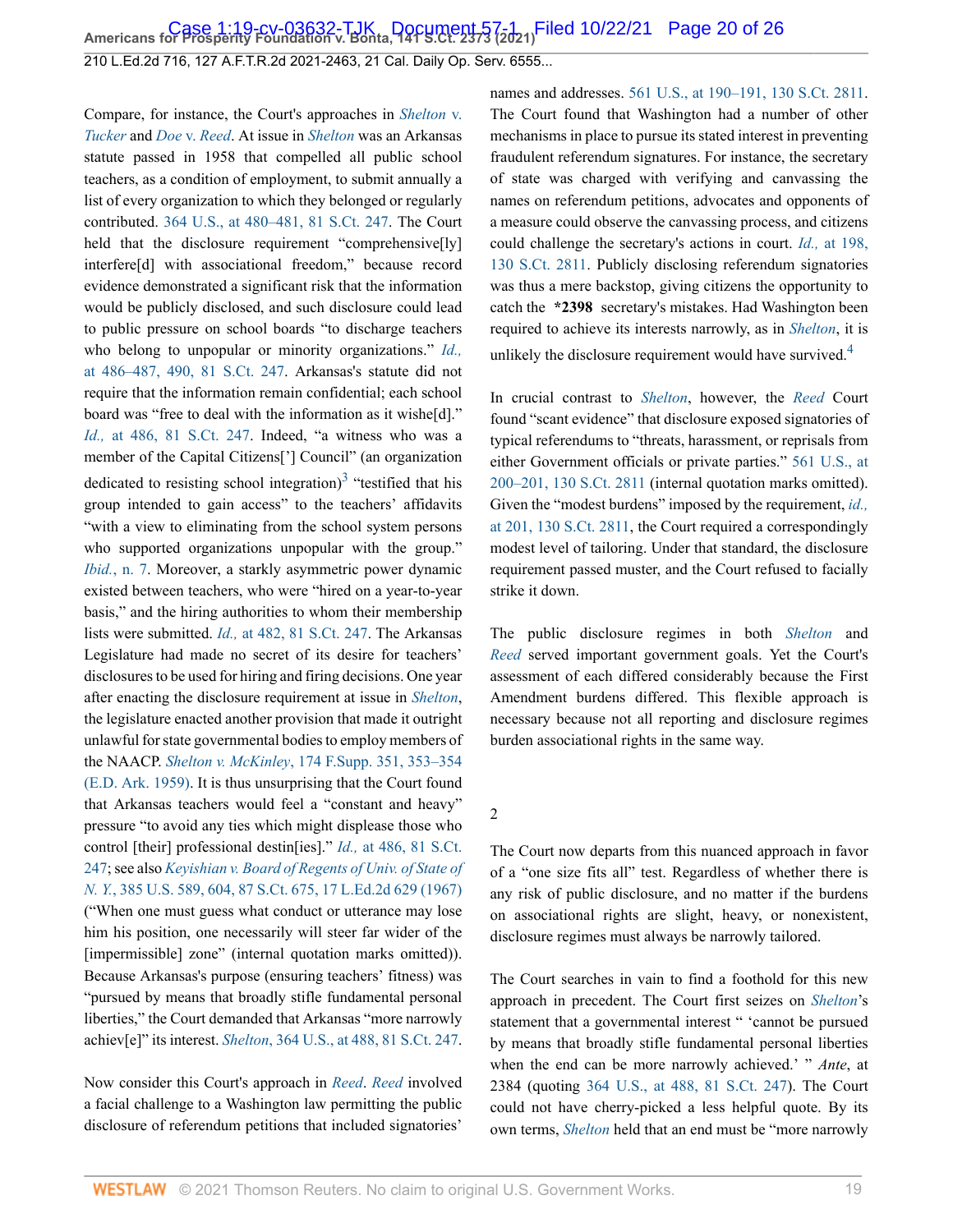**Americans for Prosperity Foundation v. Bonta, 141 S.Ct. 2373 (2021)** Case 1:19-cv-03632-TJK Document 57-1 Filed 10/22/21 Page 21 of 26

210 L.Ed.2d 716, 127 A.F.T.R.2d 2021-2463, 21 Cal. Daily Op. Serv. 6555...

<span id="page-20-0"></span>achieved" only if the means "broadly stifle" First Amendment liberties, that is, only if the means impose a severe burden on associational rights.<sup>[5](#page-24-6)</sup>

In any event, the Court need not read a few isolated sentences from that opinion to divine *[Shelton](http://www.westlaw.com/Link/Document/FullText?findType=Y&serNum=1960122601&pubNum=0000780&originatingDoc=I7d565adeda6711eb850ac132f535d1eb&refType=RP&originationContext=document&vr=3.0&rs=cblt1.0&transitionType=DocumentItem&contextData=(sc.Default))*'s meaning. As described, see Part II–B–1, *supra*, the Court in *[Shelton](http://www.westlaw.com/Link/Document/FullText?findType=Y&serNum=1960122601&pubNum=0000780&originatingDoc=I7d565adeda6711eb850ac132f535d1eb&refType=RP&originationContext=document&vr=3.0&rs=cblt1.0&transitionType=DocumentItem&contextData=(sc.Default))* concluded that a reasonable "fear of public disclosure" and an asymmetric power dynamic with hiring authorities would **\*2399** result in a "constant and heavy" pressure on teachers "to avoid any ties which might displease those who control [their] professional destin[ies]." [364 U.S., at 486, 81 S.Ct. 247](http://www.westlaw.com/Link/Document/FullText?findType=Y&serNum=1960122601&pubNum=0000780&originatingDoc=I7d565adeda6711eb850ac132f535d1eb&refType=RP&fi=co_pp_sp_780_486&originationContext=document&vr=3.0&rs=cblt1.0&transitionType=DocumentItem&contextData=(sc.Default)#co_pp_sp_780_486). Recall that a witness had testified that his white supremacist organization would seek to obtain the identities of teachers working on civil rights issues in order to eradicate them from the school system, and that just a year after Arkansas enacted its disclosure law, it enacted a law prohibiting the hiring of members of the NAACP as public school teachers. The problem was not the breadth of the inquiry; it was the significant risk that teachers would face serious repercussions for their disclosed associations.[6](#page-24-7)

<span id="page-20-1"></span>The Court next looks to *[McCutcheon v. Federal Election](http://www.westlaw.com/Link/Document/FullText?findType=Y&serNum=2033076532&pubNum=0000708&originatingDoc=I7d565adeda6711eb850ac132f535d1eb&refType=RP&originationContext=document&vr=3.0&rs=cblt1.0&transitionType=DocumentItem&contextData=(sc.Default)) Comm'n*[, 572 U.S. 185, 134 S.Ct. 1434, 188 L.Ed.2d 468](http://www.westlaw.com/Link/Document/FullText?findType=Y&serNum=2033076532&pubNum=0000708&originatingDoc=I7d565adeda6711eb850ac132f535d1eb&refType=RP&originationContext=document&vr=3.0&rs=cblt1.0&transitionType=DocumentItem&contextData=(sc.Default)) [\(2014\),](http://www.westlaw.com/Link/Document/FullText?findType=Y&serNum=2033076532&pubNum=0000708&originatingDoc=I7d565adeda6711eb850ac132f535d1eb&refType=RP&originationContext=document&vr=3.0&rs=cblt1.0&transitionType=DocumentItem&contextData=(sc.Default)) which addressed political contribution limits, not disclosure regimes. It is no surprise that the Court subjected the former to narrow tailoring, as *[Buckley](http://www.westlaw.com/Link/Document/FullText?findType=Y&serNum=1976142308&pubNum=0000780&originatingDoc=I7d565adeda6711eb850ac132f535d1eb&refType=RP&originationContext=document&vr=3.0&rs=cblt1.0&transitionType=DocumentItem&contextData=(sc.Default))* had already held that contribution limits directly "impinge on protected associational freedoms." [424 U.S., at 22, 96 S.Ct. 612](http://www.westlaw.com/Link/Document/FullText?findType=Y&serNum=1976142308&pubNum=0000780&originatingDoc=I7d565adeda6711eb850ac132f535d1eb&refType=RP&fi=co_pp_sp_780_22&originationContext=document&vr=3.0&rs=cblt1.0&transitionType=DocumentItem&contextData=(sc.Default)#co_pp_sp_780_22); see also *McCutcheon*[, 572 U.S., at 204, 134 S.Ct. 1434](http://www.westlaw.com/Link/Document/FullText?findType=Y&serNum=2033076532&pubNum=0000780&originatingDoc=I7d565adeda6711eb850ac132f535d1eb&refType=RP&fi=co_pp_sp_780_204&originationContext=document&vr=3.0&rs=cblt1.0&transitionType=DocumentItem&contextData=(sc.Default)#co_pp_sp_780_204) (explaining that aggregate limits on contributions "diminish an individual's right of political association" by "limit[ing] the number of candidates he supports" or the amount of money he gives). *[Buckley](http://www.westlaw.com/Link/Document/FullText?findType=Y&serNum=1976142308&pubNum=0000780&originatingDoc=I7d565adeda6711eb850ac132f535d1eb&refType=RP&originationContext=document&vr=3.0&rs=cblt1.0&transitionType=DocumentItem&contextData=(sc.Default))* itself distinguished the First Amendment burdens of disclosure requirements and contribution limits. See [424 U.S., at 64, 96 S.Ct. 612](http://www.westlaw.com/Link/Document/FullText?findType=Y&serNum=1976142308&pubNum=0000780&originatingDoc=I7d565adeda6711eb850ac132f535d1eb&refType=RP&fi=co_pp_sp_780_64&originationContext=document&vr=3.0&rs=cblt1.0&transitionType=DocumentItem&contextData=(sc.Default)#co_pp_sp_780_64) (noting that, unlike contribution limits, "disclosure requirements impose no ceiling on campaign-related activities" and concluding only that compelled disclosure "can" infringe associational rights). Apparently, those distinctions no longer matter.

Neither *[Shelton](http://www.westlaw.com/Link/Document/FullText?findType=Y&serNum=1960122601&pubNum=0000780&originatingDoc=I7d565adeda6711eb850ac132f535d1eb&refType=RP&originationContext=document&vr=3.0&rs=cblt1.0&transitionType=DocumentItem&contextData=(sc.Default))* nor *[McCutcheon](http://www.westlaw.com/Link/Document/FullText?findType=Y&serNum=2033076532&pubNum=0000780&originatingDoc=I7d565adeda6711eb850ac132f535d1eb&refType=RP&originationContext=document&vr=3.0&rs=cblt1.0&transitionType=DocumentItem&contextData=(sc.Default))*, then, supports the idea that all disclosure requirements must be narrowly tailored. *[McCutcheon](http://www.westlaw.com/Link/Document/FullText?findType=Y&serNum=2033076532&pubNum=0000780&originatingDoc=I7d565adeda6711eb850ac132f535d1eb&refType=RP&originationContext=document&vr=3.0&rs=cblt1.0&transitionType=DocumentItem&contextData=(sc.Default))* arose in the context of a direct limit on associational freedoms, while the law in *[Shelton](http://www.westlaw.com/Link/Document/FullText?findType=Y&serNum=1960122601&pubNum=0000780&originatingDoc=I7d565adeda6711eb850ac132f535d1eb&refType=RP&originationContext=document&vr=3.0&rs=cblt1.0&transitionType=DocumentItem&contextData=(sc.Default))* "broadly stifle[d]" associational rights. Ignoring these distinctions, the Court decides that it will indiscriminately require narrow tailoring for every single disclosure regime. The Court thus trades precision for blunt force, creating a significant risk that it will topple disclosure regimes that should be constitutional, and that, as in *[Reed](http://www.westlaw.com/Link/Document/FullText?findType=Y&serNum=2022366335&pubNum=0000780&originatingDoc=I7d565adeda6711eb850ac132f535d1eb&refType=RP&originationContext=document&vr=3.0&rs=cblt1.0&transitionType=DocumentItem&contextData=(sc.Default))*, promote important governmental interests.

III

#### A

Under a First Amendment analysis that is faithful to this Court's precedents, California's Schedule B requirement is constitutional. Begin with the burden it imposes on associational rights. Petitioners have **\*2400** unquestionably provided evidence that their donors face a reasonable probability of threats, harassment, and reprisals if their affiliations are made public. See *ante*, at 2380 - 2381. California's Schedule B regulation, however, is a nonpublic reporting requirement, and California has implemented security measures to ensure that Schedule B information remains confidential.<sup>[7](#page-25-0)</sup>

<span id="page-20-2"></span>Nor have petitioners shown that their donors, or any organization's donors, will face threats, harassment, or reprisals if their names remain in the hands of a few California state officials. The Court notes that, under *[Shelton](http://www.westlaw.com/Link/Document/FullText?findType=Y&serNum=1960122601&pubNum=0000780&originatingDoc=I7d565adeda6711eb850ac132f535d1eb&refType=RP&originationContext=document&vr=3.0&rs=cblt1.0&transitionType=DocumentItem&contextData=(sc.Default))*, disclosure requirements can chill association even absent public disclosure. See *ante,* at 2387 - 2388. In *[Shelton](http://www.westlaw.com/Link/Document/FullText?findType=Y&serNum=1960122601&pubNum=0000780&originatingDoc=I7d565adeda6711eb850ac132f535d1eb&refType=RP&originationContext=document&vr=3.0&rs=cblt1.0&transitionType=DocumentItem&contextData=(sc.Default))*, however, there was a serious concern that hiring authorities would punish teachers for their organizational affiliations. See [364 U.S., at 486, 81 S.Ct. 247](http://www.westlaw.com/Link/Document/FullText?findType=Y&serNum=1960122601&pubNum=0000780&originatingDoc=I7d565adeda6711eb850ac132f535d1eb&refType=RP&fi=co_pp_sp_780_486&originationContext=document&vr=3.0&rs=cblt1.0&transitionType=DocumentItem&contextData=(sc.Default)#co_pp_sp_780_486). By contrast, the Court in no way suggests that California officials will use Schedule B information to retaliate against any organization's donors. If California's reporting requirement imposes any burden at all, it is at most a very slight one.

B

1

Given the modesty of the First Amendment burden, California may justify its Schedule B requirement with a correspondingly modest showing that the means achieve its ends. See *Reed*[, 561 U.S., at 201, 130 S.Ct. 2811](http://www.westlaw.com/Link/Document/FullText?findType=Y&serNum=2022366335&pubNum=0000780&originatingDoc=I7d565adeda6711eb850ac132f535d1eb&refType=RP&fi=co_pp_sp_780_201&originationContext=document&vr=3.0&rs=cblt1.0&transitionType=DocumentItem&contextData=(sc.Default)#co_pp_sp_780_201). California easily meets this standard.

California collects Schedule Bs to facilitate supervision of charities that operate in the State. As the Court acknowledges,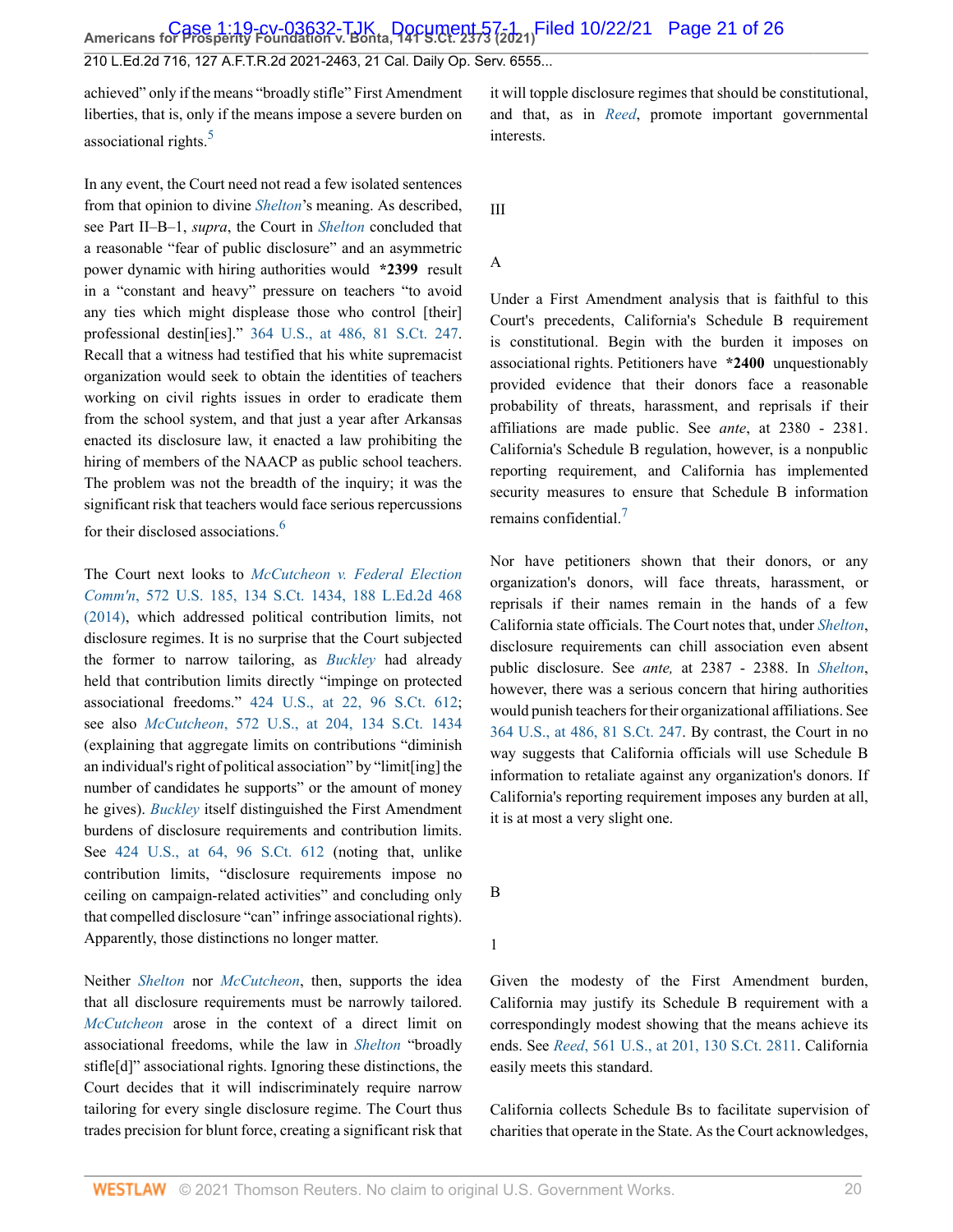**Americans for Prosperity Foundation v. Bonta, 141 S.Ct. 2373 (2021)** Case 1:19-cv-03632-TJK Document 57-1 Filed 10/22/21 Page 22 of 26

*ante,* at 2385 - 2386. In the United States, responsibility for overseeing charities has historically been vested in States' attorneys general, who are tasked with prosecuting charitable fraud, self-dealing, and misappropriation of charitable funds. Effective policing is critical to maintaining public confidence in, and continued giving to, charitable organizations. California's interest in exercising such oversight is especially compelling given the size of its charitable sector. Nearly a quarter of the country's charitable assets are held by charities registered in California. Brief for Scholars of the Law of Non-Profit Organizations as *Amici Curiae* 10; see *ibid.* ("As of June 2018, charities registered in California reported \$295 billion in annual income and net assets of \$851 billion").

this is undoubtedly a significant governmental interest. See

210 L.Ed.2d 716, 127 A.F.T.R.2d 2021-2463, 21 Cal. Daily Op. Serv. 6555...

The Schedule B reporting requirement is properly tailored to further California's efforts to police charitable fraud. See *Reed*[, 561 U.S., at 198–199, 130 S.Ct. 2811](http://www.westlaw.com/Link/Document/FullText?findType=Y&serNum=2022366335&pubNum=0000780&originatingDoc=I7d565adeda6711eb850ac132f535d1eb&refType=RP&fi=co_pp_sp_780_198&originationContext=document&vr=3.0&rs=cblt1.0&transitionType=DocumentItem&contextData=(sc.Default)#co_pp_sp_780_198) (noting that disclosure "helps" combat fraud, even if it is not the least restrictive method of doing so). The IRS Schedule B form requires organizations to disclose the names and addresses of their major donors, the total amount of their contributions, and whether the donation was cash or in-kind. See **\*2401** [26 C.F.R. §§ 1.6033–2\(a\)\(2\)\(ii\), \(iii\).](http://www.westlaw.com/Link/Document/FullText?findType=L&pubNum=1000547&cite=26CFRS1.6033-2&originatingDoc=I7d565adeda6711eb850ac132f535d1eb&refType=RB&originationContext=document&vr=3.0&rs=cblt1.0&transitionType=DocumentItem&contextData=(sc.Default)#co_pp_7ac90000f47f3) If the gift is in-kind, Schedule B requires a description of the property and its fair market value.

Schedule B and other parts of Form 990 help attorneys in the Charitable Trusts Section of the California Department of Justice (Section) uncover whether an officer or director of a charity is engaged in self-dealing, or whether a charity has diverted donors' charitable contributions for improper use. Appellant-Cross-Appellee's Excerpts of Record in No. 16– 55727 etc. (CA9), pp. 575, 716–718 (16–55727 ER). It helps them determine whether a donor is using the charity as a pass-through entity, including as a source of improper loans that the donor repays as a contribution. *Id.,* at 577–578, 716– 718. It helps them identify red flags, such as discrepancies in reporting contributions across different schedules. *Id.,* at 578–579, 716–718. And it helps them determine whether a charity has inflated the value of a donor's in-kind contribution in order, for instance, to overstate how efficiently the charity expends resources. *Id.,* at 721–727.

As a former head of the Section described it, Schedule B combined with the rest of Form 990 provides "[a] roadmap to the rest of the investigation that follows." *Id.*, at 717. Indeed, having Schedule Bs on hand is important to attorneys' decisions regarding whether to advance an investigation at all. One of the first things an auditor or lawyer does upon receiving a complaint is review the entire Form 990, including Schedule B. *Id.,* at 969–970, 996–997, 1062–1063. One Section leader testified that she used Schedule Bs "[a]ll the time" for this purpose. App. in No. 19–251, p. 413.

In sum, the evidence shows that California's confidential reporting requirement imposes trivial burdens on petitioners' associational rights and plays a meaningful role in Section attorneys' ability to identify and prosecute charities engaged in malfeasance. That is more than enough to satisfy the First Amendment here.

2

Much of the Court's tailoring analysis is categorically inappropriate under the correct standard of review. In any event, the Court greatly understates the importance to California of collecting information on charitable organizations' top donors.

<span id="page-21-0"></span>The Court claims that the collection of Schedule Bs does not form an "integral" part of California's fraud detection efforts and has never done " 'anything' " to advance investigative efforts.[8](#page-25-1) *Ante,* at 2386. The record reveals otherwise. As discussed, Section leaders report that they use Schedule Bs "[a]ll the time" and rely on them to create roadmaps for their investigations. App. in No. 19–251, at 413; see also 16– 55727 ER, at 717. The Court further complains that California does not rely on Schedule Bs to "initiate" investigations. *Ante,* at 2387, 2389. But disclosure assists California in its decisions whether to advance or end an investigation. Perhaps the Court's main concern is that California has not identified enough instances in which Schedule B played a unique role in prosecuting charitable malfeasance. But "[l]ike a jigsaw puzzle," investigations often advance "only by placing in the proper place the many pieces of evidence that, taken singly, would show comparatively little." **\*2402** *[Andresen v.](http://www.westlaw.com/Link/Document/FullText?findType=Y&serNum=1976142437&pubNum=0000780&originatingDoc=I7d565adeda6711eb850ac132f535d1eb&refType=RP&fi=co_pp_sp_780_481&originationContext=document&vr=3.0&rs=cblt1.0&transitionType=DocumentItem&contextData=(sc.Default)#co_pp_sp_780_481) Maryland*[, 427 U.S. 463, 481, n. 10, 96 S.Ct. 2737, 49 L.Ed.2d](http://www.westlaw.com/Link/Document/FullText?findType=Y&serNum=1976142437&pubNum=0000780&originatingDoc=I7d565adeda6711eb850ac132f535d1eb&refType=RP&fi=co_pp_sp_780_481&originationContext=document&vr=3.0&rs=cblt1.0&transitionType=DocumentItem&contextData=(sc.Default)#co_pp_sp_780_481) [627 \(1976\)](http://www.westlaw.com/Link/Document/FullText?findType=Y&serNum=1976142437&pubNum=0000780&originatingDoc=I7d565adeda6711eb850ac132f535d1eb&refType=RP&fi=co_pp_sp_780_481&originationContext=document&vr=3.0&rs=cblt1.0&transitionType=DocumentItem&contextData=(sc.Default)#co_pp_sp_780_481).

The Court next insists that California can rely on alternative mechanisms, such as audit letters or subpoenas, to obtain Schedule B information. But the Section receives as many as 100 charity-related complaints a month. App. in No. 19– 251, at 307. It is not feasible for the Section, which has limited staff and resources, to conduct that many audits. See Appellant-Cross-Appellee's Excerpts of Record in No. 16–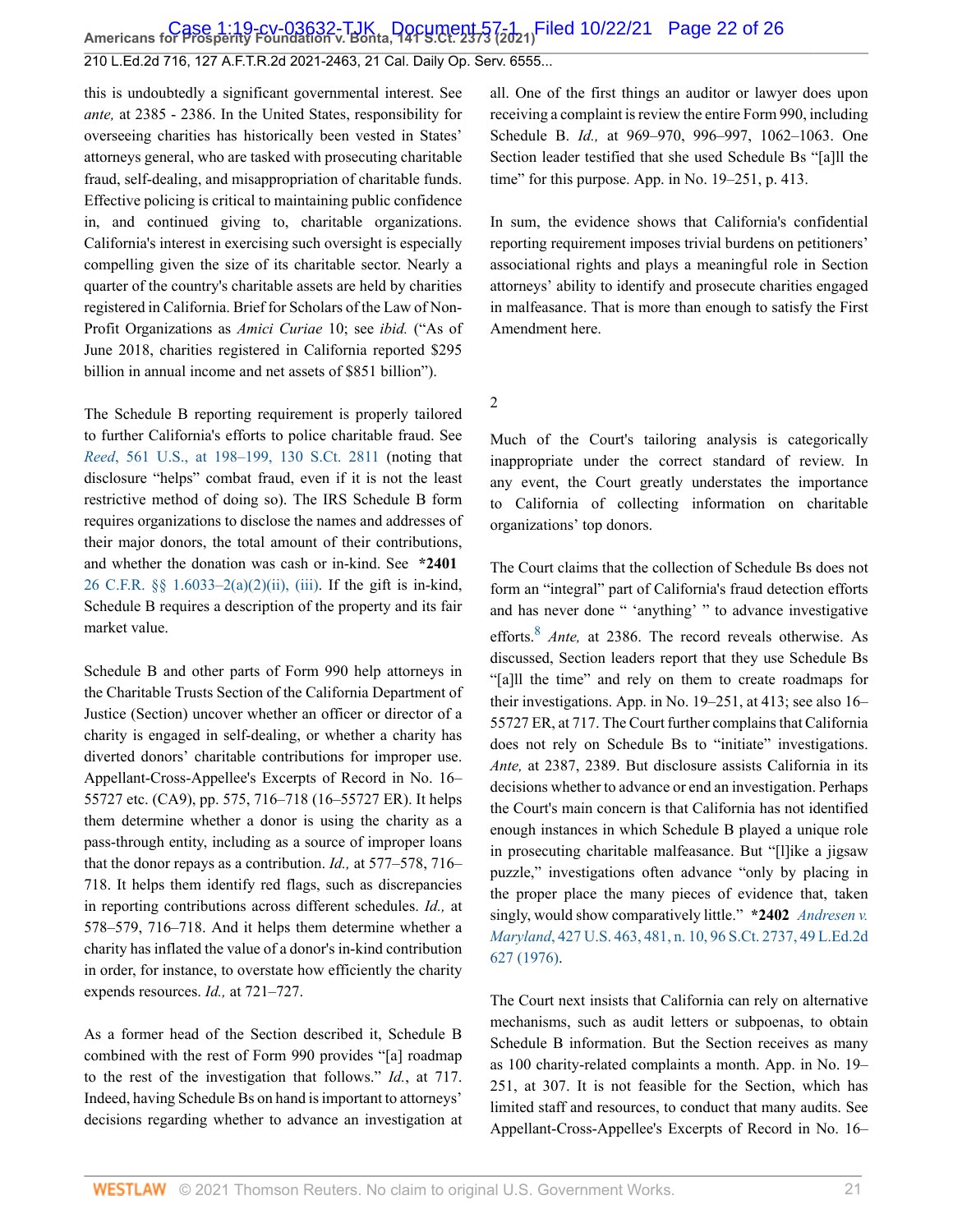56855 etc. (CA9), pp. 512–513. The subpoena process is also time consuming: Letters must go through multiple layers of review and waiting for a response causes further delays during which a charity can continue its malfeasance. App. in No. 19– 251, at 412.

<span id="page-22-0"></span>Implicitly acknowledging that audits and subpoenas are more cumbersome and time consuming, the Court trivializes the State's interest in what it calls "ease of administration." *Ante,* at 2387. Yet in various contexts, the Court has recognized that an interest in "efficiency" is critical to the effective operation of public agencies.[9](#page-25-2) See, *e.g., [Bailey v. United States](http://www.westlaw.com/Link/Document/FullText?findType=Y&serNum=2029889691&pubNum=0000780&originatingDoc=I7d565adeda6711eb850ac132f535d1eb&refType=RP&fi=co_pp_sp_780_200&originationContext=document&vr=3.0&rs=cblt1.0&transitionType=DocumentItem&contextData=(sc.Default)#co_pp_sp_780_200)*, 568 [U.S. 186, 200, 133 S.Ct. 1031, 185 L.Ed.2d 19 \(2013\)](http://www.westlaw.com/Link/Document/FullText?findType=Y&serNum=2029889691&pubNum=0000780&originatingDoc=I7d565adeda6711eb850ac132f535d1eb&refType=RP&fi=co_pp_sp_780_200&originationContext=document&vr=3.0&rs=cblt1.0&transitionType=DocumentItem&contextData=(sc.Default)#co_pp_sp_780_200) ("[T]he law enforcement interests in conducting a safe and efficient search" justify detaining "occupants on the premises during the execution of a search warrant"); *[Civil Service Comm'n](http://www.westlaw.com/Link/Document/FullText?findType=Y&serNum=1973126456&pubNum=0000780&originatingDoc=I7d565adeda6711eb850ac132f535d1eb&refType=RP&fi=co_pp_sp_780_564&originationContext=document&vr=3.0&rs=cblt1.0&transitionType=DocumentItem&contextData=(sc.Default)#co_pp_sp_780_564) v. Letter Carriers*[, 413 U.S. 548, 564, 93 S.Ct. 2880, 37](http://www.westlaw.com/Link/Document/FullText?findType=Y&serNum=1973126456&pubNum=0000780&originatingDoc=I7d565adeda6711eb850ac132f535d1eb&refType=RP&fi=co_pp_sp_780_564&originationContext=document&vr=3.0&rs=cblt1.0&transitionType=DocumentItem&contextData=(sc.Default)#co_pp_sp_780_564) [L.Ed.2d 796 \(1973\)](http://www.westlaw.com/Link/Document/FullText?findType=Y&serNum=1973126456&pubNum=0000780&originatingDoc=I7d565adeda6711eb850ac132f535d1eb&refType=RP&fi=co_pp_sp_780_564&originationContext=document&vr=3.0&rs=cblt1.0&transitionType=DocumentItem&contextData=(sc.Default)#co_pp_sp_780_564) (seeking a constitutional balance between the interests of a government employee in commenting on matters of public concern and the interest of the government in the efficiency of the services it performs).

In addition to being burdensome, audit letters and subpoenas can also significantly undercut the Section's work by alerting an organization to the existence of an investigation, giving it a chance to hide assets or tamper with evidence. The Court dismisses this concern as unsubstantiated. Yet one Section head reported that this had "happened several times," and another testified to her personal experience with organizations "fabricat[ing]" and "destroy[ing] records" after being tipped off to an investigation. 16-55727 ER, at 590, 998-999.<sup>[10](#page-25-3)</sup> A State surely has a compelling interest in ensuring that the subject of an investigation does not destroy evidence or hide funds before investigators have an opportunity to find them. Cf. *Kentucky v. King*[, 563 U.S. 452, 460, 131 S.Ct.](http://www.westlaw.com/Link/Document/FullText?findType=Y&serNum=2025286343&pubNum=0000780&originatingDoc=I7d565adeda6711eb850ac132f535d1eb&refType=RP&fi=co_pp_sp_780_460&originationContext=document&vr=3.0&rs=cblt1.0&transitionType=DocumentItem&contextData=(sc.Default)#co_pp_sp_780_460) [1849, 179 L.Ed.2d 865 \(2011\)](http://www.westlaw.com/Link/Document/FullText?findType=Y&serNum=2025286343&pubNum=0000780&originatingDoc=I7d565adeda6711eb850ac132f535d1eb&refType=RP&fi=co_pp_sp_780_460&originationContext=document&vr=3.0&rs=cblt1.0&transitionType=DocumentItem&contextData=(sc.Default)#co_pp_sp_780_460) ("[T]he need to prevent the imminent destruction of evidence has long been recognized as a sufficient justification for a warrantless search" (internal quotation marks omitted)). The Court ignores those interests here.

#### IV

In a final coup de grâce, the Court concludes that California's reporting requirement is unconstitutional not just as applied to petitioners, but on its very face. "In the First Amendment context," such broad relief requires proof that the requirement is **\*2403** unconstitutional in " 'a substantial number of ... applications ..., judged in relation to the statute's plainly legitimate sweep.' " *[United States v. Stevens](http://www.westlaw.com/Link/Document/FullText?findType=Y&serNum=2021786171&pubNum=0000780&originatingDoc=I7d565adeda6711eb850ac132f535d1eb&refType=RP&fi=co_pp_sp_780_473&originationContext=document&vr=3.0&rs=cblt1.0&transitionType=DocumentItem&contextData=(sc.Default)#co_pp_sp_780_473)*, 559 U.S. [460, 473, 130 S.Ct. 1577, 176 L.Ed.2d 435 \(2010\)](http://www.westlaw.com/Link/Document/FullText?findType=Y&serNum=2021786171&pubNum=0000780&originatingDoc=I7d565adeda6711eb850ac132f535d1eb&refType=RP&fi=co_pp_sp_780_473&originationContext=document&vr=3.0&rs=cblt1.0&transitionType=DocumentItem&contextData=(sc.Default)#co_pp_sp_780_473). "Facial challenges are disfavored for several reasons," prime among them because they "often rest on speculation." *[Washington](http://www.westlaw.com/Link/Document/FullText?findType=Y&serNum=2015506408&pubNum=0000780&originatingDoc=I7d565adeda6711eb850ac132f535d1eb&refType=RP&fi=co_pp_sp_780_450&originationContext=document&vr=3.0&rs=cblt1.0&transitionType=DocumentItem&contextData=(sc.Default)#co_pp_sp_780_450) [State Grange v. Washington State Republican Party](http://www.westlaw.com/Link/Document/FullText?findType=Y&serNum=2015506408&pubNum=0000780&originatingDoc=I7d565adeda6711eb850ac132f535d1eb&refType=RP&fi=co_pp_sp_780_450&originationContext=document&vr=3.0&rs=cblt1.0&transitionType=DocumentItem&contextData=(sc.Default)#co_pp_sp_780_450)*, 552 [U.S. 442, 450, 128 S.Ct. 1184, 170 L.Ed.2d 151 \(2008\).](http://www.westlaw.com/Link/Document/FullText?findType=Y&serNum=2015506408&pubNum=0000780&originatingDoc=I7d565adeda6711eb850ac132f535d1eb&refType=RP&fi=co_pp_sp_780_450&originationContext=document&vr=3.0&rs=cblt1.0&transitionType=DocumentItem&contextData=(sc.Default)#co_pp_sp_780_450) Speculation is all the Court has. The Court points to not a single piece of record evidence showing that California's reporting requirement will chill "a substantial number" of top donors from giving to their charities of choice.<sup>[11](#page-25-4)</sup> Yet it strikes the requirement down in every application.

<span id="page-22-2"></span>The average donor is probably at most agnostic about having their information confidentially reported to California's attorney general. A significant number of the charities registered in California engage in uncontroversial pursuits. They include hospitals and clinics; educational institutions; orchestras, operas, choirs, and theatrical groups; museums and art exhibition spaces; food banks and other organizations providing services to the needy, the elderly, and the disabled; animal shelters; and organizations that help maintain parks and gardens. Brief for Public Citizen et al. as *Amici Curiae* 12–13. It is somewhat hard to fathom that donors to the Anderson Elementary School PTA, the Loomis-Eureka Lakeside Little League, or the Santa Barbara County Horticultural Society ("[c]elebrating plants since 1880") are less likely to give because their donations are confidentially reported to California's Charitable Trusts Section.<sup>[12](#page-25-5)</sup>

<span id="page-22-3"></span><span id="page-22-1"></span>In fact, research shows that the vast majority of donors prefer to publicize their charitable contributions. See Drennan, [Where Generosity and Pride Abide: Charitable Naming](http://www.westlaw.com/Link/Document/FullText?findType=Y&serNum=0372726654&pubNum=0001259&originatingDoc=I7d565adeda6711eb850ac132f535d1eb&refType=LR&fi=co_pp_sp_1259_50&originationContext=document&vr=3.0&rs=cblt1.0&transitionType=DocumentItem&contextData=(sc.Default)#co_pp_sp_1259_50) [Rights, 80 U. Cin. L. Rev. 45, 50 \(2011\)](http://www.westlaw.com/Link/Document/FullText?findType=Y&serNum=0372726654&pubNum=0001259&originatingDoc=I7d565adeda6711eb850ac132f535d1eb&refType=LR&fi=co_pp_sp_1259_50&originationContext=document&vr=3.0&rs=cblt1.0&transitionType=DocumentItem&contextData=(sc.Default)#co_pp_sp_1259_50) ("Research reveals that anonymous largesse from the wealthy has become rare"); Posner, [Altruism, Status, and Trust in the Law of Gifts](http://www.westlaw.com/Link/Document/FullText?findType=Y&serNum=0107994604&pubNum=0001290&originatingDoc=I7d565adeda6711eb850ac132f535d1eb&refType=LR&fi=co_pp_sp_1290_574&originationContext=document&vr=3.0&rs=cblt1.0&transitionType=DocumentItem&contextData=(sc.Default)#co_pp_sp_1290_574) [and Gratuitous Promises, 1997 Wis. L. Rev. 567, 574, n.](http://www.westlaw.com/Link/Document/FullText?findType=Y&serNum=0107994604&pubNum=0001290&originatingDoc=I7d565adeda6711eb850ac132f535d1eb&refType=LR&fi=co_pp_sp_1290_574&originationContext=document&vr=3.0&rs=cblt1.0&transitionType=DocumentItem&contextData=(sc.Default)#co_pp_sp_1290_574) [17](http://www.westlaw.com/Link/Document/FullText?findType=Y&serNum=0107994604&pubNum=0001290&originatingDoc=I7d565adeda6711eb850ac132f535d1eb&refType=LR&fi=co_pp_sp_1290_574&originationContext=document&vr=3.0&rs=cblt1.0&transitionType=DocumentItem&contextData=(sc.Default)#co_pp_sp_1290_574) ("[C]haritable gifts are rarely made anonymously"). One study found that anonymous gifting accounted for less than 1% of all donations to Yale Law School, Harvard Law School, and Carnegie Mellon University. Glazer & Konrad, A Signaling Explanation for Charity, 86 Am. Econ. Rev. 1019, 1021 (1996). Symptomatic of this trend is the explosion in charitable naming rights since the mid-1990s. Drennan, [80](http://www.westlaw.com/Link/Document/FullText?findType=Y&serNum=0372726654&pubNum=0001259&originatingDoc=I7d565adeda6711eb850ac132f535d1eb&refType=LR&fi=co_pp_sp_1259_50&originationContext=document&vr=3.0&rs=cblt1.0&transitionType=DocumentItem&contextData=(sc.Default)#co_pp_sp_1259_50) [U. Cin. L. Rev., at 50, 55](http://www.westlaw.com/Link/Document/FullText?findType=Y&serNum=0372726654&pubNum=0001259&originatingDoc=I7d565adeda6711eb850ac132f535d1eb&refType=LR&fi=co_pp_sp_1259_50&originationContext=document&vr=3.0&rs=cblt1.0&transitionType=DocumentItem&contextData=(sc.Default)#co_pp_sp_1259_50). As one author has recounted, "every nook and cranny of [public] buildings" is now "tagged by some wealthy, generous and obviously not publicity-shy donor." Isherwood, The Graffiti of the Philanthropic Class, N. Y. Times, Dec. 2, 2007.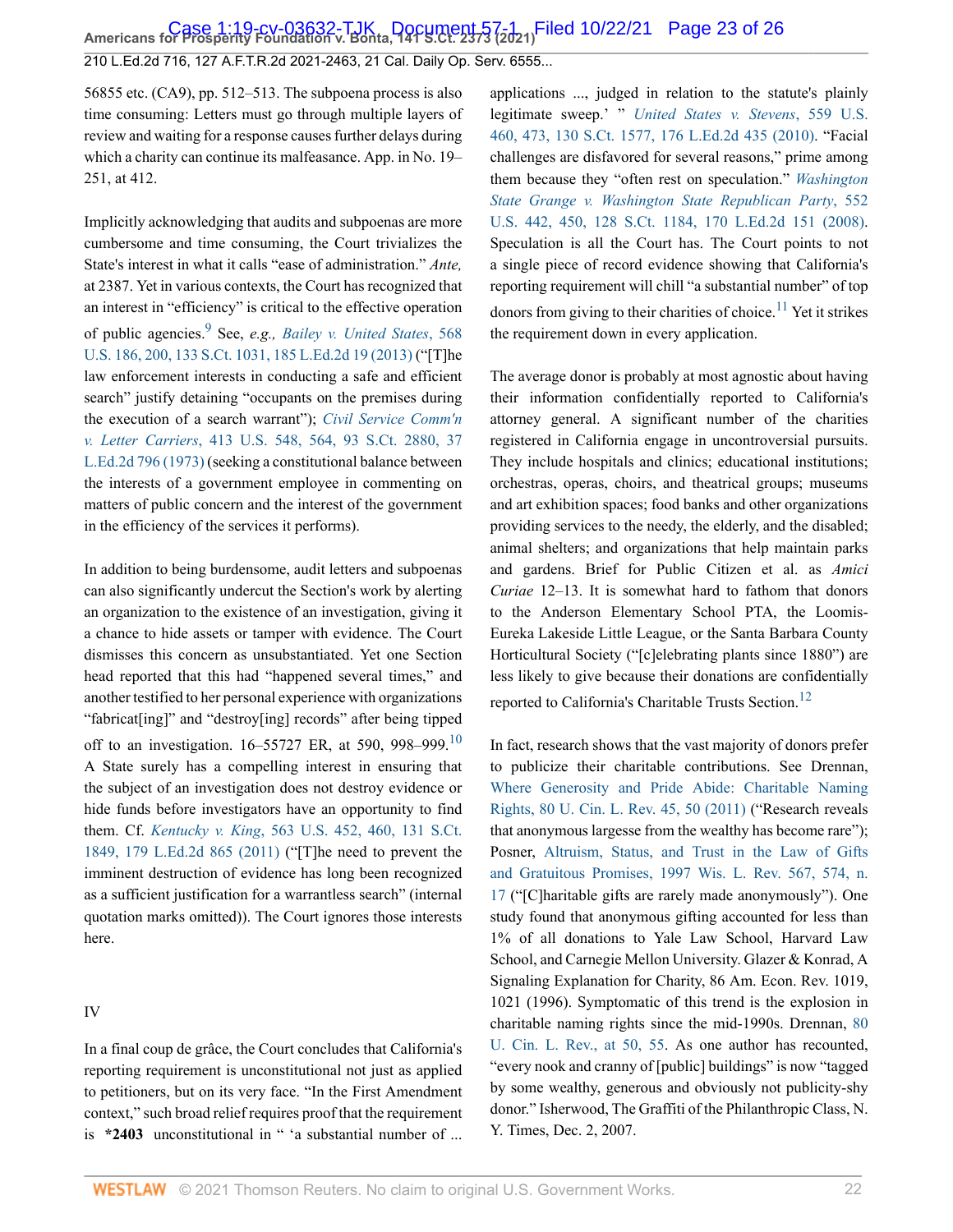**\*2404** Of course, it is always possible that an organization is inherently controversial or for an apparently innocuous organization to explode into controversy. The answer, however, is to ensure that confidentiality measures are sound or, in the case of public disclosures, to require a procedure for governments to address requests for exemptions in a timely manner. It is not to hamper all government law enforcement efforts by forbidding confidential disclosures en masse.

Indeed, this Court has already rejected such an indiscriminate approach in the specific context of disclosure requirements. Just over a decade ago, in *[Reed](http://www.westlaw.com/Link/Document/FullText?findType=Y&serNum=2022366335&pubNum=0000780&originatingDoc=I7d565adeda6711eb850ac132f535d1eb&refType=RP&originationContext=document&vr=3.0&rs=cblt1.0&transitionType=DocumentItem&contextData=(sc.Default))*, petitioners demonstrated that their own supporters would face reprisal if their opposition to expanding domestic partnership laws became public. That evidence did not support a facial challenge to Washington's public disclosure law, however, because the "typical referendum petitio[n] concern[ed] tax policy, revenue, budget, or other state law issues," and "there [was] no reason to assume that any burdens imposed by disclosure of typical referendum petitions would be remotely like the burdens plaintiffs fear in this case." [561 U.S,. at 200–](http://www.westlaw.com/Link/Document/FullText?findType=Y&serNum=2022366335&pubNum=0000780&originatingDoc=I7d565adeda6711eb850ac132f535d1eb&refType=RP&fi=co_pp_sp_780_200&originationContext=document&vr=3.0&rs=cblt1.0&transitionType=DocumentItem&contextData=(sc.Default)#co_pp_sp_780_200) [201, 130 S.Ct. 2811](http://www.westlaw.com/Link/Document/FullText?findType=Y&serNum=2022366335&pubNum=0000780&originatingDoc=I7d565adeda6711eb850ac132f535d1eb&refType=RP&fi=co_pp_sp_780_200&originationContext=document&vr=3.0&rs=cblt1.0&transitionType=DocumentItem&contextData=(sc.Default)#co_pp_sp_780_200) (internal quotation marks omitted); see also *id.,* [at 202–203, 130 S.Ct. 2811](http://www.westlaw.com/Link/Document/FullText?findType=Y&serNum=2022366335&pubNum=0000708&originatingDoc=I7d565adeda6711eb850ac132f535d1eb&refType=RP&originationContext=document&vr=3.0&rs=cblt1.0&transitionType=DocumentItem&contextData=(sc.Default)) (ALITO, J., concurring) ("Many referendum petitions concern relatively uncontroversial matters, and plaintiffs have provided no reason to think that disclosure of signatory information in those contexts would significantly chill the willingness of voters to sign. Plaintiffs' facial challenge therefore must fail" (citation omitted)).

So too here. Many charitable organizations "concern relatively uncontroversial matters" and petitioners "have provided no reason to think that" confidential disclosure of donor information "would significantly chill the willingness of " most donors to give. Nor does the Court provide such a reason. It merely highlights threats that public disclosure would pose to these two petitioners' supporters. Those threats provide "scant evidence" of anything beyond "the specific harm" that petitioners' donors might experience were their Schedule B information publicly disclosed. *Id.*[, at 200–201,](http://www.westlaw.com/Link/Document/FullText?findType=Y&serNum=2022366335&pubNum=0000708&originatingDoc=I7d565adeda6711eb850ac132f535d1eb&refType=RP&originationContext=document&vr=3.0&rs=cblt1.0&transitionType=DocumentItem&contextData=(sc.Default)) [130 S.Ct. 2811](http://www.westlaw.com/Link/Document/FullText?findType=Y&serNum=2022366335&pubNum=0000708&originatingDoc=I7d565adeda6711eb850ac132f535d1eb&refType=RP&originationContext=document&vr=3.0&rs=cblt1.0&transitionType=DocumentItem&contextData=(sc.Default)). Petitioners' "facial challenge therefore must fail." *Id.,* [at 203, 130 S.Ct. 2811](http://www.westlaw.com/Link/Document/FullText?findType=Y&serNum=2022366335&pubNum=0000708&originatingDoc=I7d565adeda6711eb850ac132f535d1eb&refType=RP&originationContext=document&vr=3.0&rs=cblt1.0&transitionType=DocumentItem&contextData=(sc.Default)) (ALITO, J., concurring).

How, then, can their facial challenge succeed? Only because the Court has decided, in a radical departure from precedent, that there no longer need be any evidence that a disclosure requirement is likely to cause an objective burden on First Amendment rights before it can be struck down.

\* \* \*

Today's decision discards decades of First Amendment jurisprudence recognizing that reporting and disclosure requirements do not directly burden associational rights. There is no other explanation for the Court's conclusion that, first, plaintiffs do not need to show they are actually burdened by a disclosure requirement; second, every disclosure requirement demands narrow tailoring; and third, a facial challenge can succeed in the absence of any evidence a state law burdens the associational rights of a substantial proportion of affected individuals.

That disclosure requirements directly burden associational rights has been the view of Justice THOMAS, see *[id.](http://www.westlaw.com/Link/Document/FullText?findType=Y&serNum=2022366335&pubNum=0000708&originatingDoc=I7d565adeda6711eb850ac132f535d1eb&refType=RP&fi=co_pp_sp_708_232&originationContext=document&vr=3.0&rs=cblt1.0&transitionType=DocumentItem&contextData=(sc.Default)#co_pp_sp_708_232)*, [at 232, 130 S.Ct. 2811](http://www.westlaw.com/Link/Document/FullText?findType=Y&serNum=2022366335&pubNum=0000708&originatingDoc=I7d565adeda6711eb850ac132f535d1eb&refType=RP&fi=co_pp_sp_708_232&originationContext=document&vr=3.0&rs=cblt1.0&transitionType=DocumentItem&contextData=(sc.Default)#co_pp_sp_708_232) (dissenting opinion), but it has never been the view of this Court. Just 11 years ago, eight Members of the Court, including two Members of the current majority, recognized that disclosure requirements do not directly interfere with First Amendment rights. See *[id.,](http://www.westlaw.com/Link/Document/FullText?findType=Y&serNum=2022366335&pubNum=0000708&originatingDoc=I7d565adeda6711eb850ac132f535d1eb&refType=RP&fi=co_pp_sp_708_196&originationContext=document&vr=3.0&rs=cblt1.0&transitionType=DocumentItem&contextData=(sc.Default)#co_pp_sp_708_196)* at [196, 130 S.Ct. 2811](http://www.westlaw.com/Link/Document/FullText?findType=Y&serNum=2022366335&pubNum=0000708&originatingDoc=I7d565adeda6711eb850ac132f535d1eb&refType=RP&fi=co_pp_sp_708_196&originationContext=document&vr=3.0&rs=cblt1.0&transitionType=DocumentItem&contextData=(sc.Default)#co_pp_sp_708_196) (majority opinion). In an opinion barely mentioned in today's decision, the **\*2405** Court in *[Reed](http://www.westlaw.com/Link/Document/FullText?findType=Y&serNum=2022366335&pubNum=0000780&originatingDoc=I7d565adeda6711eb850ac132f535d1eb&refType=RP&originationContext=document&vr=3.0&rs=cblt1.0&transitionType=DocumentItem&contextData=(sc.Default))* did the opposite of what the Court does today. First, it demanded objective evidence that disclosure risked exposing supporters to threats and reprisals; second, it required only a loose means-end fit in light of the "modest" burden it found; and third, it rejected a facial challenge given petitioners' failure to establish that signatories to the "typical" referendum had any reason to fear disclosure. See *id.,* [at 200–201, 130 S.Ct.](http://www.westlaw.com/Link/Document/FullText?findType=Y&serNum=2022366335&pubNum=0000708&originatingDoc=I7d565adeda6711eb850ac132f535d1eb&refType=RP&fi=co_pp_sp_708_200&originationContext=document&vr=3.0&rs=cblt1.0&transitionType=DocumentItem&contextData=(sc.Default)#co_pp_sp_708_200) [2811.](http://www.westlaw.com/Link/Document/FullText?findType=Y&serNum=2022366335&pubNum=0000708&originatingDoc=I7d565adeda6711eb850ac132f535d1eb&refType=RP&fi=co_pp_sp_708_200&originationContext=document&vr=3.0&rs=cblt1.0&transitionType=DocumentItem&contextData=(sc.Default)#co_pp_sp_708_200) In so doing, the Court ensured that it would not "short circuit the democratic process by preventing laws embodying the will of the people from being implemented in a manner consistent with the Constitution." *[Washington State Grange](http://www.westlaw.com/Link/Document/FullText?findType=Y&serNum=2015506408&pubNum=0000780&originatingDoc=I7d565adeda6711eb850ac132f535d1eb&refType=RP&fi=co_pp_sp_780_451&originationContext=document&vr=3.0&rs=cblt1.0&transitionType=DocumentItem&contextData=(sc.Default)#co_pp_sp_780_451)*, [552 U.S., at 451, 128 S.Ct. 1184.](http://www.westlaw.com/Link/Document/FullText?findType=Y&serNum=2015506408&pubNum=0000780&originatingDoc=I7d565adeda6711eb850ac132f535d1eb&refType=RP&fi=co_pp_sp_780_451&originationContext=document&vr=3.0&rs=cblt1.0&transitionType=DocumentItem&contextData=(sc.Default)#co_pp_sp_780_451)

The Court 11 years later apparently has a different view of its role. It now calls upon the federal courts to serve "as virtually continuing monitors of the wisdom and soundness of [governmental] action." *Laird*[, 408 U.S., at 15, 92 S.Ct.](http://www.westlaw.com/Link/Document/FullText?findType=Y&serNum=1972127177&pubNum=0000780&originatingDoc=I7d565adeda6711eb850ac132f535d1eb&refType=RP&fi=co_pp_sp_780_15&originationContext=document&vr=3.0&rs=cblt1.0&transitionType=DocumentItem&contextData=(sc.Default)#co_pp_sp_780_15) [2318](http://www.westlaw.com/Link/Document/FullText?findType=Y&serNum=1972127177&pubNum=0000780&originatingDoc=I7d565adeda6711eb850ac132f535d1eb&refType=RP&fi=co_pp_sp_780_15&originationContext=document&vr=3.0&rs=cblt1.0&transitionType=DocumentItem&contextData=(sc.Default)#co_pp_sp_780_15). There is no question that petitioners have shown that their donors reasonably fear reprisals if their identities are publicly exposed. The Court and I, however, disagree about the likelihood of that happening and the role Schedule Bs play in the investigation of charitable malfeasance. If the Court had simply granted as-applied relief to petitioners based on its reading of the facts, I would be sympathetic, although my own views diverge. But the Court's decision is not nearly so narrow or modest. Instead, the Court jettisons completely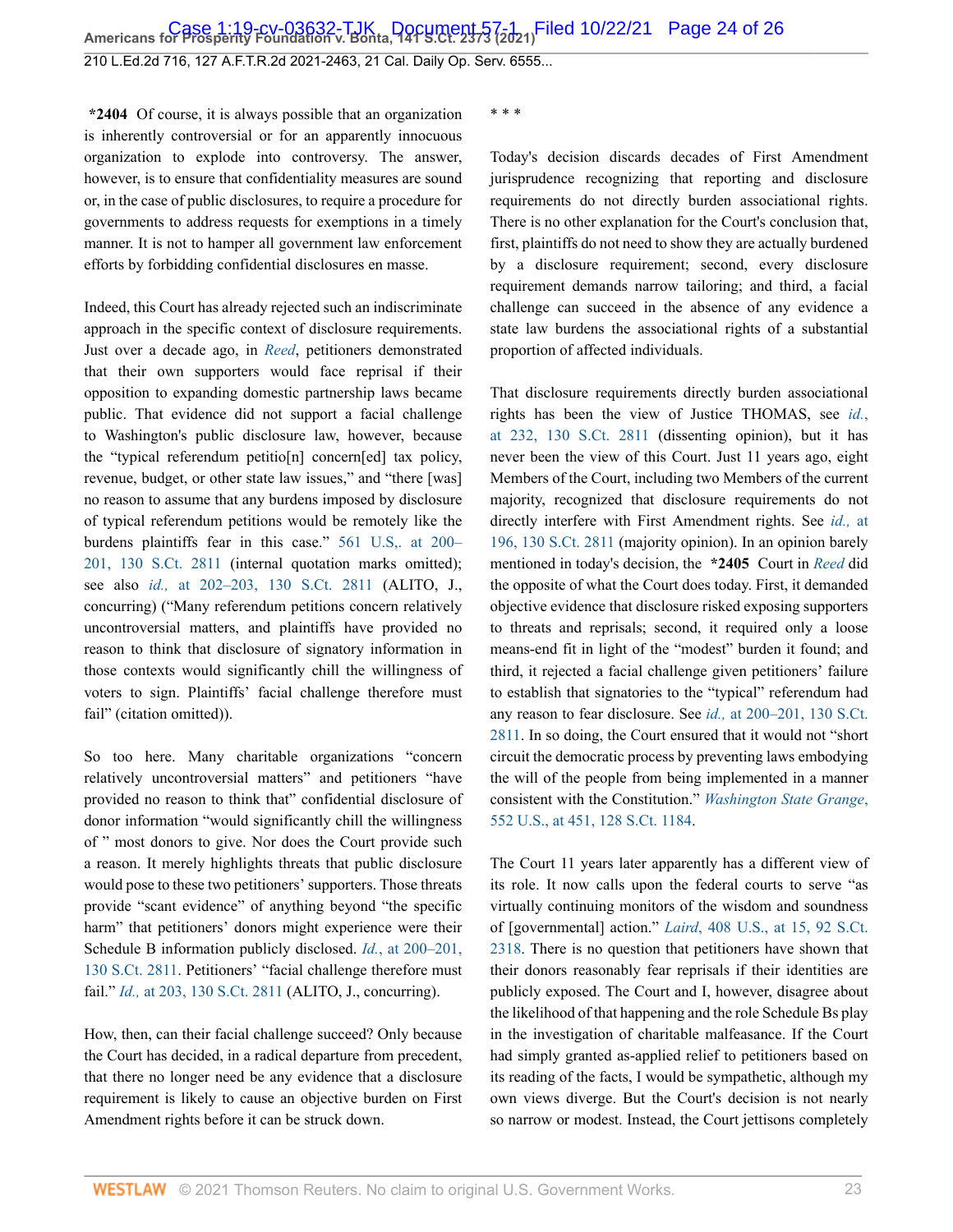# **Americans for Prosperity Foundation v. Bonta, 141 S.Ct. 2373 (2021)** Case 1:19-cv-03632-TJK Document 57-1 Filed 10/22/21 Page 25 of 26

210 L.Ed.2d 716, 127 A.F.T.R.2d 2021-2463, 21 Cal. Daily Op. Serv. 6555...

the longstanding requirement that plaintiffs demonstrate an actual First Amendment burden before the Court will subject government action to close scrutiny. It then invalidates a regulation in its entirety, even though it can point to no record evidence demonstrating that the regulation is likely to chill a substantial proportion of donors. These moves are wholly inconsistent with the Court's precedents and our Court's longheld view that disclosure requirements only indirectly burden First Amendment rights. With respect, I dissent.

#### **All Citations**

141 S.Ct. 2373, 210 L.Ed.2d 716, 127 A.F.T.R.2d 2021-2463, 21 Cal. Daily Op. Serv. 6555, 2021 Daily Journal D.A.R. 6702, 28 Fla. L. Weekly Fed. S 1071

#### Footnotes

- <span id="page-24-0"></span>The syllabus constitutes no part of the opinion of the Court but has been prepared by the Reporter of Decisions for the convenience of the reader. See [United States v. Detroit Timber & Lumber Co.](http://www.westlaw.com/Link/Document/FullText?findType=Y&serNum=1906101604&pubNum=0000780&originatingDoc=I7d565adeda6711eb850ac132f535d1eb&refType=RP&fi=co_pp_sp_780_337&originationContext=document&vr=3.0&rs=cblt1.0&transitionType=DocumentItem&contextData=(sc.Default)#co_pp_sp_780_337), 200 U.S. 321, 337, 26 S.Ct. 282, 50 [L.Ed. 499.](http://www.westlaw.com/Link/Document/FullText?findType=Y&serNum=1906101604&pubNum=0000780&originatingDoc=I7d565adeda6711eb850ac132f535d1eb&refType=RP&fi=co_pp_sp_780_337&originationContext=document&vr=3.0&rs=cblt1.0&transitionType=DocumentItem&contextData=(sc.Default)#co_pp_sp_780_337)
- <span id="page-24-1"></span>Here the State's assurances of confidentiality are not worth much. The dissent acknowledges that the Foundation and Law Center "have unquestionably provided evidence that their donors face a reasonable probability of threats, harassment, and reprisals if their affiliations are made public," but it concludes that the petitioners have no cause for concern because the Attorney General "has implemented security measures to ensure that Schedule B information remains confidential." Post, at 2399 -2400 (opinion of SOTOMAYOR, J.). The District Court—whose findings, again, we review only for clear error—disagreed. After two full bench trials, the court found that the Attorney General's promise of confidentiality "rings hollow," and that "[d]onors and potential donors would be reasonably justified in a fear of disclosure." [Thomas More Law](http://www.westlaw.com/Link/Document/FullText?findType=Y&serNum=2040318453&pubNum=0000999&originatingDoc=I7d565adeda6711eb850ac132f535d1eb&refType=RP&originationContext=document&vr=3.0&rs=cblt1.0&transitionType=DocumentItem&contextData=(sc.Default)) Center v. Harris[, 2016 WL 6781090, \\*5 \(C.D. Cal., Nov. 16, 2016\)](http://www.westlaw.com/Link/Document/FullText?findType=Y&serNum=2040318453&pubNum=0000999&originatingDoc=I7d565adeda6711eb850ac132f535d1eb&refType=RP&originationContext=document&vr=3.0&rs=cblt1.0&transitionType=DocumentItem&contextData=(sc.Default)).
- <span id="page-24-2"></span>[1](#page-16-0) Schedule Bs are kept in a confidential database used only by the Charitable Trusts Section and inaccessible to others in California's attorney general's office. Employees who fail to safeguard confidential information are subject to discipline. See generally Cal. Govt. Code Ann. § 19572 (West 2009). In light of previous security breaches disclosed in this litigation, see ante, at 2381 - 2382, the attorney general's office instituted a series of measures to ensure that Schedule B information remains confidential. The office has adopted a system of text searching forms before they are uploaded onto the Internet to ensure that none contain Schedule B information. The office now also runs automated scans of publicly accessible government databases to identify and remove any documents containing Schedule B information that may be inadvertently uploaded. See [Americans for Prosperity Foundation v. Becerra](http://www.westlaw.com/Link/Document/FullText?findType=Y&serNum=2045472789&pubNum=0000506&originatingDoc=I7d565adeda6711eb850ac132f535d1eb&refType=RP&fi=co_pp_sp_506_1018&originationContext=document&vr=3.0&rs=cblt1.0&transitionType=DocumentItem&contextData=(sc.Default)#co_pp_sp_506_1018), 903 F.3d 1000, 1018 (C.A.9 2018).
- <span id="page-24-3"></span>[2](#page-17-0) See Part IV, infra.
- <span id="page-24-4"></span>[3](#page-19-0) See Hagley, [Massive Resistance—The Rhetoric and the Reality, 27 N. M. L. Rev. 167, 203 \(1997\).](http://www.westlaw.com/Link/Document/FullText?findType=Y&serNum=0108127727&pubNum=0001203&originatingDoc=I7d565adeda6711eb850ac132f535d1eb&refType=LR&fi=co_pp_sp_1203_203&originationContext=document&vr=3.0&rs=cblt1.0&transitionType=DocumentItem&contextData=(sc.Default)#co_pp_sp_1203_203)
- <span id="page-24-5"></span>[4](#page-19-1) For instance, the Court did not ask whether the public disclosure of signatories' names and addresses was "in proportion to the" government's interest in policing fraud. Ante, at 2387 (internal quotation marks omitted). Nor did it feel any need to respond to the dissent's description of ways in which Washington's interest could be met without public disclosure. Reed[, 561 U.S., at 234–238, 130 S.Ct. 2811](http://www.westlaw.com/Link/Document/FullText?findType=Y&serNum=2022366335&pubNum=0000780&originatingDoc=I7d565adeda6711eb850ac132f535d1eb&refType=RP&fi=co_pp_sp_780_234&originationContext=document&vr=3.0&rs=cblt1.0&transitionType=DocumentItem&contextData=(sc.Default)#co_pp_sp_780_234) (opinion of THOMAS, J.). It was enough that public disclosure could "help" advance electoral integrity. Id.[, at 198, 130 S.Ct. 2811](http://www.westlaw.com/Link/Document/FullText?findType=Y&serNum=2022366335&pubNum=0000708&originatingDoc=I7d565adeda6711eb850ac132f535d1eb&refType=RP&originationContext=document&vr=3.0&rs=cblt1.0&transitionType=DocumentItem&contextData=(sc.Default)) (majority opinion). The Court is clearly wrong to suggest it applied narrow tailoring in [Reed](http://www.westlaw.com/Link/Document/FullText?findType=Y&serNum=2022366335&pubNum=0000780&originatingDoc=I7d565adeda6711eb850ac132f535d1eb&refType=RP&originationContext=document&vr=3.0&rs=cblt1.0&transitionType=DocumentItem&contextData=(sc.Default)). See ante, at 2384 - 2385.
- <span id="page-24-6"></span>[5](#page-20-0) The Court claims that "broadly stifle" refers "to the scope of challenged restrictions" rather than "the severity of any demonstrated burden." Ante, at 2385. That reading ignores the verb "stifle" and its object, "fundamental personal liberties." The Court wishes the sentence said that a government interest "cannot be pursued by [broad] means." It does not. The Court also finds meaning in the fact that [Shelton](http://www.westlaw.com/Link/Document/FullText?findType=Y&serNum=1960122601&pubNum=0000780&originatingDoc=I7d565adeda6711eb850ac132f535d1eb&refType=RP&originationContext=document&vr=3.0&rs=cblt1.0&transitionType=DocumentItem&contextData=(sc.Default)) criticized Arkansas' challenged disclosure regime for not being narrowly tailored. Ante, at 2384 - 2385. But the [Shelton](http://www.westlaw.com/Link/Document/FullText?findType=Y&serNum=1960122601&pubNum=0000780&originatingDoc=I7d565adeda6711eb850ac132f535d1eb&refType=RP&originationContext=document&vr=3.0&rs=cblt1.0&transitionType=DocumentItem&contextData=(sc.Default)) Court had already explained why the failure to narrowly tailor was problematic: because the statute significantly burdened Arkansas teachers' associational rights. See [Shelton](http://www.westlaw.com/Link/Document/FullText?findType=Y&serNum=1960122601&pubNum=0000780&originatingDoc=I7d565adeda6711eb850ac132f535d1eb&refType=RP&fi=co_pp_sp_780_485&originationContext=document&vr=3.0&rs=cblt1.0&transitionType=DocumentItem&contextData=(sc.Default)#co_pp_sp_780_485), 364 [U.S., at 485–487, 81 S.Ct. 247.](http://www.westlaw.com/Link/Document/FullText?findType=Y&serNum=1960122601&pubNum=0000780&originatingDoc=I7d565adeda6711eb850ac132f535d1eb&refType=RP&fi=co_pp_sp_780_485&originationContext=document&vr=3.0&rs=cblt1.0&transitionType=DocumentItem&contextData=(sc.Default)#co_pp_sp_780_485) In no way did the Court suggest that narrow tailoring was necessary in the absence of a significant burden on associational rights.
- <span id="page-24-7"></span>[6](#page-20-1) The statement the Court cites from Baird v. State Bar of Ariz.[, 401 U.S. 1, 6, 91 S.Ct. 702, 27 L.Ed.2d 639 \(1971\)](http://www.westlaw.com/Link/Document/FullText?findType=Y&serNum=1971127012&pubNum=0000780&originatingDoc=I7d565adeda6711eb850ac132f535d1eb&refType=RP&fi=co_pp_sp_780_6&originationContext=document&vr=3.0&rs=cblt1.0&transitionType=DocumentItem&contextData=(sc.Default)#co_pp_sp_780_6) (plurality opinion), must be read in a similar context. See ante, at 2384 - 2385. [Baird](http://www.westlaw.com/Link/Document/FullText?findType=Y&serNum=1971127012&pubNum=0000780&originatingDoc=I7d565adeda6711eb850ac132f535d1eb&refType=RP&originationContext=document&vr=3.0&rs=cblt1.0&transitionType=DocumentItem&contextData=(sc.Default)) involved the Arizona State Bar's requirement that lawyers seeking admission disclose their organizational affiliations and face denial if they gave the wrong answers. The "state inquiries" were not just "[b]road and sweeping"; they were designed to identify and "punis[h]" applicants who "[held] certain beliefs" or were "member[s] of a particular political organization." [401 U.S., at 6, 91 S.Ct. 702.](http://www.westlaw.com/Link/Document/FullText?findType=Y&serNum=1971127012&pubNum=0000780&originatingDoc=I7d565adeda6711eb850ac132f535d1eb&refType=RP&fi=co_pp_sp_780_6&originationContext=document&vr=3.0&rs=cblt1.0&transitionType=DocumentItem&contextData=(sc.Default)#co_pp_sp_780_6) As the Court explained, "a State may not inquire about a man's views or associations solely for the purpose of withholding a right or